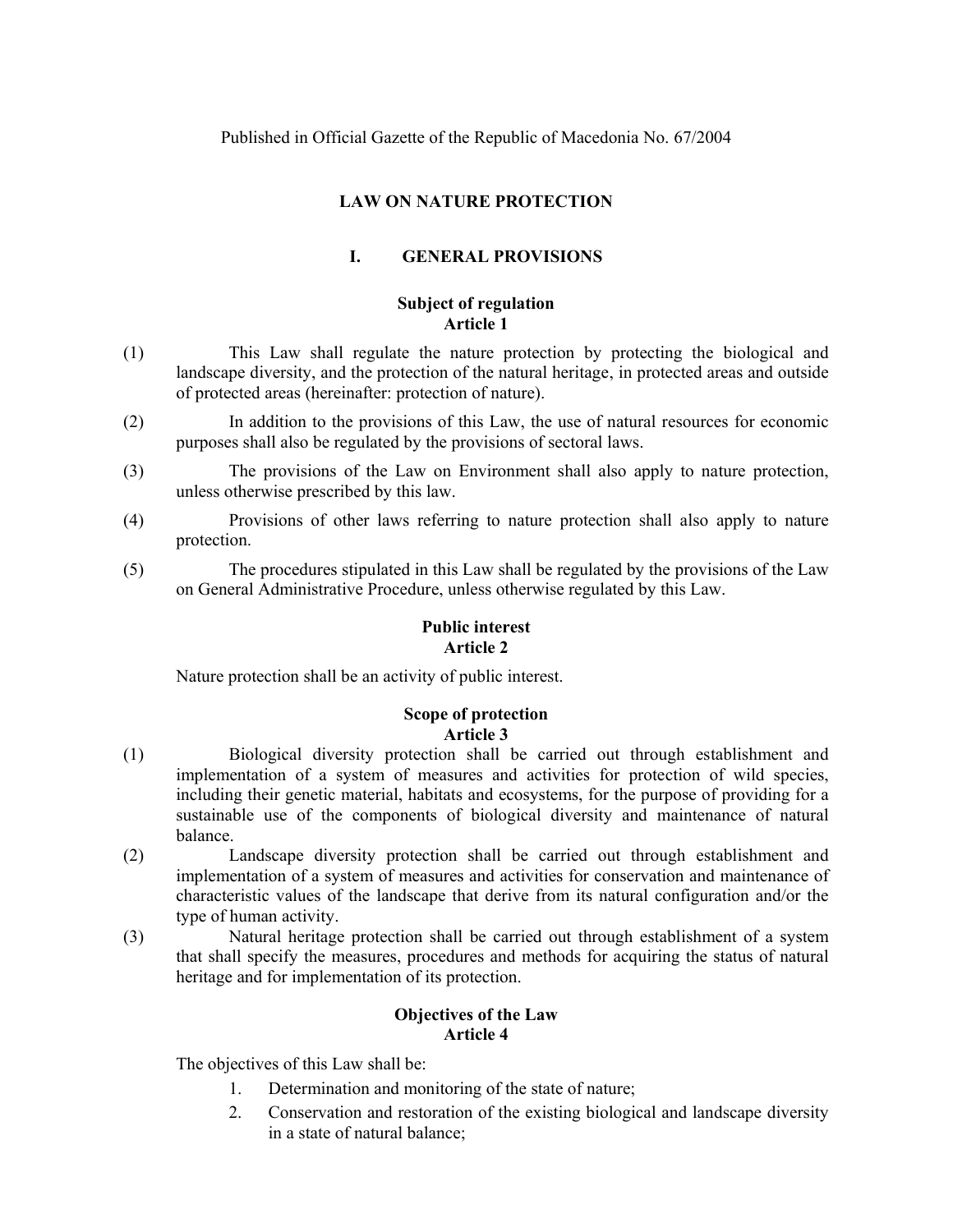- 3. Establishment of a network of protected areas for the purpose of sustainable protection of the features on the basis of which they have acquired the status of natural heritage;
- 4. Providing for sustainable use of natural wealth in the interest of the present and future development, without significant damage of parts of the nature and with the least possible disturbance of natural balance;
- 5. Prevention of harmful activities of individuals and legal entities and disturbance in nature as a result of technological development and performance of activities, i.e. providing for the best possible conditions for protection and development of the nature;
- 6. Providing for the citizen to exercise their right to healthy environment.

# **Accomplishment of nature protection Article 5**

The protection of nature shall be carried out in particular by way of:

- 1. Determining the components of biological and landscape diversity and the extent to which they are endangered;
- 2. Creation of conditions and undertaking of measures for nature protection for the purposes of conservation and sustainable management of certain components of biological and landscape diversity, as well as sustainable and rational use of natural wealth;
- 3. Spatial planning and organization;
- 4. Incorporation of the conditions and measures for natural wealth protection into the plans on natural wealth management in certain economic activities, such as: general and specific forest management plans, general hunting management plan, programme for pasture management, Strategy and Plan for Water Resources Management, Strategy for Energy Development, Programme for Geological Research and other activities;
- 5. Monitoring and reporting on the state of nature, public information on the state of nature, as well as enabling public participation in nature protection decisionmaking;
- 6. Adoption and implementation of strategies, programmes, action plans, management plans, conditions and measures for nature protection;
- 7. Encouragement and supporting nature protection through public awareness raising, especially in the education process;
- 8. Sustainable use of natural wealth and awarding a status of natural heritage;
- 9. Establishment of a system of nature protection and management;
- 10. Linking and harmonizing the national with the international system for nature protection; and
- 11. Encouragement of scientific research in the area of nature protection.

# **Definitions Article 6**

The terms used in this Law shall have the following meaning:

**1. Nature** shall mean the entire biosphere, including: components of biological diversity, habitats, geological formations, minerals and fossils, as well as other physical and geographic phenomena on Earth;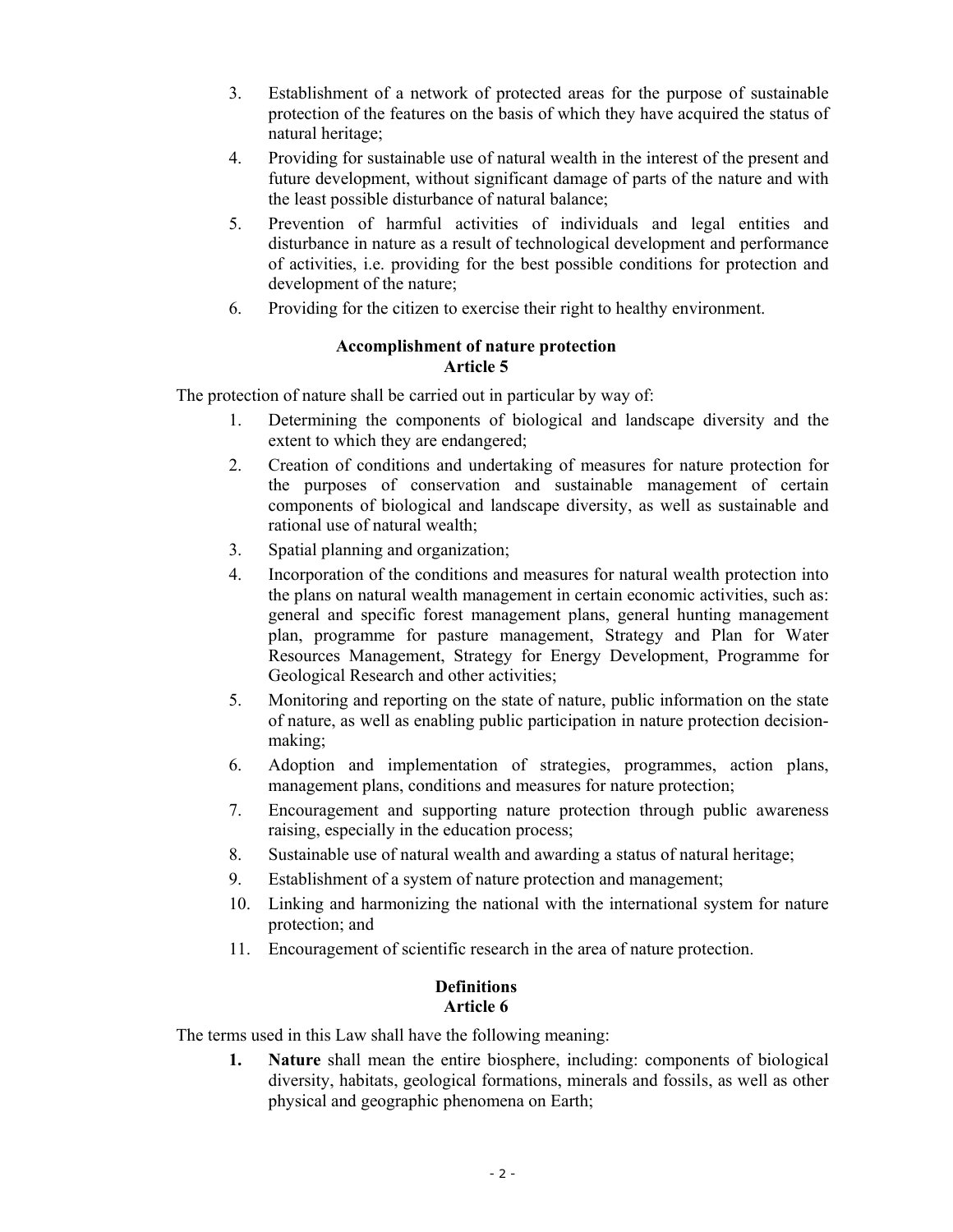- **2. Biological diversity** shall mean the totality of living organisms as an integral part of ecosystems, including the variety within the species, among the species, as well as the variety of the ecosystems;
- **3. Components of biological diversity** shall mean the species of plants, fungi and animals with their habitats, their genetic material and ecosystems;
- **4. Landscape diversity** shall mean the spatial structure of natural and human landscape parts (biological, geological, geomorphologic and cultural characteristics);
- **5. Landscape** shall mean topographically defined territory consisting of characteristic mosaic of mutually dependent types of ecosystems that may be or have been subject to specific human activities. The development of the area is under the influence of natural and/or human factors, or combination of both;
- **6. Landscape types** shall mean similar landscapes that unite due to the similarity of the relief, hydrologic and climate-vegetation characteristics;
- **7. Traditional landscape characteristics** shall mean anthropogenic modified natural features of the landscape occurring as a result of the past traditional manner of land use; the processes occurring within these landscapes are very similar to the natural ones;
- **8. Natural heritage** shall mean the parts of the nature and sites consisting of geologic, physical and geographic or biological formations or a group of such formations, which have extraordinary value from the aesthetic, conservation or scientific point of view. Natural heritage may be: protected area; strictly protected or protected wild species; characteristic minerals and fossils or speleological objects.
- **9. Status of natural heritage** shall mean a special status of protection, which assumes undertaking of special measures and activities for protection of the characteristics due to which the status has been acquired and awarded in accordance with the provisions of this Law;
- **10. Management Plan for Protected Area** shall mean a planning document where the entity, responsible for the management of the protected area, plans the measures and activities for protection of the natural heritage;
- **11. Protection of nature** shall mean every procedure in the system of measures carried out for the purpose of protection of biological and landscape diversity and protection of the natural heritage;
- **12. Ex-situ protection** shall mean conservation of the components of biological diversity outside their natural finds in zoos, aquariums, botanical gardens, dendrariums, and others; as well as, conservation of geological phenomena outside natural finds, mostly minerals/rocks and fossils in museums or private collections;
- **13. In-situ protection** shall mean conservation of natural ecosystems and habitats, as well as maintenance and revitalization of the species capable of surviving in their natural environment, and in case of cultivated plants and domestic animals in the environment in which they have developed their specific characteristics; conservation of geological phenomenon is protection at the place of occurrence or finds of minerals/rocks and fossils;
- **14. Habitat** shall mean the characteristic environment where certain species may be found within the frames of its natural distribution. It also consists of nonliving environment such as soil type, climate, and others; and living environment such as species that may live with the given species and may have important function in the living cycle of that very species;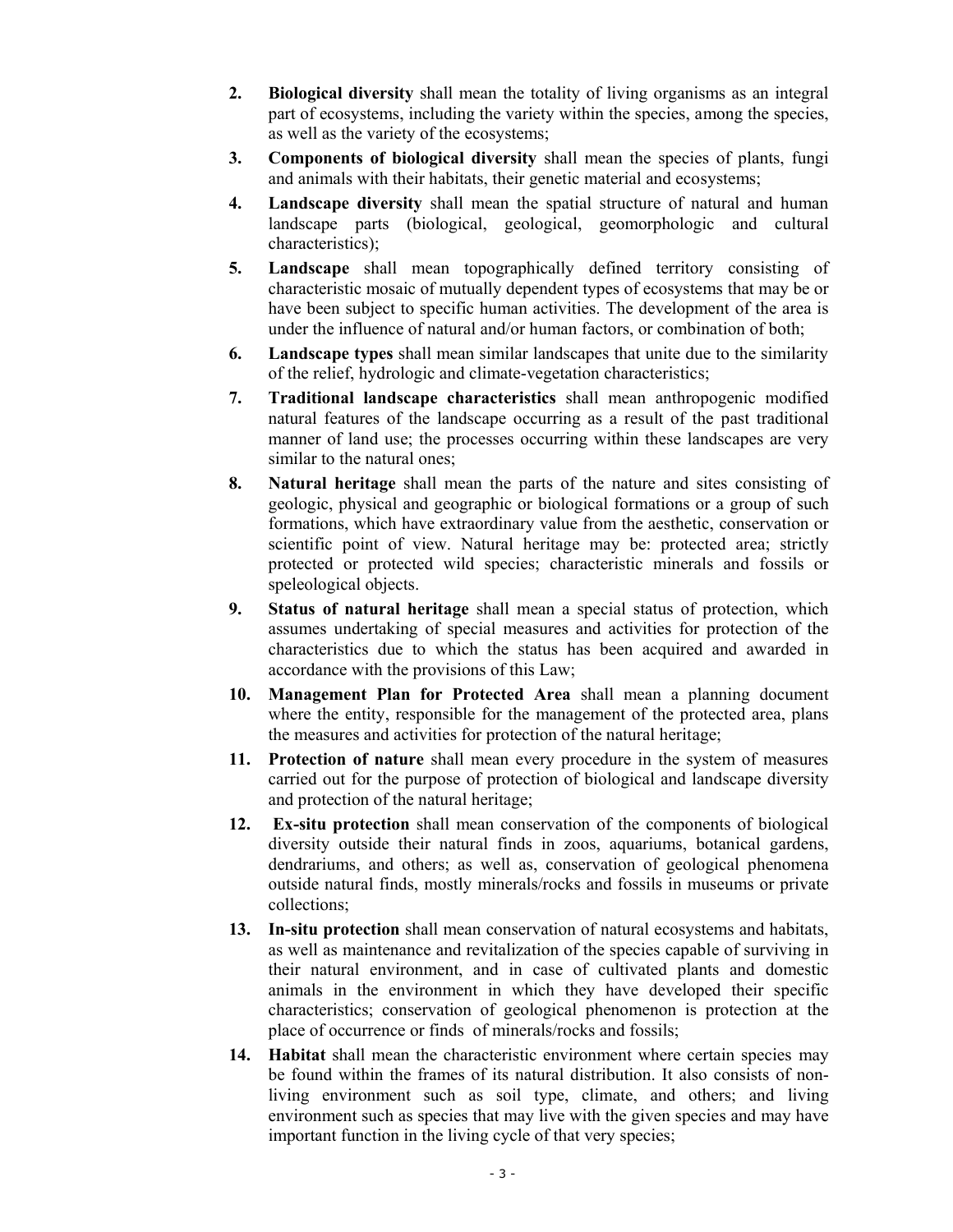- **15. Habitat type** shall mean specific habitat, defined by the specific content of species, in which concrete species are inhabited, with regard to the natural habitats; certain type of habitat which is not defined by the site;
- **16. Favourable status** of species or type of habitat shall mean a state, which may in foreseeable future provide the survival of the species or type of habitat. The status shall be considered favourable when:
	- The natural distribution of the given habitat type or species and areas covered thereby within the frames of such distribution are stable or expanding;
	- It is characterized by specific structure and specific functions necessary for its/their long-term endurance, and when it is probable that such functions and structure willl continue to exist in foreseeable future;
	- The state of conservation of its characteristic species is favourable, according to this definition;
- **17. Endangered habitat type** shall mean a habitat that is not in a favourable status, or is threatened with extinction;
- **18. Ecosystem** shall mean spatial, more or less limited dynamic complex of biocenosis and non-living environment that interact as functional entirety;
- **19. Biocenosis** shall mean a functional sum of all populations of organisms including microorganisms, plants and animals, that inhabit certain biotope;
- **20. Biotope** shall mean the non-living part of the ecosystem and its characteristics and processes like soil, rocks, water, air, climate, relief, and others;
- 21. **Habitual characteristics** shall mean the external (morphologic) characteristics of a specimen of certain species;
- **22. Flooded plains** shall mean plains which periodically, but on regular basis are flooded, and which are characterized with specific vegetation and rich biological diversity;
- **23. Natural wealth** shall mean every authentic component of nature like plant, fungi, animal, mineral, fossil, water, soil, and others;
- **24. Natural resource** shall mean every component of nature used by man for economic purposes, natural wealth within the meaning of this Law;
- **25. Natural balance** shall mean the state of mutually harmonized relations and influences of living organisms among themselves and with the biotope;
- **26. Wild species** shall mean species or sub-species of plant, fungi or animal which was not generated under human influence as a result of breeding;
- **27. Indigenous species** shall mean species naturally occurring in certain ecosystems on certain area;
- **28. Non-indigenous species** shall mean alien, non-authentic species in certain ecosystems in certain area, introduced intentionally or un-intentionally in most cases by man;
- **29. Population** shall mean a sum units of same species linked in space and time that can freely crossbreed;
- **30. Extinct species** shall mean species whose presence and existence has been proven, but in the meantime, despite of intensive search, has not been found, therefore the suspicion that its population has vanished is justified;
- **31. Species endangered from extinction** shall mean species whose population state and scale has been brought to a critical condition through long-term and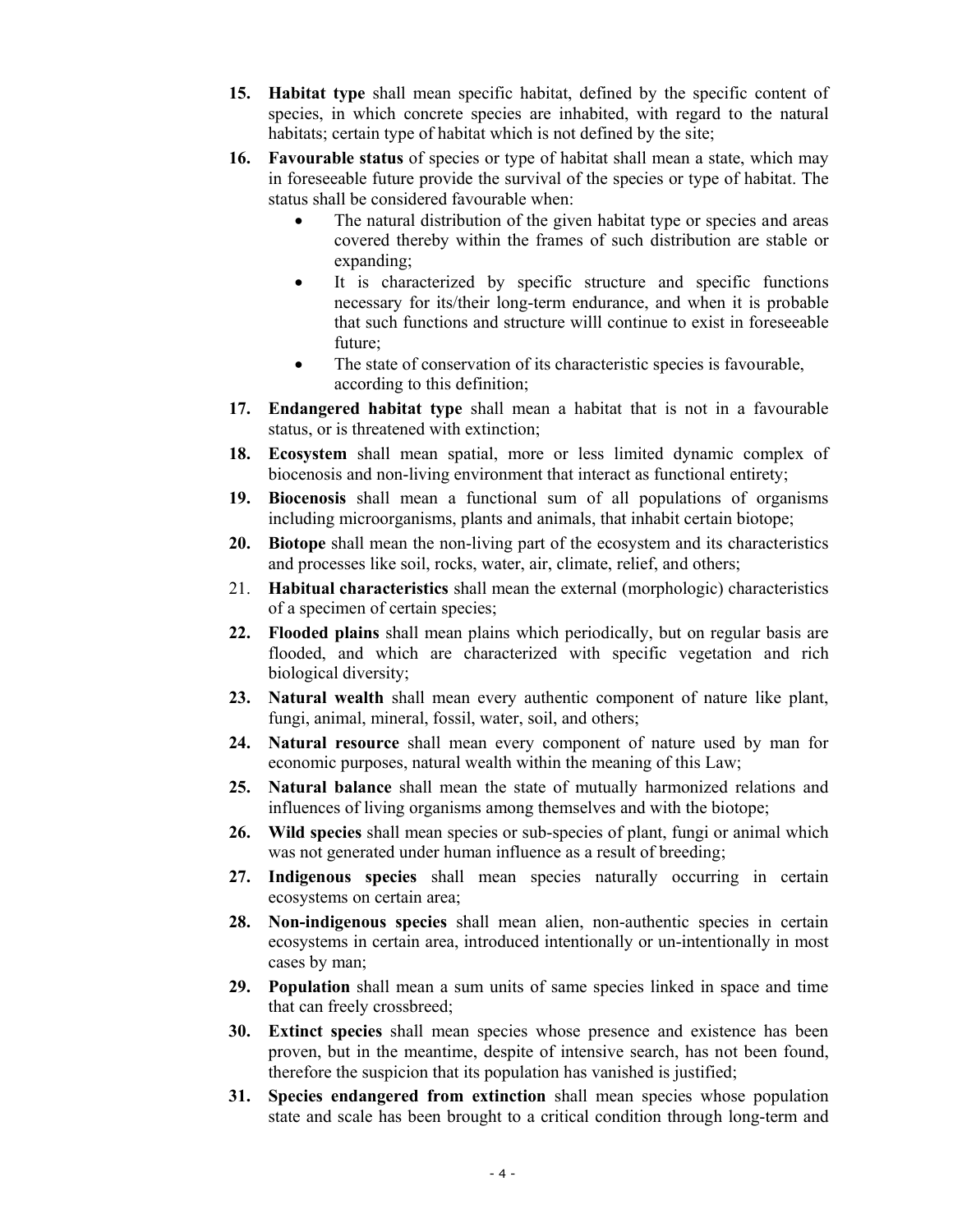strong withdrawal due to the disturbance of the living conditions, was brought to a critical condition;

- **32. Endangered species** shall mean species whose population decreases regionally or locally or has locally vanished;
- **33. Vulnerable species** shall mean species that is not critically endangered or is endangered, but is nevertheless facing a great risk of extinction in nature in mid-term future;
- **34. Endemic species** shall mean species or sub-species whose distribution is limited to certain area;
- **35. Stenoendemic species** shall mean species or sub-species whose distribution is limited to a very narrow area (mountain peak, canyon, etc.)
- **36. Rare species** shall mean species found at less than 5 sites in the Republic of Macedonia, usually of small area in the frames of its wider area;
- **37. Relict species** shall mean species that has persistedat a certain area (mostly refugium) of some past geological epoch, where it used to be much more represented and characteristic;
- **38. Monitoring** shall mean measuring, monitoring, assessment and control of the state of nature, i.e. the components of biological and landscape diversity;
- **39. Soil degradation** shall mean any action or impact on the soil that deteriorates its quality, i.e. its production potentials;
- **40. Nature degradation** shall mean a state of nature when human activities have changed natural processes in such a degree that the natural balance is disturbed, biological diversity is decreased or the natural wealth is destroyed;
- 41. **Nature disturbance** shall mean all activities or impacts on the nature that cause changes in the structure of the nature components, as well as processes that occur therein;
- **42. Living conditions** shall mean the conditions in the environment (all ecological factors) in certain habitat/ecosystem;
- **43. Introduction** shall mean the placing of non-indigenous species or sub-species to an area where the environmental conditions are almost equal to the ones in its natural habitat. Breeding of non-indigenous species under controlled conditions, which prevent introduction in nature, shall not be deemed as introduction.
- **44. Reintroduction** shall mean the introduction of indigenous species or subspecies in an area where it previously disappeared from, and the ecosystem still has almost the same environmental conditions as before;
- **45. Genetic diversity** shall mean the diversity of genes among the units, populations, species and higher taxonomic categories;
- **46. Environmental corridor** is the connector or system of ecological links that enable movement of species from one site/habitat to another;
- **47. Mineral** shall mean a natural homogeneous body in crystallized or amorphous form of pesistent chemical composition that could be expressed through chemical formula. Minerals within the meaning of this Law shall not be deemed as mineral resources;
- **48. Fossil** shall mean remaining from animal or plant origin or traces of former life forms from former geologic periods preserved in the litoshpere;
- **49. Body responsible for the execution of expert works in the area of nature protection** shall be the body that executes the expert works of monitoring,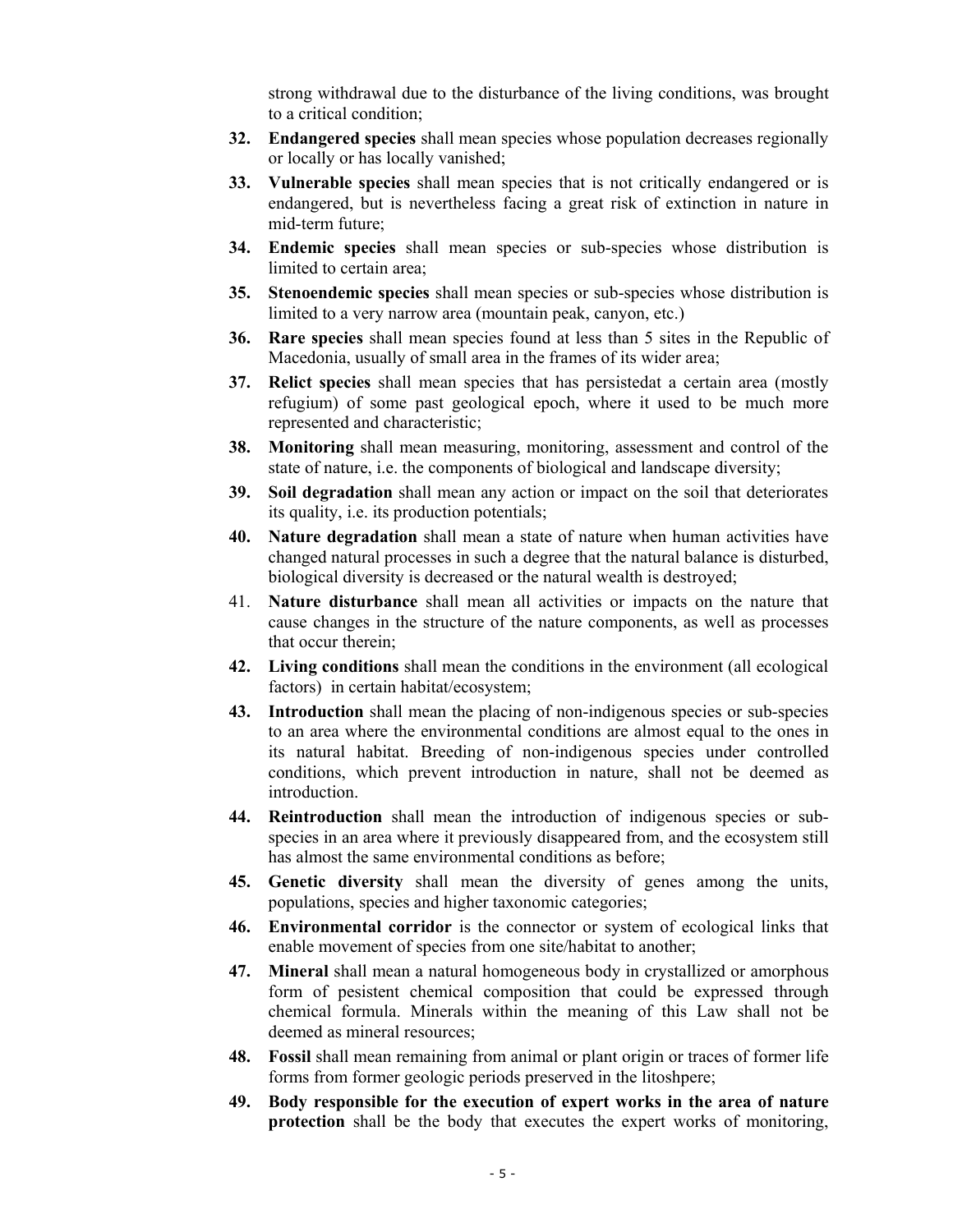records keeping in the area of nature protection, as well as other expert issues and shall be established by virtue of a law.

# **Principles of nature protection Article 7**

Nature protection shall be based on:

- 1. **Principle of high level of protection**  When undertaking or performing activities all shall be obliged to provide for a high level of protection of the biological and landscape diversity and of the natural heritage, as well as the conservation of the common beneficial role of nature;
- 2. **Principle of integration**  The measures and activities of nature protection shall be integrated in all development strategic, planning and programme documents, plans for spatial development and use, as well as in the plans for natural wealth management and use;
- 3. **Principle of sustainable development**  For the purposes of satisfying the needs of nature protection, as well as the social and economic needs of the present generations, without jeopardizing the rights of the future generations to satisfy their needs, the non-renewable natural wealth shall be used in a rational manner, while the renewable resources shall be used in a sustainable manner;
- 4. **Principle of precaution**  If based on the modern scientific and technicaltechnological knowledge, it is concluded that certain activity or action could damage nature, the necessary measures and activities shall be undertaken prior to obtaining the scientific proof that damages could occur;
- 5. **Principle of prevention**  It shall be the right and obligation of individuals and legal entities to undertake measures and activities for nature protection before damages occur;
- 6. **Principle user pays**  when using the nature, the user of the nature is obliged to compensate the costs for maintenance of the natural balance and for enjoying the natural heritage, as well as for recovery of the nature degradation that occurs when using the nature and enjoying the natural heritage;
- 7. **Principle of public participation**  The public shall have the right to an unhindered access to information on the state of the nature, the right to be informed in timely manner about damages in nature and about activities undertaken for elimination of the damages, as well as the right to participate in the decision-making process concerning nature protection; and
- 8. **Principle of cooperation**  The competent state bodies and the bodies of the local self-government units, as well as other organizations and institutions shall, when performing the activities within the scope of their competence, be obliged to comply with the principles, objectives, measures and activities for nature protection, while closely cooperating among each other and internationally.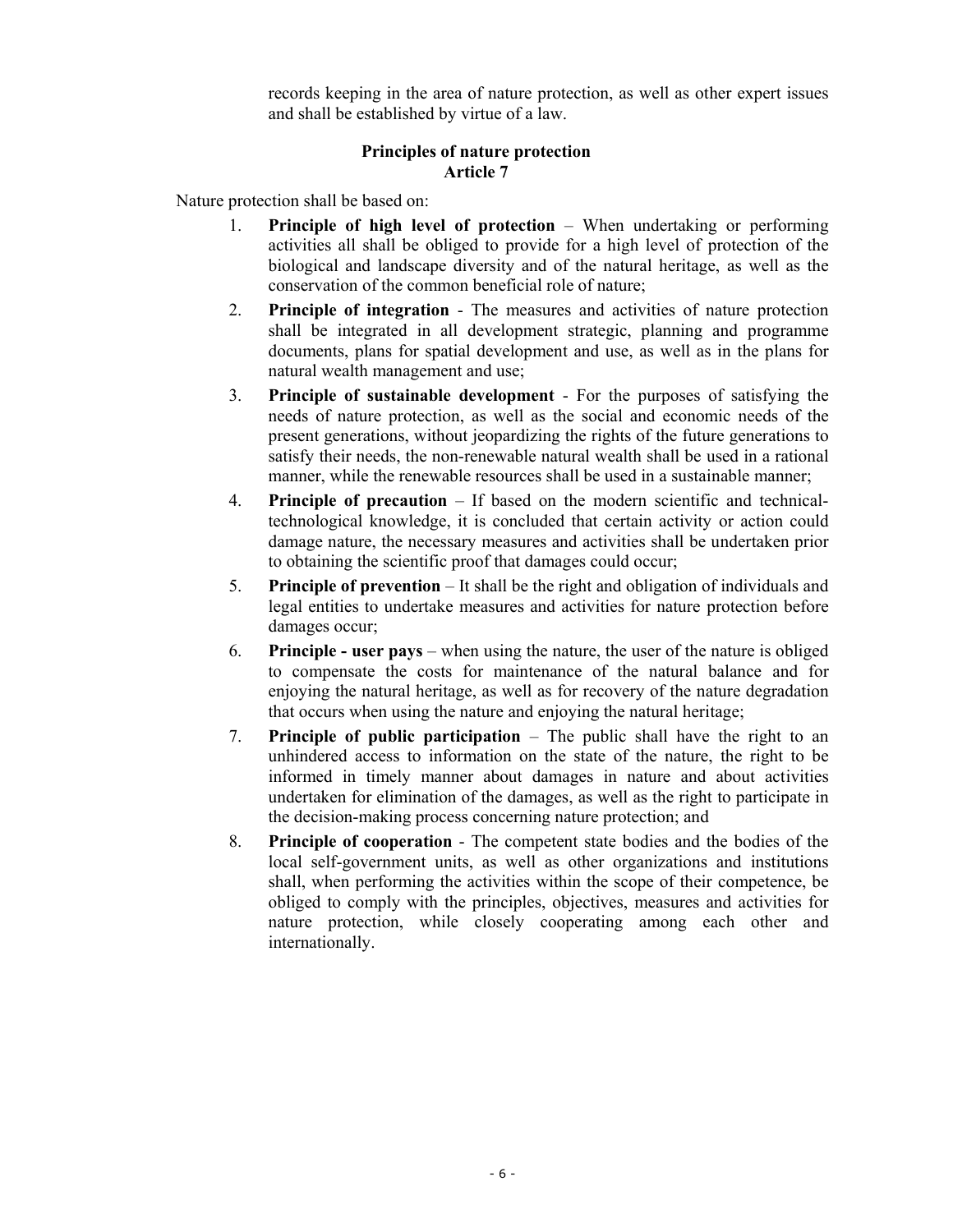### **II. PROTECTION OF NATURE**

#### **II.1. GENERAL MEASURES**

### **Restriction of the property right and other related rights for the purpose of nature protection Article 8**

For the purpose of implementation of the specified measures and activities for nature protection, the owner or the user of the land shall allow a free passage of other persons as well as other use of his/her land in accordance with the provisions of this and other law.

#### **Limitation of nature protection Article 9**

- (1) The provisions of this Law referring to nature protection shall not be applied in the following cases:
	- 1. Elimination of direct threat to human life and health;
	- 2. Rescuing people and property; or
	- 3. Implementation of emergency measures related to the defence of the Republic of Macedonia.
- (2) The provisions of paragraph (1) of this Article shall be applied only during the period of the state.

# **General ban for using motor vehicles in nature Article 10**

- (1) In order to prevent degradation of nature, it shall be forbidden to drive motor vehicles in nature except in settlements and at all types of roads, paths and driving test ranges.
- (2) The ban referred to in paragraph (1) of this article shall not be applied in the following cases: performance of an official, agricultural, forest-economy, scientific, professional, conservation or other licenseted activities, when it is in compliance with this Law.

#### **Restriction of the change in land use Article 11**

For the purposes of nature protection, change in the use of land shall be allowed under conditions determined by this and other law.

# **Ban of the use of nature Article 12**

It shall be forbidden to use nature in a manner that causes:

- 1. Damage to or destruction of biological and landscape diversity;
- 2. Damage of soil and loss of its fertility;
- 3. Damage of surface or underground geo-morphological values;
- 4. Water pollution and change in water regime;
- 5. Air pollution.

### **Ban of the use of plant protection chemicals for the purpose of nature protection**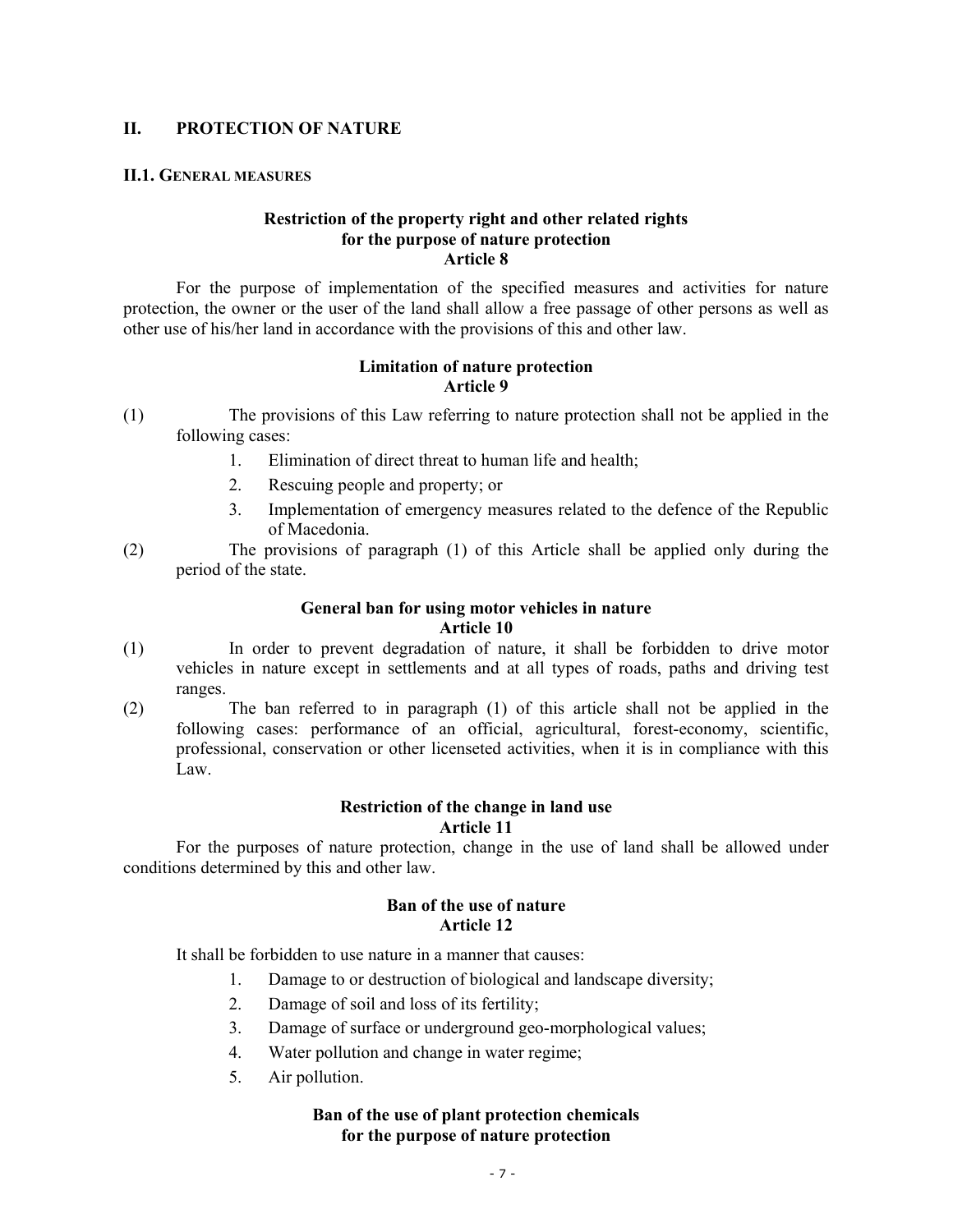### **Article 13**

For the purpose of protection of habitats and endangered, rare, endemic and relict species, the Minister managing the body of public administration responsible for the execution of the works in the field of nature protection may propose to the Minister managing the body of public administration responsible for the execution of the works in the field of agriculture, to ban the use of certain plant protection chemicals in certain area.

### **Restriction or prohibition of use of natural resource Article 14**

- (1) In case when the favourable conservation status of certain species or habitat types is endangered due to unreasonable use of the natural resource, the Minister managing the body of public administration responsible for the execution of the works in the field of nature protection shall limit or fully prohibit the use of the natural resource for as long as the state of danger is lasting.
- (2) With regard to the limitation or prohibition referred to in paragraph (1), the Minister managing the body of public administration responsible for the execution of the works in the field of nature protection shall notify the Minister managing the body of public administration responsible for the execution of the works in the field of the management of the natural resource the use of which has been limited or prohibited.

### **II.1.1. Nature impact assessment of certain strategies, plans and programmes**

### **Nature impact assessment of certain strategies, plans and programmes Article 15**

- (1) When drafting development, strategic, plan and programme documents by the public administration bodies or the Councils of the Municipalities, the Councils of Municipalities within the City of Skopje and the Council of the City of Skopje, which may have significant effect on nature, it shall be necessary to perform a possible nature impact assessment of the measures and activities anticipated by these strategies, plans or programmes.
- (2) The nature impact assessment referred to in paragraph (1) of this article shall be done in accordance with the provisions of this and other applicable laws.

### **Spatial development and use and nature impact assessment Article 16**

- (1) The spatial development and use shall be implemented in accordance with the spatial and urban plans and conditions, measures and activities for nature protection.
- (2) The documents in the domain of spatial development and use shall, when being adopted, undergo a nature impact assessment procedure and shall include measures and conditions for nature protection as prescribed by this Law.
- (3) For the purpose of nature protection, the documents on spatial development and use shall include, inter alia:
	- 1. Overview map of protected areas, habitats of strictly protected or protected species, finds of characteristic minerals and fossils and speleological objects having the status of natural heritage and environmentally important areas with their characteristics and assessment of the condition;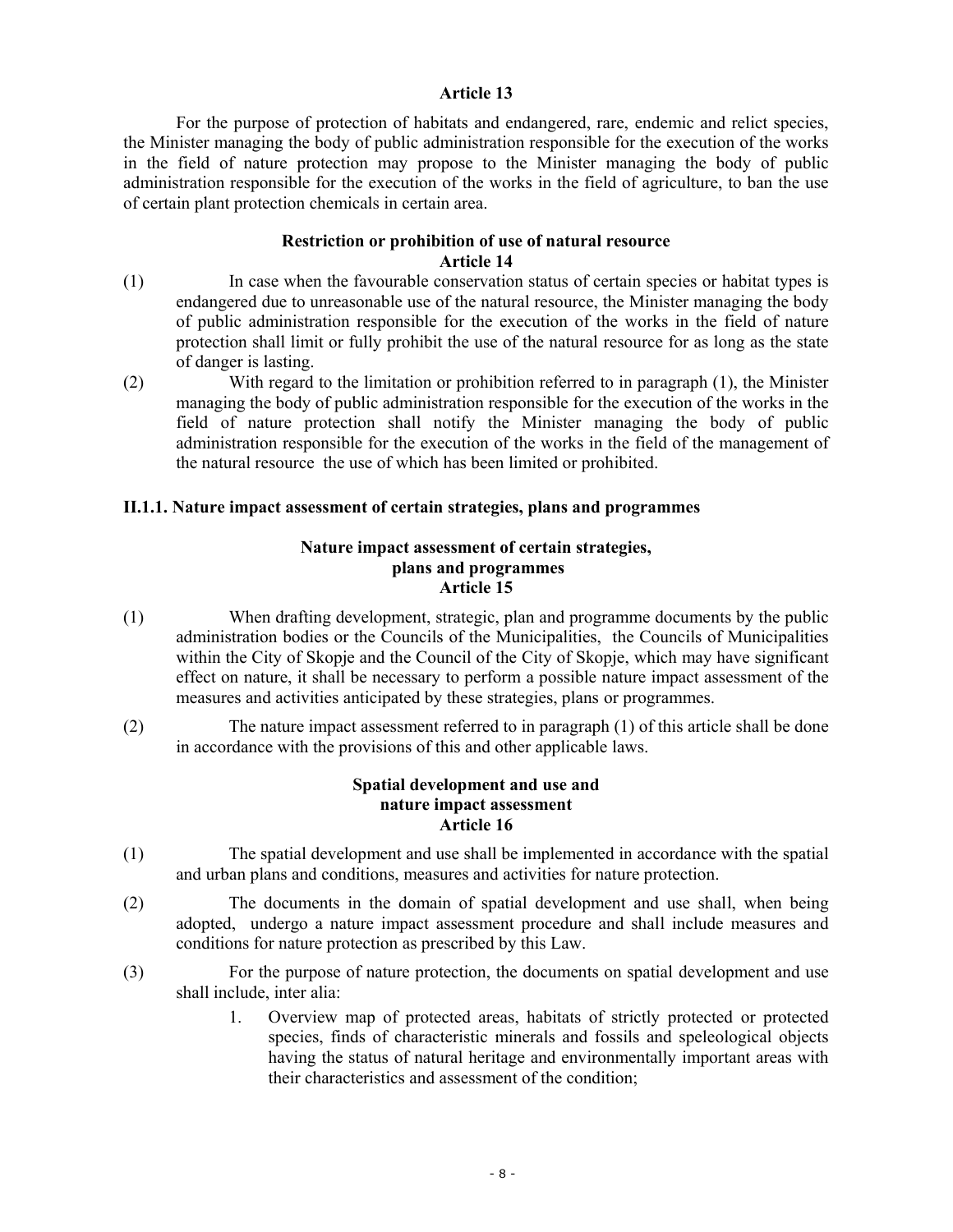- 2. Overview map of objects which are expected to be awarded the status of natural heritage, as well as the manner of treatment when discovering and awarding the status; and
- 3. Cartographic presentation of natural habitats as prescribed by this Law.

(4) Documents referred to in paragraph (2) of this article referring to protected areas shall be adopted upon prior opinion issued by the body of public administration responsible for the execution of the works in the field of nature protection.

#### **Management plans for protected areas and nature impact assessment of certain strategies, plans and programmes Article 17**

- (1) A procedure for assessment of the impact on nature shall be carried out for the management plans of protected areas, in accordance with the Law on Environment.
- (2) The annual programmes adopted for the purpose of implementation of the management plans of protected areas shall be subject to a procedure for assessment of the impact on nature, in accordance with the Law on Environment, in case when the programme is not in compliance with the management plan of the protected area.

# **II.1.2. Nature impact assessment of certain public and private projects**

### **Nature impact assessment Article 18**

- (1) For the planned activities in nature, which independently, or in joint action with other activities might disturb the natural balance, a nature impact assessment shall be performed in accordance with the stipulations of this or other laws.
- (2) The procedure for assessment of the impact on nature of the planned activities in nature shall be carried out in order to avoid or minimize the degradation of the nature.
- (3) The degradation of nature referred to in paragraph (2) of this article shall be: extinction and reduction of species; change of character and composition of biocenosis; deteriorated function of ecosystems; conservation, breaking, damaging, destroying, cutting, uprooting, filling in, exploitation of stone, sand, gravel, soil and mineral resources; pollution of the air, soil and water and other similar activities, as well as introduction of alien species in the nature on the territory of the Republic of Macedonia.

### **II.1.3. Compensatory measures**

#### **Compensatory measures Article 19**

- (1) Depending on the anticipated or caused degradation of nature, as well as on the possibility for compensation thereof, compensatory measures shall be -prescribed.
- (2) The compensatory measures shall be activities that compensate or mitigate the degradation of nature.
- *(3)* When choosing the compensatory measures, priority shall be given to the compensation in terms of a new area (compensatory area), that has the same or similar characteristics as the degraded area for which a compensation procedure is conducted, which will provide for coherence and integrity of the ecosystems*.*
- (4) Types of compensatory measures referred to in paragraph (1) of this article shall be: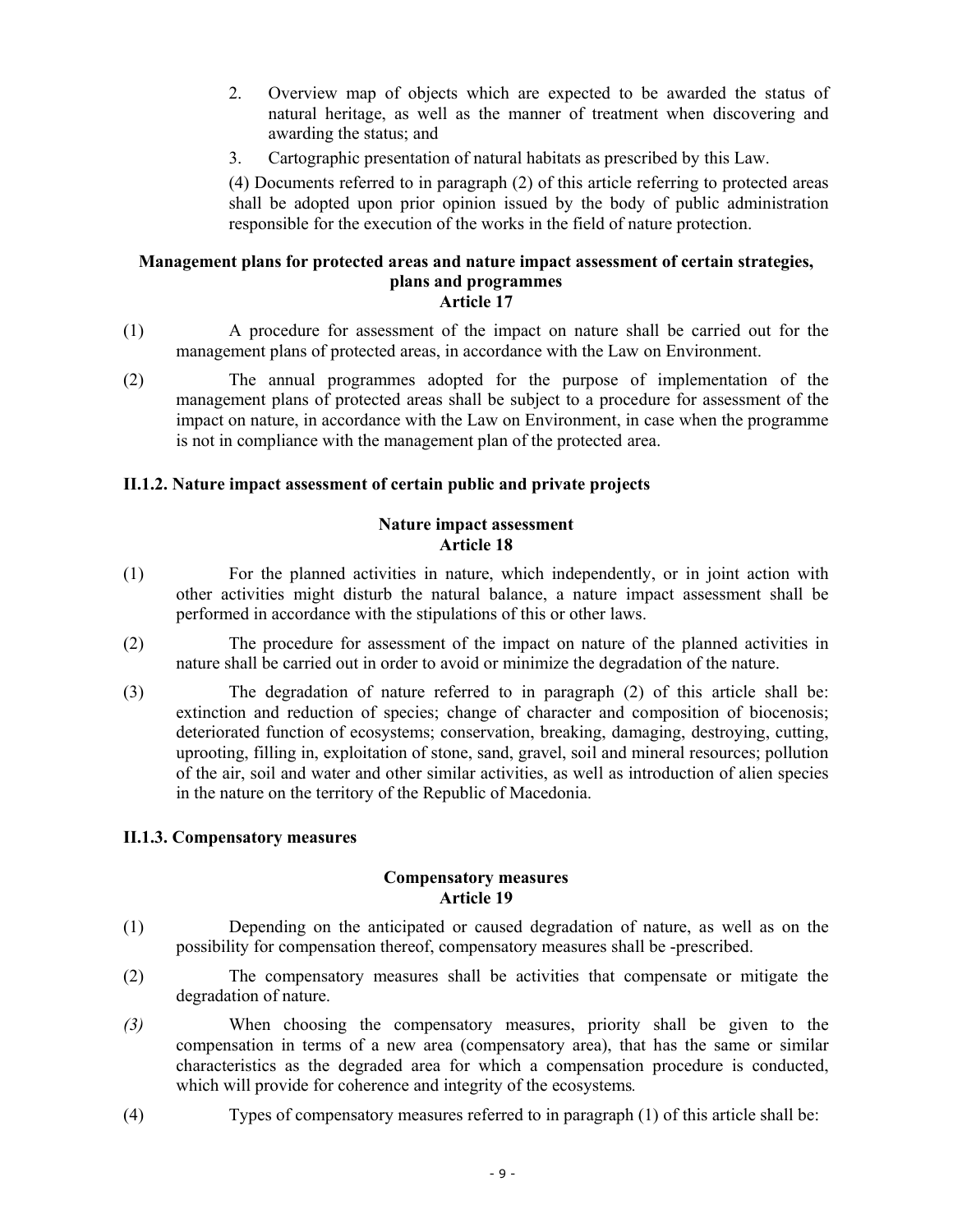- 1. Establishment of a compensatory area that has the same or similar characteristics as the degraded area;
- 2. Establishment of another area that is important for the conservation of biological and landscape diversity, i.e. for protection of the natural wealth; and
- 3. Payment of monetary compensation in the amount of the estimated and/or inflicted damage on nature.
- (5) The Minister managing the body of public administration responsible for the execution of the works in the field of nature protection shall by means of a decision prescribe the type of compensatory measures to be undertaken in nature, as well as the manner in which they will be implemented.
- (6) A complaint against the decision referred to in paragraph (5) of this article may be lodged to the Commission of the Government of the Republic of Macedonia, competent for deciding over administrative issues at the second instance in the area of nature protection, within 8 days from the date of receipt of the decision. The complaint shall not delay the execution of the decision.

### **II.2. PROTECTION OF BIOLOGICAL DIVERSITY**

# **II.2.1. Species**

*II.2.1.1. General Measures* 

### **Species and subspecies Article 20**

The wild species and subspecies of plants, fungi and animals are composed of:

- 1. Live and dead specimens of growing wild plants, fungi and animals;
- 2. Their development forms;
- 3. Their parts; and
- 4. Easily recognizable products obtained therefrom.

### **Prohibited activities Article 21**

It shall be prohibited:

- 1. Extermination of indigenous wild species;
- 2. Reduction of the populations of wild species, destruction of their habitats, or modification of their living conditions to an extent that would cause a state of danger;
- 3. Deliberate disturbance of wild animals, especially during mating, breeding or hibernation, as well as capturing, hurting or shooting of wild animals;
- 4. Deliberate removal of wild plants and fungi from their habitats, reduction of their population, or destruction in any way;
- 5. Deliberate damaging or destruction of habitats of wild species.
- 6. Using the non-selective means for wild species collection and hunting.

### **Integration of the measures for nature protection within the plans for natural resources management Article 22**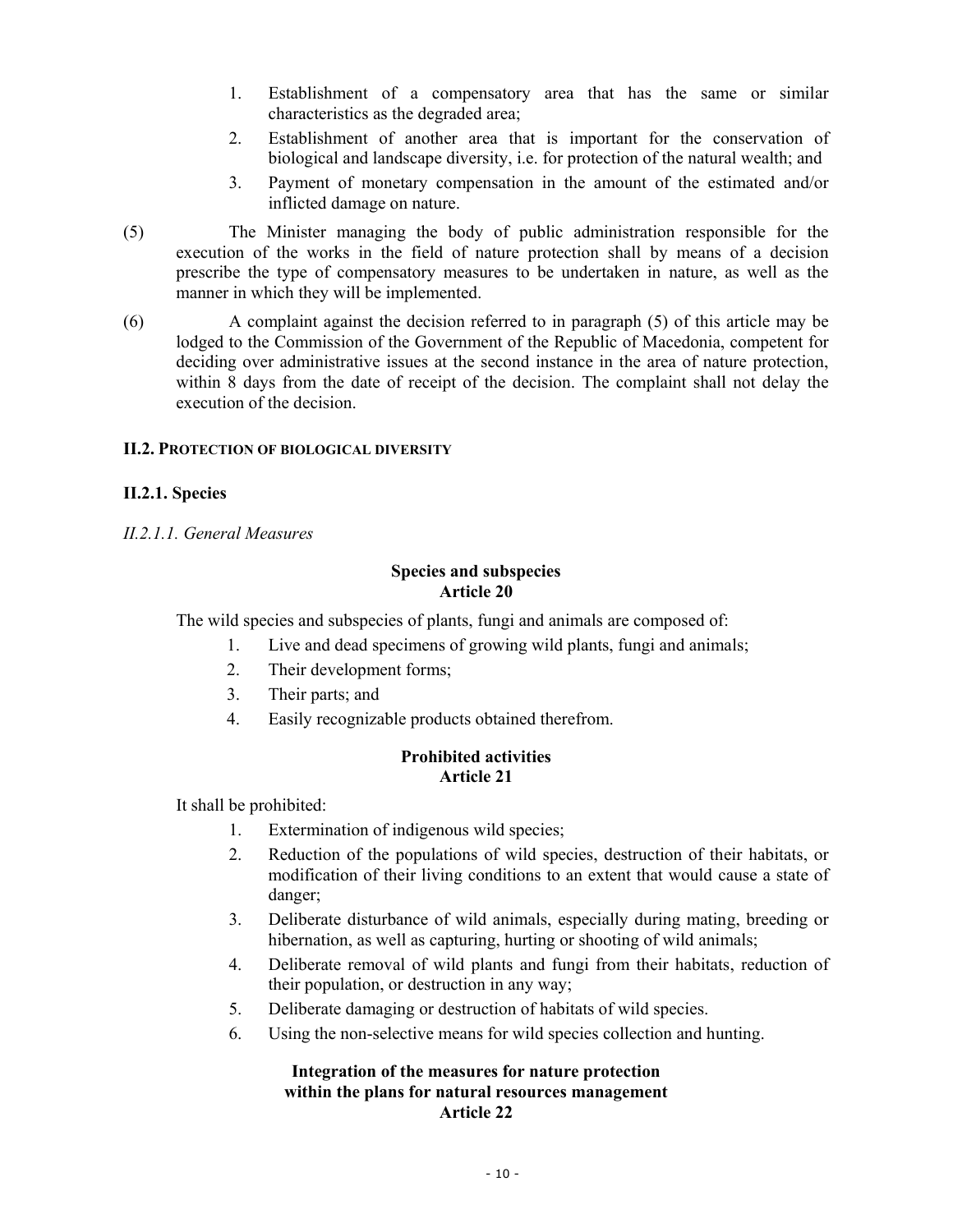If the use of plants, fungi and animals is performed according to the natural resource management plans, the sustainable management of wild species shall be provided by integrating protection measures in the plans concerning the protection of the characteristics of the ecosystem and to the bio-geographic characteristics of the species or number and density of population that are of importance for the conservation of the favourable conservation status of the species.

# **Collection of endangered, rare, endemic and relict species Article 23**

- (1) Collection of endangered, rare, endemic and relict species of plants, fungi and their parts shall be conducted upon prior acquisition of license, issued by the Minister managing the body of public administration responsible for the execution of the works in the field of nature protection.
- (2) Shooting of wild animals shall be conducted upon prior acquisition of license, issued by the Minister managing the body of public administration responsible for the execution of the works in the field of hunting, and upon prior opinion issued by the Minister managing the body of public administration responsible for the execution of the works in the field of nature protection.
- (3) The procedure for issuance of the license referred to in paragraph (1) of this article, the amount of the fee, the quantity and the manner of use of the endangered, rare, endemic and relict wild species shall be prescribed by the Minister managing the body of public administration responsible for the execution of the works in the field of nature protection, in consent with the Minister managing the body of public administration responsible for the execution of the works in the field of forestry and hunting.

# **Performance of scientific research in nature Article 24**

- (1) The scientific researches in nature in the Republic of Macedonia shall be performed only upon prior acquisition of license, issued by the Minister managing the body of public administration responsible for the execution of the works in the field of nature protection.
- (2) For the performance of a scientific research in nature, on the territory of the protected areas, the Minister managing the body of public administration responsible for the execution of the works in the field of nature protection shall issue the license referred to in paragraph (1) of this article, in cooperation with the entity responsible for the management of the protected area.
- (3) The scientific research in nature, on the territory of the protected area shall be performed upon prior notification to the entity responsible for the management of the protected area.
- (4) The form and the content of the application for issuing a license, the procedure for its issuing, as well as the form and content of the license referred to in paragraph (1) of this article, shall be prescribed by the Minister managing the body of public administration responsible for the execution of the works in the field of nature protection.
- (5) Individuals and legal entities, performing the scientific research in nature, shall inform the body of public administration responsible for the execution of the works in the field of nature protection on the results of the research activities referred to in paragraph (1) of this article, within 60 days from the day of completion of the research.
- (6) For the purposes of scientific research, the plants, fungi and animals, as well as their parts, which are declared strictly protected or protected wild species, can be exported from or imported in the Republic of Macedonia, upon previously obtaining a license from the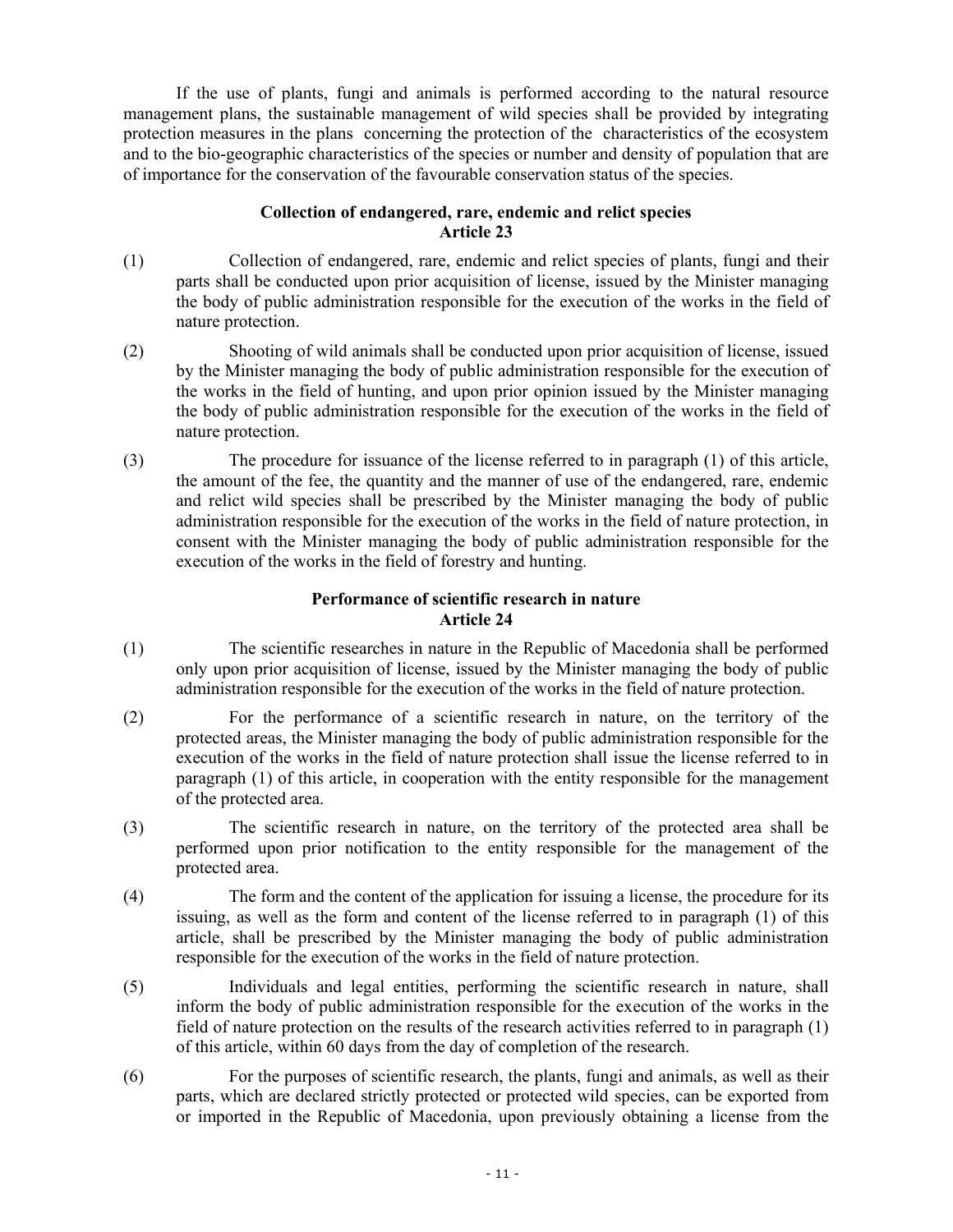Minister managing the body of public administration responsible for the execution of the works in the field of nature protection in accordance with this Law.

# *II.2.1.2. Introduction and reintroduction*

### **Introduction of species in nature Article 25**

- (1) It shall be prohibited to introduce species in nature on the territory of the Republic of Macedonia.
- (2) Notwithstanding paragraph (1) of this article, if the introduction is based on a scientific research and is acceptable from nature protection and sustainable use point of view, the Minister managing the body of public administration responsible for the execution of the works in the field of nature protection upon prior consent by the Minister managing the body of public administration responsible for the execution of the works in the field of agriculture, forestry, hunting and fishery, and the Minister managing the body of public administration responsible for the execution of the works in the field of culture, shall issue the license for carrying out the introduction.
- (3) The license referred to in paragraph (2) of this article shall be issued upon completed procedure for nature impact assessment by certain public and private projects by the body of public administration responsible for the execution of the works in the field of nature protection, in accordance with the Law on Environment.
- (4) The form and the content of the application for issuing the license refereed to in paragraph (2) of this article, as well as the license referred to in article 27, paragraph (1), shall be prescribed by the Minister managing the body of public administration responsible for the execution of the works in the field of nature protection.
- (5) The expenses for the development of the study on assessment of impact on nature of the introduction shall be borne by the individual or legal entity that has submitted the request for introduction.

# **Prevention of accidental and deliberate introduction Article 26**

- (1) The Minister managing the body of public administration responsible for the execution of the works in the field of nature protection in consent with the Minister managing the body of public administration responsible for the execution of the works in the field of agriculture, forestry, hunting and fishery shall prescribe the measures for prevention of accidental introduction of non-indigenous species on the territory of the Republic of Macedonia, and for preventive protection when performing certain activities.
- (2) In case of deliberate introduction of non-indigenous species on the territory of the Republic of Macedonia, or if there is a justified suspicion that such introduction might occur, the Minister h managing the body of public administration responsible for the execution of the works in the field of nature protection shall order measures and activities for destruction of the introduced species or for prevention of the introduction of new species.

# **Reintroduction of species in nature Article 27**

(1) Reintroduction of extinct wild species in nature on the territory of the Republic of Macedonia may be performed on the basis of license issued by the Minister managing the body of public administration responsible for the execution of the works in the field of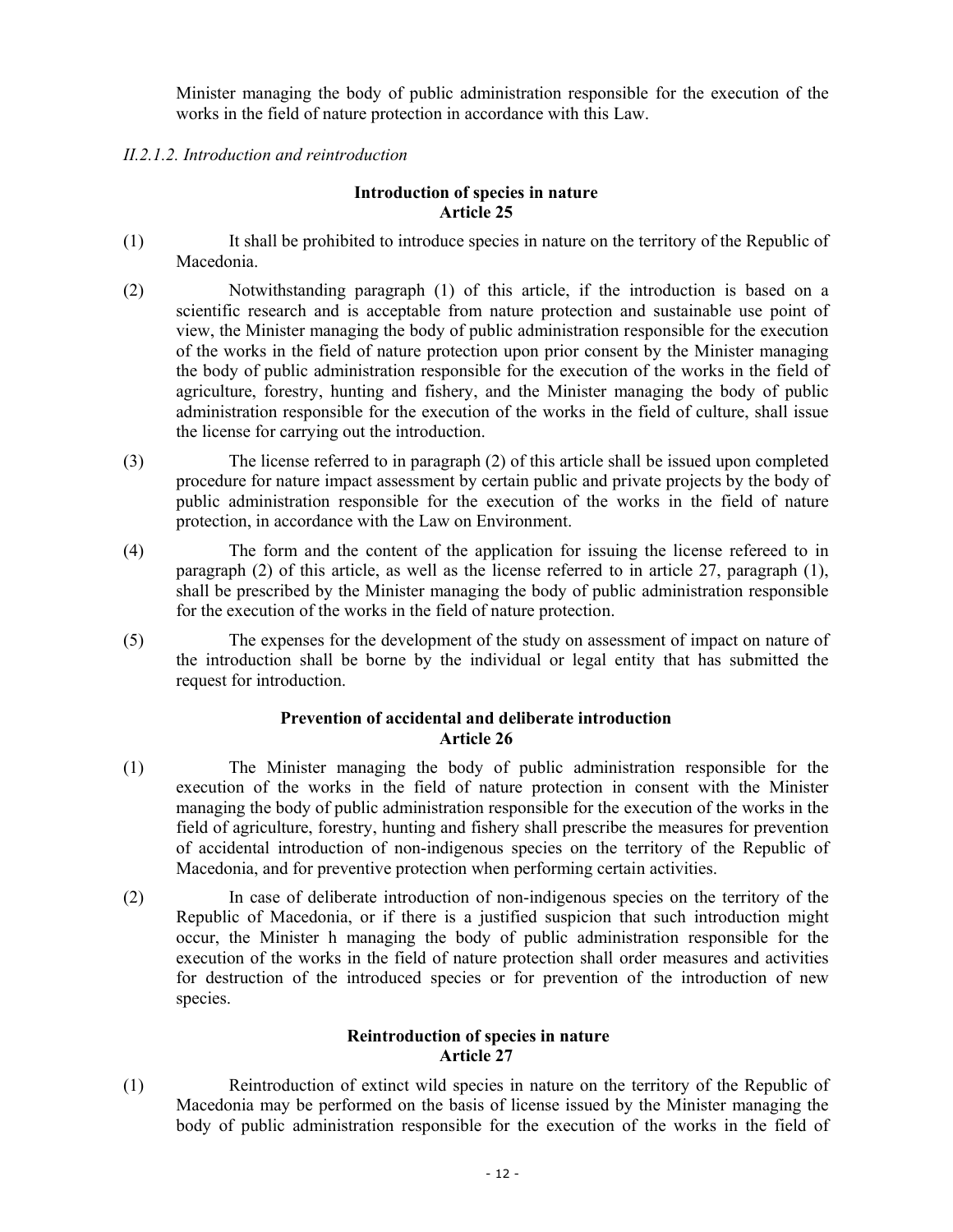nature protection upon prior consent issued by the Minister managing the body of public administration responsible for the execution of the works in the field of agriculture, forestry, hunting and fishery and the Minister managing the body of public administration responsible for the execution of the works in the field of culture.

- (2) The license for reintroduction of extinct wild species shall be issued following a completed procedure of assessment of impact on nature by the body of public administration responsible for the execution of the works in the field of nature protection, in accordance with the Law on Environment.
- (3) The expenses for completion of the study on nature impact assessment shall be borne by the individual or legal entity that has applied for a reintroduction license.

# *II.2.1.3. Protection of internationally protected wild species*

# **Protection of internationally protected wild species Article 28**

The favourable conservation status of animal, fungi and plant species protected by virtue of international conventions ratified by the Republic of Macedonia, shall be provided by protection of the natural habitats and by measures for protection of certain species in accordance with the provisions of this Law.

# *2.1.4. Trade in endangered and protected wild species*

# **Trade with endangered and protected wild species of plants, fungi and animals Article 29**

- (1) Trade in endangered and protected wild species of plants, fungi and animals, protected on the basis of international agreements ratified by the Republic of Macedonia, shall be carried out in a manner, under conditions and in a procedure as stipulated by this Law and in accordance with the ratified international agreements.
- (2) Trade in endangered and protected wild species of plants, fungi and animals, shall be each import in the Republic of Macedonia, export, transit and re-export rising from the import, utilization, movement and transfer of the ownership in the Republic of Macedonia and in the country the species are exported to.
- (3) Trade in endangered and protected wild species of plants, fungi and animals shall include trade with live or death specimens, any part or derivative, as well as a product obtained through processing of endangered and protected wild species.

# **License for trade in endangered and protected wild species of plants, fungi and animals Article 30**

- (1) Trade in endangered and protected wild species of plants, fungi and animals may be carried out only upon prior license issued by the Minister managing the body of public administration responsible for the execution of the works in the field of nature protection.
- (2) The form and the content of the application for issuing the license for trade in endangered and protected wild species of plants, fungi and animals, and the form and the content of the form of the license shall be prescribed by the Minister managing the body of public administration responsible for the execution of the works in the field of nature protection.

### **Procedure for issuing license and procedure**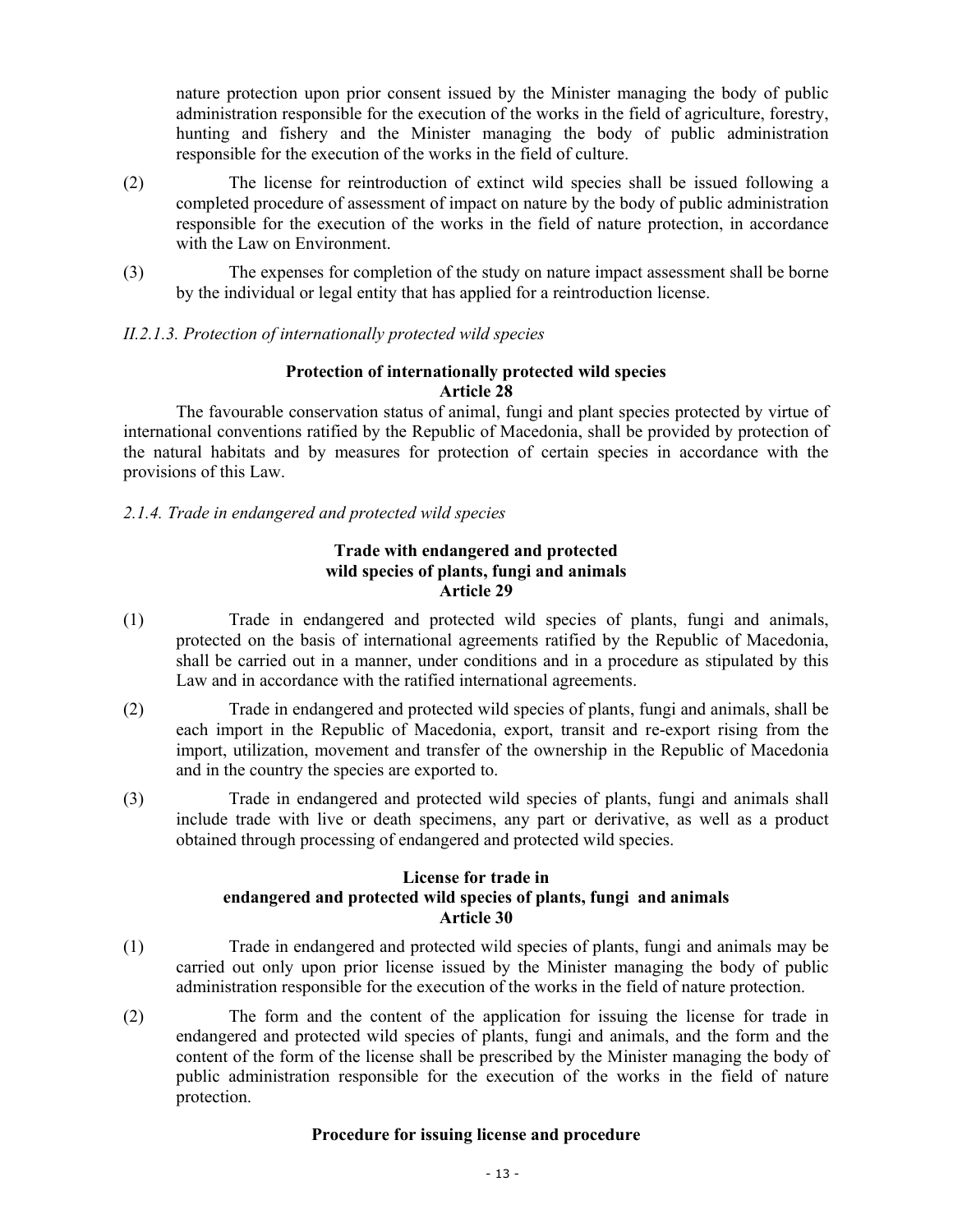### **for trade in wild species Article 31**

- (1) The Government of the Republic of Macedonia, at proposal of the Minister managing the body of public administration responsible for the execution of the works in the field of nature protection, shall prescribe the list of internationally endangered and protected species complied with the international agreement ratified by the Republic of Macedonia and systemized according to the customs tariff.
- (2) The Government of the Republic of Macedonia shall by the act referred to in paragraph (1) of this article, prescribe the conditions, the manner and the procedure for issuing the license referred to in paragraph (1) of article 31 of this Law.
- (3) The Government of the Republic of Macedonia shall by the act referred to in paragraph (1) of this article, prescribe the actions when trading in endangered and protected wild species by the customs authorities, other competent departments at the boarder crossing points and the authorized scientific and professional institutions, as well as the authorized depositories of confiscated species in case of illegal trade.
- (4) The Government of the Republic of Macedonia shall determine the boarder crossing points where the trade in endangered and protected wild species can be carried out.
- (5) The import or export of certain strictly protected wild specie of plants, fungi or animals for the purpose of carrying out scientific research, exchange or public exhibition shall be performed in the manner and through the procedure specified in article 30 of this Law.
- *II.2.1.5.Keeping and breeding of wild animal species*

# **Conditions for keeping and breeding of wild animal species in captivity Article 32**

- (1) It shall be prohibited to keep and breed wild animal species in inappropriate conditions in captivity.
- (2) The Government of the Republic of Macedonia, upon prior opinion obtained from the National Council for Nature Protection, prescribe the conditions for keeping wild species in captivity.

### **Keeping and breeding of wild species in captivity for the purpose of public exposure Article 33**

- (1) Individual or legal entity can keep and breed in captivity indigenous and nonindigenous wild animal species for the purposes of public exhbition for scientific, educational and commercial purposes, in a Zoo, aquarium, terrarium or a similar facility subject to license issued by the Minister managing the body of public administration responsible for the execution of the works in the field of nature protection.
- (2) The license referred to in paragraph (1) of this article, shall be issued if the conditions set down in article 32, paragraph (2) of this Law are met.
- (3) The form and content of the application form for issuing the license referred to in paragraph (1) of this article, shall be prescribed by the Minister managing the body of public administration responsible for the execution of the works in the field of nature protection.
- (4) A complaint against the decision for denial for issuing the license referred to in paragraph (3) of this article may be submitted to the Commission of the Government of the Republic of Macedonia, competent for deciding over administrative issues at the second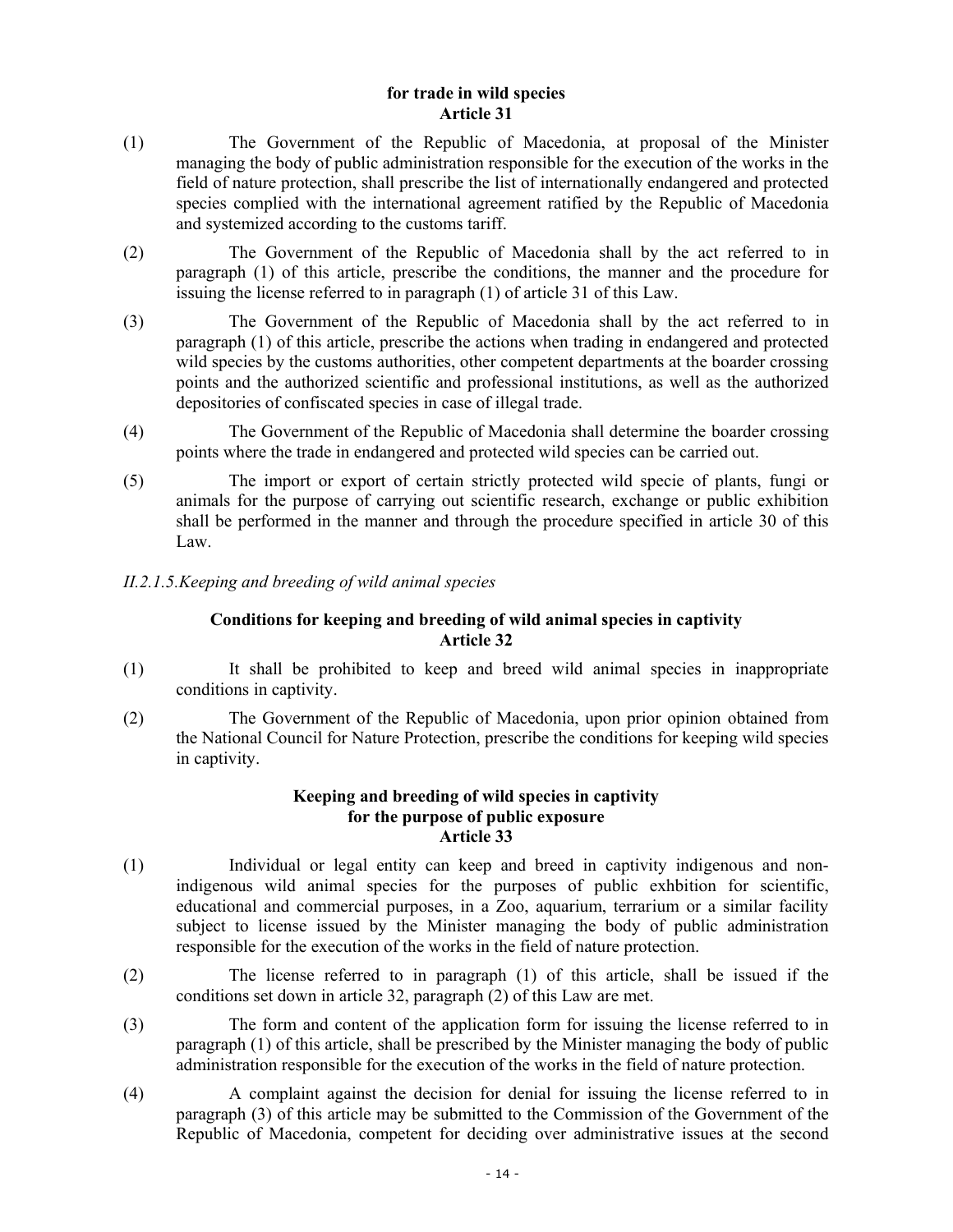instance in the field of nature protection, within 8 days from the date of receipt of the decision.

*II.2.1.6. Special protection of wild species* 

# **Red list and Red book Article 34**

- (1) The wild plant, fungi and animal species shall be listed in accordance with the following categorization regarding the extent to which they are endangered:
	- 1. Extinct species;
	- 2. Species endangered from extinction;
	- 3. Endangered species;
	- 4. Vulnerable species; and
	- 5. Rare species.
- (2) The Government of the Republic of Macedonia shall, at proposal of the Minister managing the body of public administration responsible for the execution of the works in the field of nature protection, following prior opinion issued by the National Council on Nature Protection, specify the endangered species referred to in paragraph (1) of this article.
- (3) The act referred to in paragraph (2) of this article shall consist of:
	- 1. List of species in accordance with the categorization referred to in paragraph (1) of this article (red list); and
	- 2. Descriptions, distribution and other characteristics of the species from the red list, as well as measures for improvement of the status of the endangered species (red book).
- (4) The act referred to in paragraph (2) of this article shall be compiled and updated in accordance with the results from the completed scientific analyses.

### **Strictly protected wild species and protected wild species Article 35**

- (1) The endangered wild species may be proclaimed strictly protected wild species and protected wild species.
- (2) With the proclamation of the endangered wild species for strictly protected and protected, they acquire the status of natural heritage.
- (3) The Minister managing the body of public administration responsible for the execution of the works in the field of nature protection, on the basis of a scientific analysis of the level of danger to certain species and the obligations arising from the international agreements ratified by the Republic of Macedonia, after acquiring an opinion from the National Council for Nature Protection, shall proclaim the strictly protected wild species and the protected wild species*.*
- (4) The measures and activities for protection prescribed by the act referred to in article 34, paragraph (2) of this law, as well as the other measures and activities for protection provided for by this Law, shall apply to the endangered wild species determined in accordance with paragraph (2) of this article.
- (5) The Minister managing the body of public administration responsible for the execution of the works in the field of nature protection, in accordance with the procedure prescribed on the basis of paragraph (3) of this article, may repeal the protection of a certain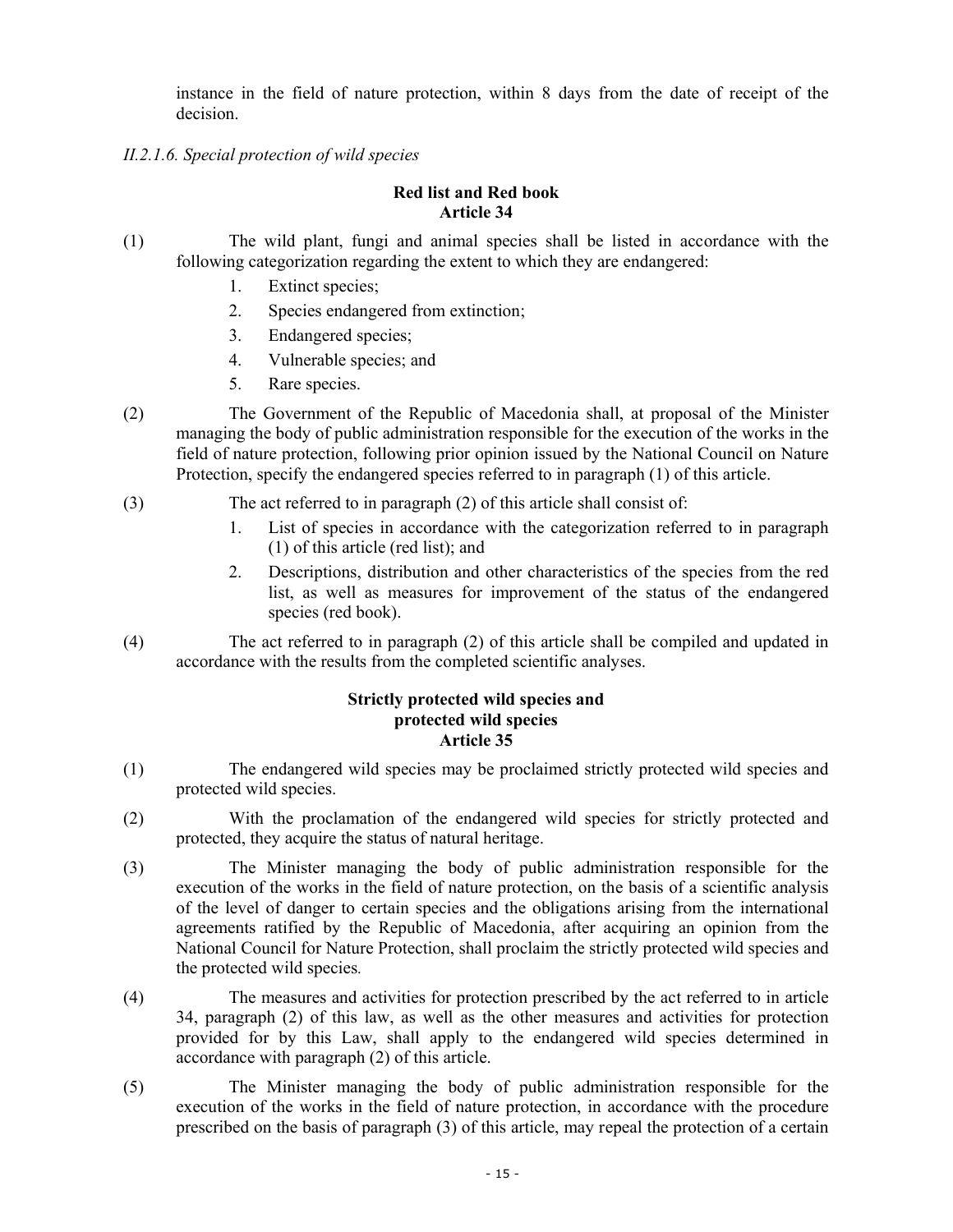wild species that is no longer endangered, or may transfer certain species from one into another category of protection.

# **Temporary protection of endangered wild species Article 36**

- (1) The wild species referred to in article 35, paragraph (1) which are under procedure for declaring as strictly protected and protected wild species, shall be placed under temporary protection.
- (2) The act for placing under temporary protection of endangered wild species shall be promulgated by the Minister managing the body of public administration responsible for the execution of the works in the field of nature protection, upon prior opinion obtained from the National Council for Nature Protection.
- (3) The temporary protection shall last until the proclamation of the endangered wild species for strictly protected and protected wild species or not more than six months from the date of enactment of the act for placing under temporary protection.

# *Strictly protected wild species*

### **Strictly protected wild specie Article 37**

- (1) Strictly protected wild species shall be:
	- 1. Wild species endangered from extinction within the territory of the Republic of Macedonia;
	- 2. Endemic species with a narrow natural range;
	- 3. Wild species for which the regime of protection is prescribed by international conventions ratified by the Republic of Macedonia.
- (2) Certain wild species may be strictly protected within the whole territory of the Republic of Macedonia or within certain cites thereof.

# **Prohibited activities for strictly protected species Article 38**

- (1) It shall be prohibited to destroy, cut or uproot the strictly protected plants and fungi.
- (2) The following behaviour with regard to the strictly protected animals shall be prohibited:
	- 1. Deliberate capture, keeping and shooting;
	- 2. Deliberate damaging or destruction of their developmental forms, nests, homes, as well as of their habitats or parts of habitats;
	- 3. Deliberate disturbing, especially during the breeding and gestation period, raising of the cubs, migration, hibernation, if that disturbance threatens their future survival;
	- 4. Deliberate destruction or taking of eggs from the nature or keeping of deaf eggs; and
	- 5. Hiding, keeping, raising, selling, buying and transferring or any other form of acquiring and stuffing.

#### **License for execution of prohibited activities for strictly protected species Article 39**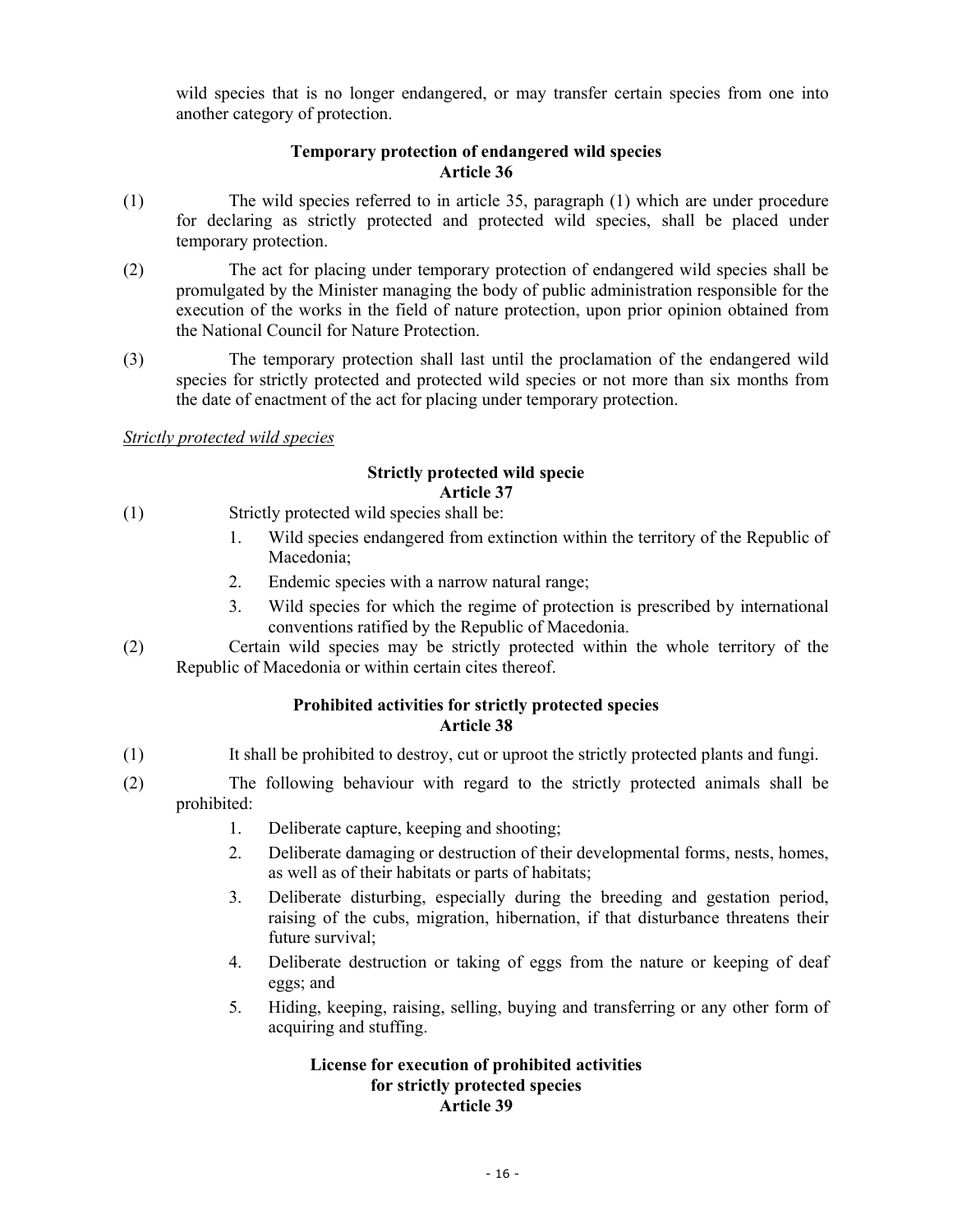- (1) By exception, the Minister managing the body of public administration responsible for the execution of the works in the field of nature protection may allow the execution of certain activities prohibited on the basis of article 38 of this Law, for the following purposes:
	- 1. Protection of the plants, fungi and animals;
	- 2. Prevention of significant damages on the crops, cattle, forests, fisheries, waters and other forms of property;
	- 3. Protection of the safety and health of the people, as well as some other higher public interest; and
	- 4. Education and necessary reproduction.
- (2) The license for the execution of the activities that are prohibited on the basis of article 38 of this Law, for the purpose of scientific research shall be issued by the Minister managing the body of public administration responsible for the execution of the works in the field of nature protection.
- (3) For the purpose of preserving a favourable conservation status of species, the Minister managing the body of public administration responsible for the execution of the works in the field of nature protection shall prescribe the manner and the procedure under which a limited and selective taking, keeping and other kind of use of certain strictly protected wild species in small populations is done, in conditions of a strict supervision.

# **Permited activities for strictly protected wild animal species Article 40**

- (1) It shall be permited to remove from the nature and to deliver to the authorized legal entities or individuals:
	- 1. Dead specimens of strictly protected wild animal species that were found;
	- 2. Specimens of strictly protected wild animal species that are sick or injured to the extent that they are not capable of surviving on their own in the nature.
- (2) The person that found a dead, sick or injured specimen of strictly protected wild animal species shall be obliged to report such an event immediately to the body responsible for the execution of professional works in the field of nature protection.
- (3) The Minister managing the body of public administration responsible for the execution of the works in the field of nature protection, on the basis of the reporting by the person that found the specimen, shall decide on the further treatment of the found specimens of strictly protected species referred to in paragraph (2) of this Article.

# *Protected wild species*

# **Protected wild species Article 41**

Protected wild species shall include:

- 1. Indigenous wild species that are endangered or rare, but are not threatened by extinction within the territory of the Republic of Macedonia;
- 2. Wild species that are not endangered, but could be easily taken for some endangered wild species because of the way they look; and
- 3. Wild species for which the appropriate way of protection has been prescribed by the international conventions ratified by the Republic of Macedonia.

# **Use of protected wild specie Article 42**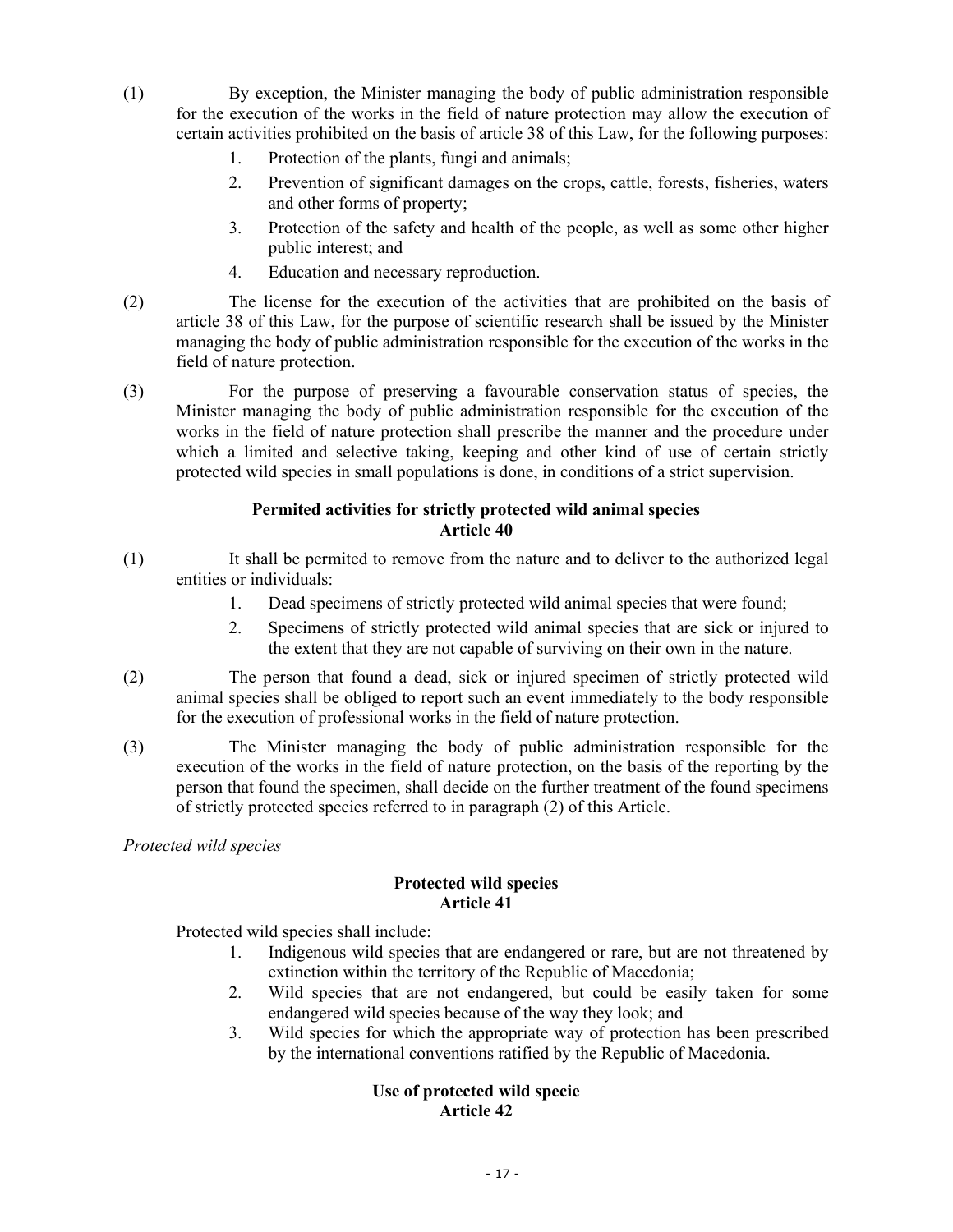- (1) The use of the protected wild species shall be carried out in a manner and to the extent that will not put in danger their favourable conservation status.
- (2) The measures and activities for protection of the protected wild species and the manner and extent of use of protected wild species shall be prescribed by the Minister managing the body of public administration responsible for the execution of the works in the field of nature protection, in consent with the Minister managing the body of public administration responsible for the execution of the works in the field of forestry, hunting and fishery, in accordance with the provisions of this or other law.
- (3) The measures and activities referred to in paragraph (2) of this article shall be in accordance with the provisions for protection of the migratory wild animal species determined by international conventions ratified by the Republic of Macedonia.
- (4) On the basis of the data from the records kept by the body of public administration responsible for the execution of the professional works in the field of nature protection in accordance with this law, the Minister managing the body of public administration responsible for the execution of the works in the field of nature protection may prohibit or limit the use of a certain protected wild species.

### **Unselective devices for capturing or shooting protected wild animal species Article 43**

 It shall be prohibited to use unselective devices for capturing or shooting protected wild animal species, as well as devices that could cause local disappearance or serious disturbance of the populations of those species, and devices prohibited in accordance with the international conventions ratified by the Republic of Macedonia, especially:

- 1. Leg hold traps;
- 2. Live animals, blinded or mutilated animals that are used as decoys;
- 3. Electrical devices for killing or stunning;
- 4. Artificial light devices;
- 5. Mirrors and other dazzling devices;
- 6. Audio devices (tape recorders, tape players etc,) that emit calling or pain sounds;
- 7. Devices for illuminating targets;
- 8. Sighting devices for night shooting comprising an electronic image magnifier or image converter;
- 9. Explosives;
- 10. Poisons and stunning preparations, and poisonous and anesthetic baits;
- 11. Semi-automatic or automatic weapons with a magazine that can hold more than 2 rounds of ammunition;
- 12. Flying devices;
- 13. Moving motor vehicles;
- 14. Other devices laid down in international conventions that have been ratified by the Republic of Macedonia.

# *II.2.1.7. Genetic diversity*

# **Taking of genetic and biological material from nature Article 44**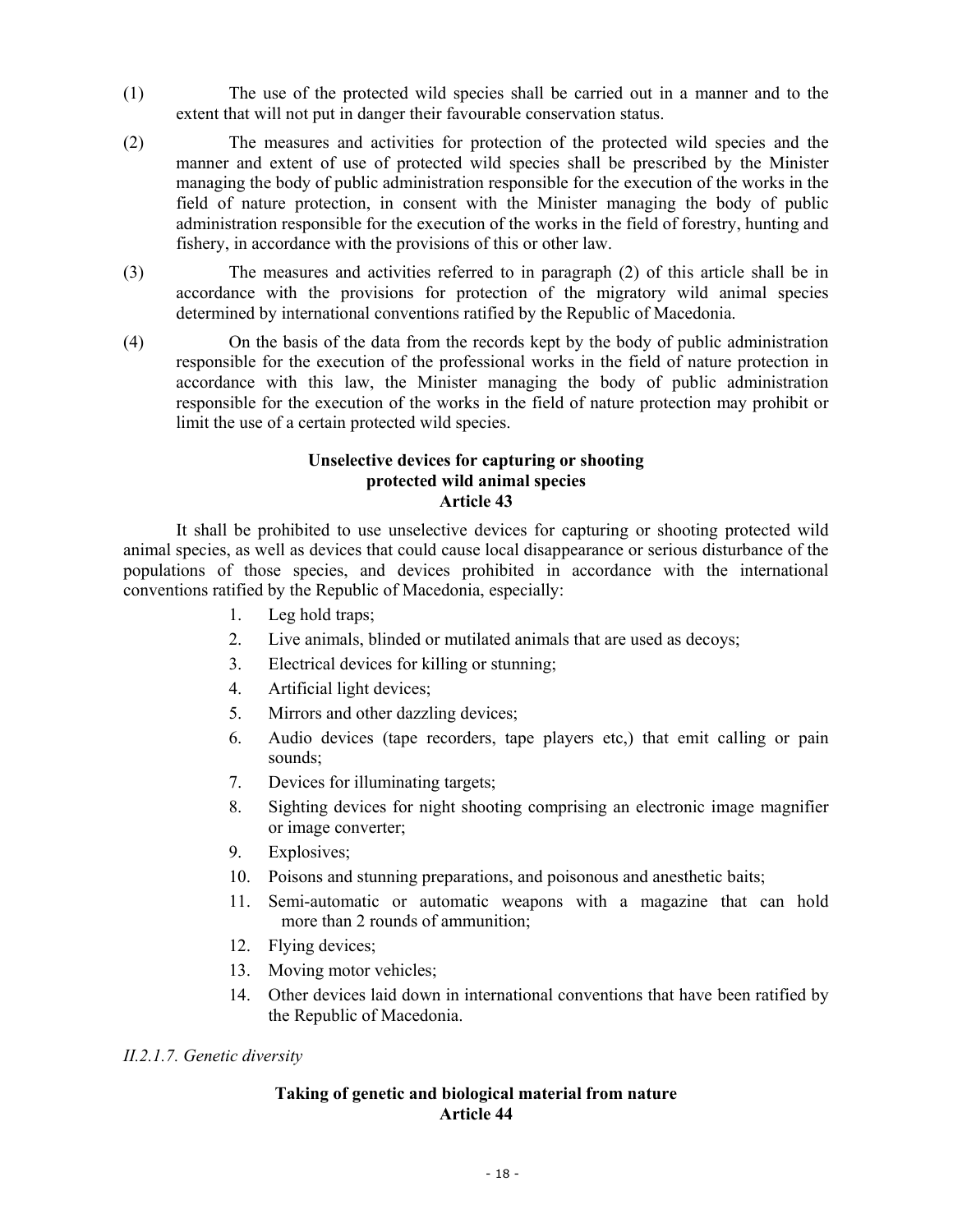- (1) The taking of genetic and biological material from the nature for the purpose of its use shall not endanger the survival of the habitats or of the types of populations in their habitats.
- (2) Genetic material shall be part of a plant, fungi, animal or microorganism that contains heritage information.
- (3) Biological material shall include micro organisms, viruses, cell cultures and tissue cultures.
- (4) The Government of the Republic of Macedonia at the proposal of the Minister managing the body of public administration responsible for the execution of the works in the field of nature protection, following previously acquired opinion of the National Council for Nature Protection, shall prescribe the conditions, the mode and the procedure for taking and use of genetic and biological material from the nature.

# **Gene banks Article 45**

- (1) Gene banks shall be established for the purposes of preservation of the species or of their genetic material, and shall be constituted by the controlled or cultivated populations or parts of fungi, animals or plants, especially seeds, spores, reproductive cells and other biological material.
- (2) Gene banks can be established and managed by accredited bodies and other accredited legal entities in accordance with law.
- *II.2.1.8. Genetically modified organisms*

### **Genetically modified organisms Article 46**

- (1) A genetically modified organism shall be an organism, with the exception of human beings, in which the genetic material is modified in a way not occurring in the nature - by coupling and/or by natural restructuring.
- (2) In order to prevent the negative impact of the genetically modified organisms on the conservation and the sustainable use of the biological diversity, as well as on human health and environment, measures and activities shall be implemented as stipulated by law.

# **II.2.2. Habitats and ecosystems**

# **Implementation of protection of habitats and ecosystems Article 47**

- (1) The protection of the ecosystems and habitats shall be carried out by way of implementing measures and activities for nature protection, by using the natural resources in a sustainable manner and by spatial planning and spatial development.
- (2) The body responsible for the execution of professional works in the field of nature protection shall monitor the state of endangered and important habitats in the ecosystems in accordance with the provisions of this Law.

# **Favourable conservation status Article 48**

- (1) The protection of the ecosystems shall be provided by way of preserving the types of habitats in a favourable conservation status.
- (2) The type of habitat shall have a favourable conservation status if: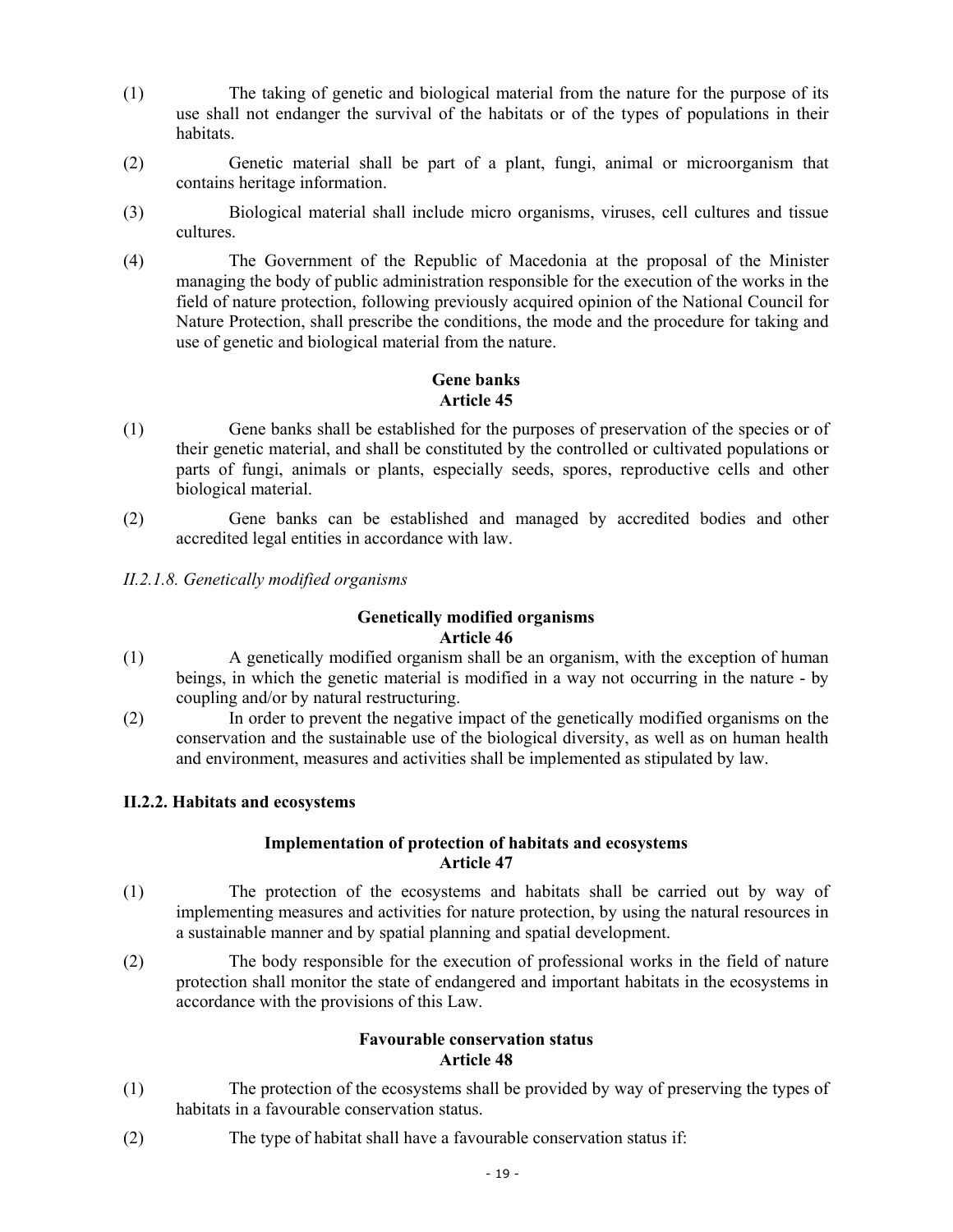- 1. Its natural range and areas it covers within that range are stable or increasing;
- 2. The specific structure and functions which are necessary for its long-term survival exist and are likely to continue to exist in the foreseeable future; and
- 3. The favourable conservation status of its typical species is guaranteed.

### **Monitoring of the state of the types of endangered habitats Article 49**

- (1) The types of endangered habitats shall be marked on a map, and their state of being endangered shall be assessed and monitored.
- (2) The way of developing, maintaining and marking on the map referred to in paragraph (1) of this article, the way of assessing the status of the types of habitats and the extent to which they are endangered, the types of habitats, as well as the endangered and rare types of habitats shall be prescribed by the Minister managing the body of public administration responsible for the execution of the works in the field of nature protection.
- (3) The monitoring of the status of the habitats and the extent to which they are endangered shall be done by the body responsible for the execution of the professional works in the field of nature protection, and acredited legal entities.

### **Measure for preservation of habitat types into favourable conservation status Article 50**

- (1) The measures for preserving the types of habitats in a favorable conservation status shall be prescribed by the Minister managing the body of the public administration responsible for the execution of the works in the field of nature protection, upon prior opinion obtained from the Minister managing the body of the public administration responsible for the execution of the works in the field of agriculture, forestry, hunting and fishery.
- (2) The measures for preserving the types of habitats in a favorable conservation status shall be incorporated in the development of the spatial and urban plans.
- (3) Individuals and legal entities that perform activities within the area of the types of habitats spreading shall be obliged to enforce the prescribed measures referred to in paragraph (1) of this article.

# **Environmentally important area Article 51**

- **(1)** Environmentally important area shall be an area, which contributes to a large extent to the protection and conservation of the biological diversity in the Republic of Macedonia.
- (2) Environmentally important areas shall be in particular:
	- 1. Areas with types of habitats characterized by an exceptional biological diversity and/or well preserved;
	- 2. Areas with habitats with endangered or endemic species;
	- 3. Areas with types of habitats that contribute significantly to the conservation of the natural balance;
	- 4. Areas with rare or endangered types of habitats;
	- 5. Areas with preserved forest entireties;
	- 6. Areas with habitats of species protected on the basis of an international convention ratified by the Republic of Macedonia;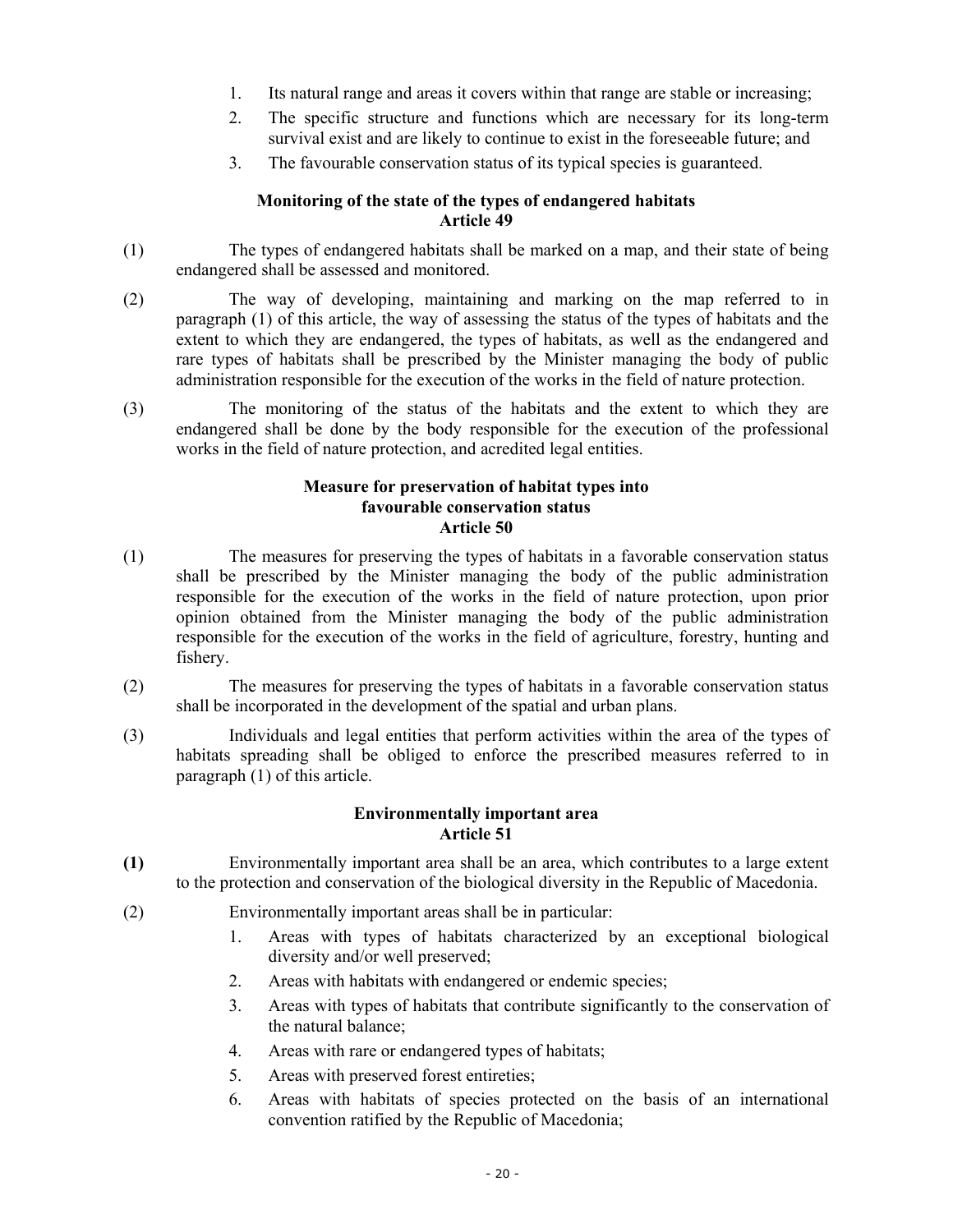- 7. Areas covering routes and resting areas of migratory species;
- 8. Areas that contribute to the genetic interconnection of the populations of certain species; or
- 9. Areas contributing to the conservation of the biological diversity in other way.
- (3) Environmentally important areas may become part of the ecological network.

### **International environmentally important area Article 52**

- (1) An international environmentally important area shall be the area that is important at international level for the conservation or for achieving a better status of the species, their habitats or types of habitats.
- (2) The international environmentally important areas and the manner of their management within the territory of the Republic of Macedonia shall be specified by the Government of the Republic of Macedonia, at the proposal of the Minister managing the body of the public administration responsible for the execution of the works in the field of nature protection, in accordance with the international agreements of nature protection ratified by the Republic of Macedonia.
- (3) The manner olf management of the international environmentally important area referred to in the act of paragraph (2) of this article shall provide for the conservation and improvement of the features olf relevance for the conservation of the favourable status of the type of habitat or of the wild species.

# **Ecological network Article 53**

- (1) For the purposes of conservation, maintenance or restoration to a favourable conservation status of the environmentally important areas, a coherent ecological network of special areas of conservation shall be established.
- (2) The ecolgical network shall represent the system of interconnected or spatially close to each other environmentally important areas, which significantly contribute to the protection of the natural balance and the biological diversity through their balanced biogeographical distribution.
- (3) The Government of the Republic of Macedonia shall determine environmentally important areas, the ecological network and the system of ecologic corridors, as well as international environmentally important areas and the manner of their management on the territory of the Republic of Macedonia, in accordance with international conventions ratified by the Republic of Macedonia referred to in article 52, paragraph (2) of this law, at the proposal of the Minister managing the body of the public administration responsible for the execution of the works in the field of nature protection, and upon prior opinion obtained from the National Council for Nature Protection.
- (4) The ecological network, by its characteristics, principles, measures and scope of protection shall be fully compatible with the Coherent European Ecological Network "NATURA 2000".

# **Forest habitats and ecosystems Article 54**

 The conservation of the biological diversity of the forest ecosystems shall be carried out by way of protecting the forests within the frames of the protected areas, as well as through the general and specific plans for management and protection of forests, in accordance with the provisions of this law and other law.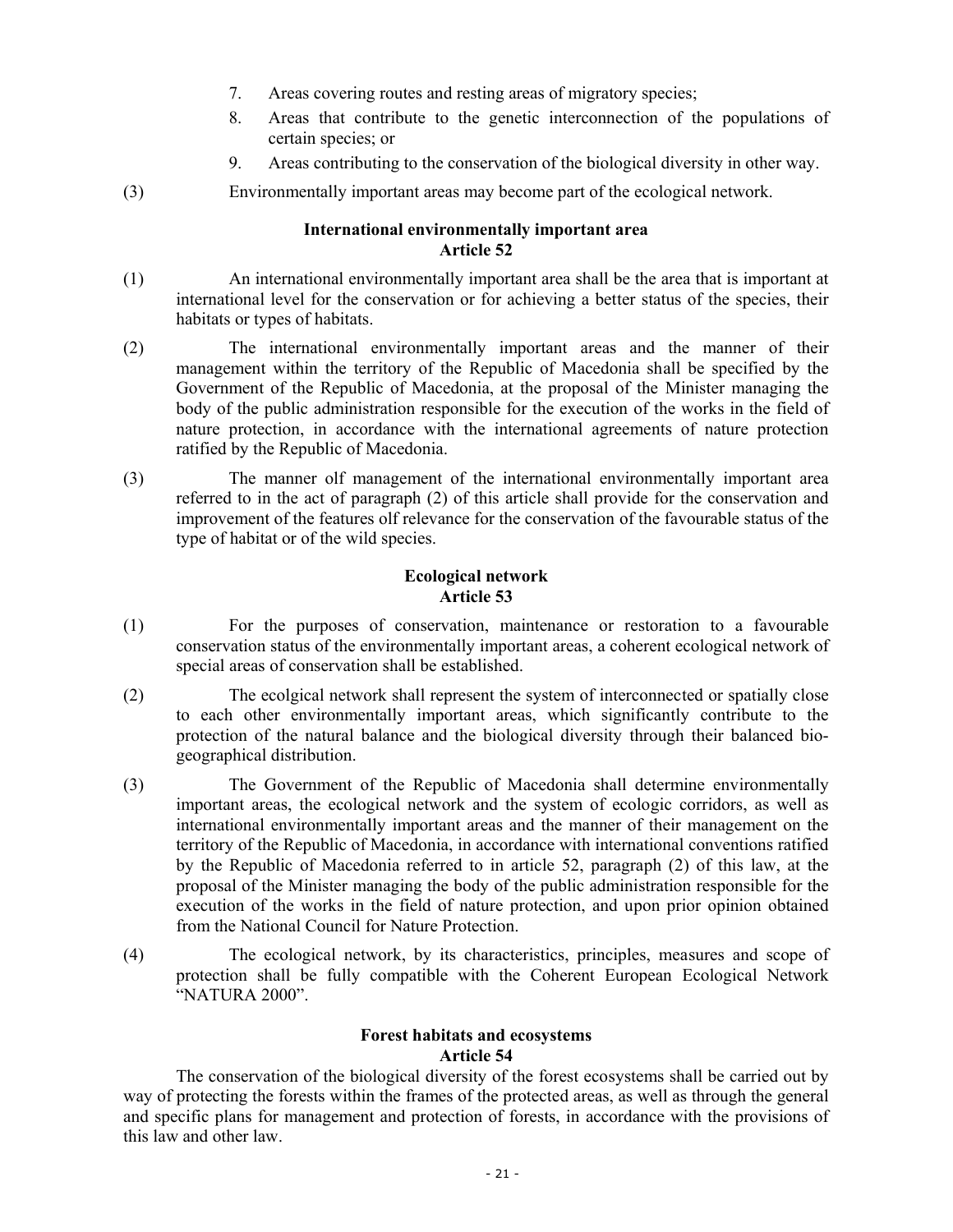### **Waters and water habitats and ecosystems Article 55**

- (1) The waters and the water habitats shall represent a natural wealth within the meaning of this Law and shall be preserved in their natural state.
- (2) The water habitats shall include lakes, ponds, swamps and other water areas, as well as springs, streams, rivers and other waterways with the coastal area not smaller than 10 meters from the shore line set at the highest water level.

# **Biological minimum of water habitats Article 56**

- (1) For the purposes of protecting the survival of the natural wealth and conserving the biological and landscape diversity in the water habitats, partition of the waterways in a way contributing to habitat degradation, reduction of the quantity of water below the biological minimum, drying, and encumbering of the springs, swamps and other water habitats, shall be prohibited.
- (2) Biological minimum shall be the lowest quantity of surface water which must be provided throughout the year, except in cases when the natural flow is lower than the determined biological minimum, which enables the preservation of natural balance of the water habitats and of the landscape characteristics of water courses, and do not decrease the surface water environmental state parameters.
- (3) The quantity of water in the water habitats referred to in paragraph (2) of this article needed for the survival of its wild species as well as for the conservation of the biological and landscape diversity shall be determined according to the methodology adopted in accordance with the Law on Waters.

# **Prevention of pollution of water habitats Article 57**

- (1) In order to protect the biological and landscape diversity of water habitats, measures and activities shall be undertaken for preventing the pollution of the water habitats and of the waters entering into the water habitats, in accordance with the provisions of this or other law.
- (2) The competent authorities within their area of competence as regulated by law, as well as the legal entities and individuals performing certain economic or other activity, shall be obliged to provide treatment of the municipal and industrial wastewater discharged into the waters of the water habitats.

# **Prohibition of structures building or economic management of costal areas of water habitats Article 58**

 It shall be prohibited to build structures or to perform economic activities involving natural resources near the natural springs, along the coast of the natural waterways, the coastal area of the natural or artificial lakes, as well as the flooding plains of the waterways, unless it is regulated by a law or another regulation or determined in the planning documentation.

# **Limitation of fishing or other use of water habitats Article 59**

 In order to protect certain strictly protected species or types of water habitats, the Minister managing the body of the public administration responsible for the execution of the works in the field of nature protection can, upon prior consent of the Minister managing the body of the public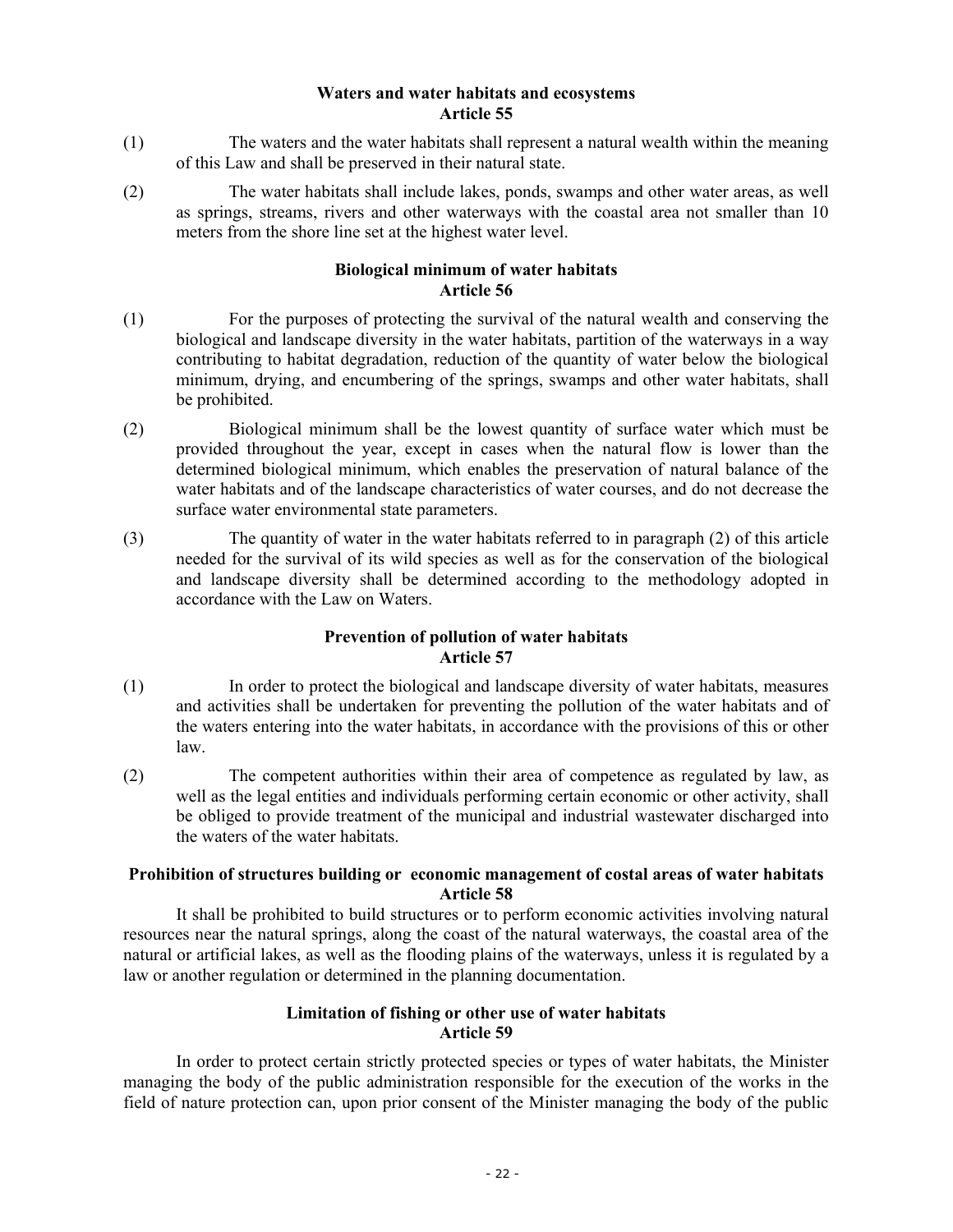administration responsible for the execution of the works in the field of fishery, restrict fishing and other use on parts of water habitats on a temporary or permanent basis.

### **Pasture habitats and ecosystems Article 60**

- (1) In order to protect the biological and the landscape diversity, the pastures and grass areas shall be economically managed by using them in a traditional manner.
- (2) The manner of use and the protection of the environmentally important or endangered types of pastures shall be prescribed by the Minister managing the body of the public administration responsible for the execution of the works in the field of nature protection, in consent with the Minister managing the body of the public administration responsible for the execution of the works in the field of agriculture and forestry.

### **Boundary habitats and ecosystems Article 61**

- (1) In order to protect the biological and landscape diversity of the plowed fields, the environmentally important boundary habitats shall be protected in a manner provided for by this Law.
- (2) During redistribution of fields, it shall be ensured to preserve the existing or to create new habitats referred to in paragraph (1) of this article, and to plan their distribution and size in a way that safeguards the important values of habitats in terms of biological and landscape diversity.

### **High-mountain habitats and ecosystems Article 62**

- (1) In order to protect the biological and landscape diversity of the high-mountain habitats and ecosystems, any anthropogenic activity except the one related to the traditional stockbreeding shall be forbidden.
- (2) Construction of facilities, except those necessary for the performance of the traditional stockbreeding, partition or digging supply or drainage channels, as well as introduction of indigenous species on/in the high-mountainous glacial lakes, shall be forbidden.
- **(3)** The exploitation of rocks and minerals from the rocky high-mountainous habitats shall be forbidden.

# **Urban area habitats and ecosystems Article 63**

In order to protect the biological and landscape diversity of an urban area, it shall be ensured when developing urban plans, depending on the type of the plan, to provide for an interlink of the same types of habitats and conservation of the existing and creation of green areas, tree lined paths, waterways and stagnant water bodies, as well as other habitats, by giving priority to the indigenous species and habitats.

# **Habitats and ecosystems of speleological objects Article 64**

- (1) Speleological facilities representing habitats of endemic species may acquire a status of a natural heritage.
- (2) The speleological facilities, within the meaning of this Law, shall be naturally formed underground premises longer than 5 meters in which a man may enter, and their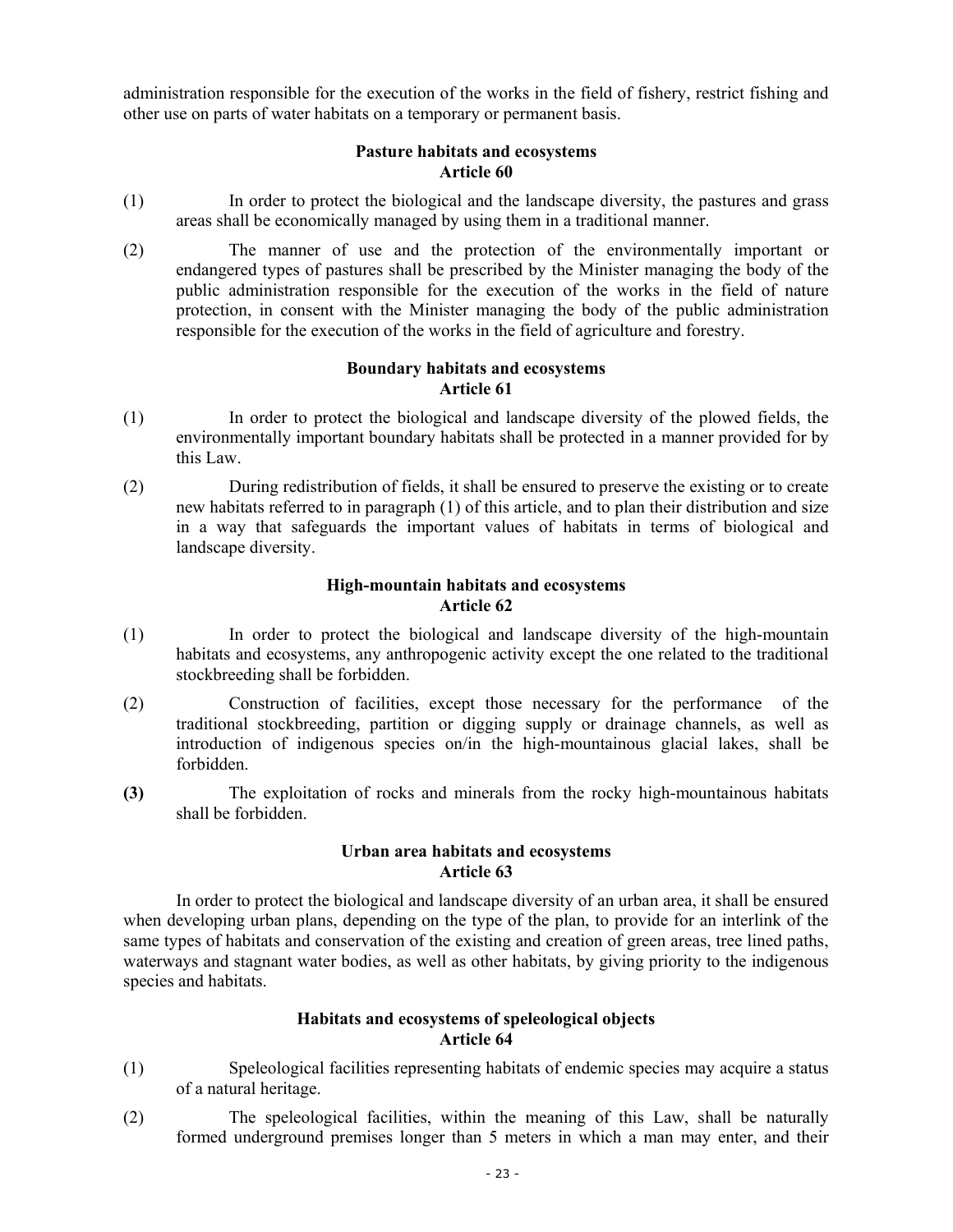dimensions at the entrance are smaller than the depth and the length of the facility (caves, cavities, abysses).

# **II.3. PROTECTED AREAS**

#### **System of protected areas Article 65**

- (1) The system of protected areas shall be established for the purpose of protection of the biological diversity within the frames of the natural habitats, the processes occurring in the nature, as well as the abiotic features and the landscape diversity.
- (2) By proclamation of the area as protected, it shall acquire status of natural heritage.
- (3) The system of protected areas referred to in paragraph (1) of this article shall represent part of the international networks of protected areas, in accordance with the international agreements ratified by the Republic of Macedonia.

# **II.3.1. Categories of protected areas**

### **Categorization of protected areas Article 66**

- (1) Categories of natural heritage, within the meaning of this Law shall be:
	- 1. Strict Natural Reserve;
	- 2. National Park;
	- 3. Natural Monument;
	- 4. Nature Park;
	- 5. Protected Landscape;
	- 6. Multipurpose Area.
- (2) The protected areas shall comprise natural habitats, ecosystems, geological and physical and geographical formations characteristic within the territory of the Republic of Macedonia.
- (3) The proclamation of new protected areas shall first of all provide for a representative coverage of the habitat types and ecosystems that exist on the territory of the Republic of Macedonia.
- (4) The monuments of culture within the protected areas shall enjoy the protection appropriate to their status in accordance with law.

#### **Cross-border connection of protected areas Article 67**

- (1) The categories of protected areas referred to in article 66 of this Law can be connected across the borders with the protected areas on the territories of the neighbouring countries of the Republic of Macedonia.
- (2) The plans for management of protected areas referred to in paragraph (1) of this article shall be adopted by the competent bodies for protected areas management of both states by mutual agreement.
- *II.3.1.1. Strict Natural Reserve*

# **Category of Strict Natural Reserve Article 68**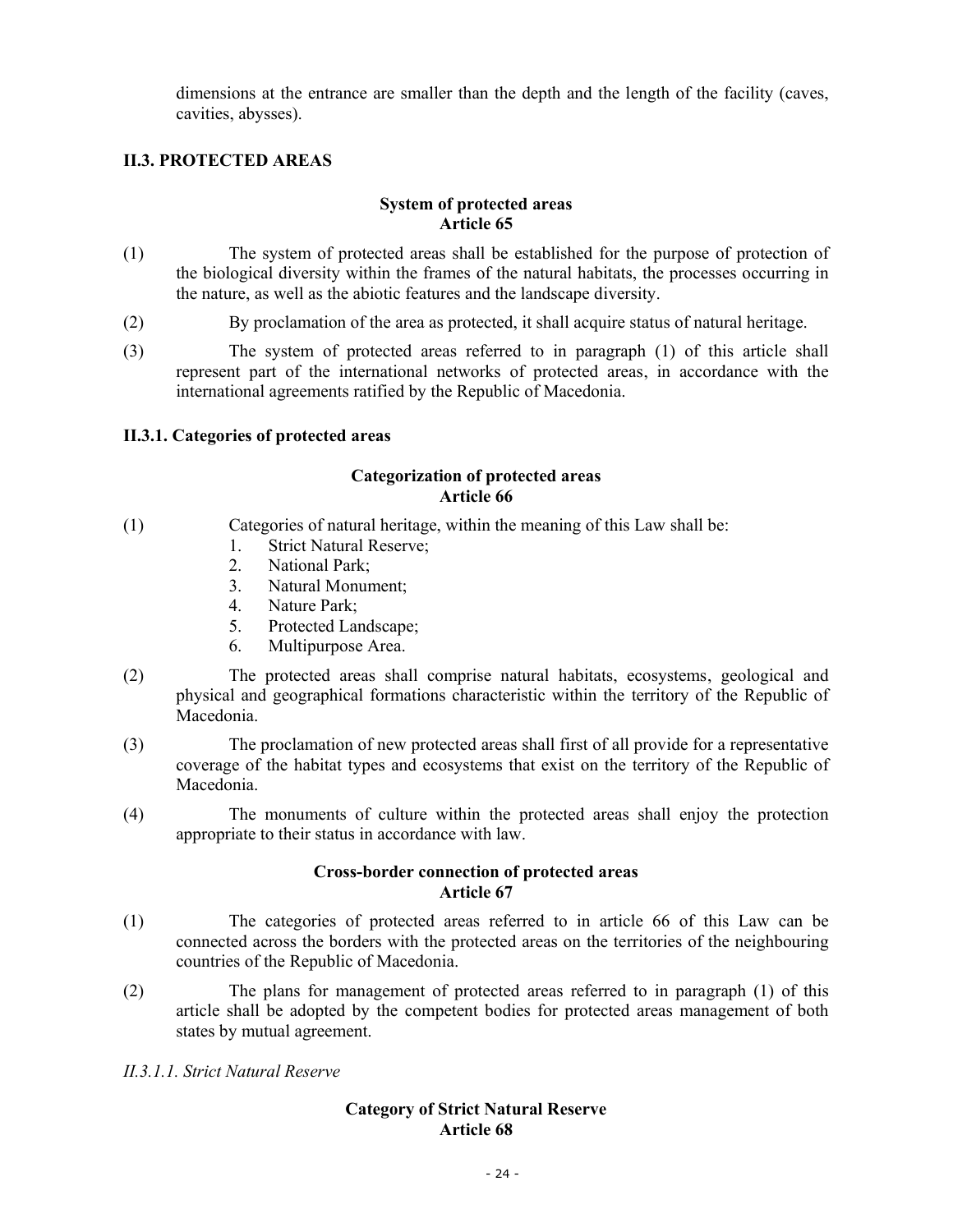- (1) Strict Natural Reserve shall be an area, which, because of its significant or characteristic ecosystems, geological or physical and geographical features and/or species, as well as originally preserved wilderness, acquires the status of natural heritage, primarily for the purpose of carrying out scientific surveys or monitoring of the protection.
- (2) The space of the area of the Strict Natural Reserve shall provide integrity and achievement of the objectives for which it acquired the status of natural heritage.
- (3) The conservation of the biological diversity within the frames of the Strict Natural Reserve shall be achieved through protection, with no deliberate influence whatsoever on the natural processes in the habitat or on the species populations.

### **Strict Natural Reserve Management Plan Article 69**

For the purpose of management of the Strict Natural Reserve, the body of the public administration responsible for the execution of the works in the field of nature protection shall oblige the body responsible for the execution of professional works in the field of nature protection to prepare Strict Natural Reserve Management Plan.

# **Manner of Strict Natural Reserve Management Article 70**

The Strict Natural Reserve shall be managed in a manner that shall provide:

- 1. Conservation of the habitats, ecosystems and species in their natural state;
- 2. Maintenance of the genetic resources in a dynamic and evolving state;
- 3. Maintenance of the naturally established environmental processes;
- 4. Protection of the structural landscape characteristics;
- 5. Protection of the authentic nature for the purpose of scientific studies, monitoring or educational activities;
- 6. Decrease in nature degradation through careful planning and implementation of scientific surveys and other permissible activities; and
- 7. Limitation of the access for the public.

# **Prohibited activities in Strict Natural Reserves Article 71**

- (1) It shall be prohibited to undertake activities within Strict Natural Reserves except for:
	- 1. protection and control of the Strict Natural Reserve;
	- 2. study visits for the purpose of performing a scientific research;
	- 3. movement of people on designated paths for educational purposes;
	- 4. collection of seeds and seedling materials, wild plants, fungi and animals for the purpose of scientific research, as well as for the renewal of the populations in another area, in a manner and in the period that will not cause degradation of the ecosystem.
- (2) The Minister managing the body of the public administration responsible for the execution of the works in the field of nature protection shall issue a license for the implementation of the activities referred to in paragraph (1) items 2, 3 and 4 of this article.

# *II.3.1.2. National Park*

# **Category of National Park Article 72**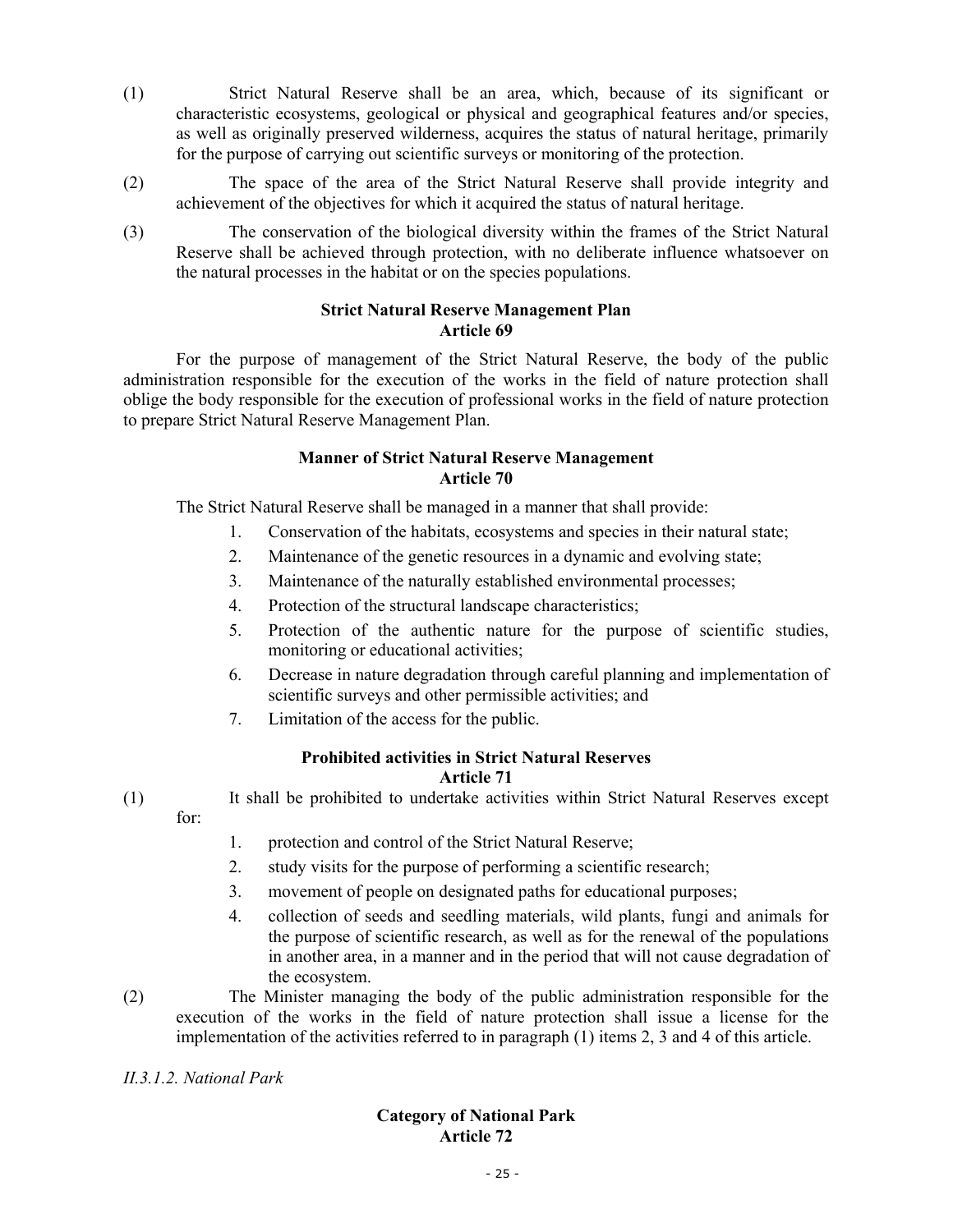- (1) The National Park shall be a large, mainly unchanged area of land or water with particular multiple natural values, which encompasses one or more, preserved or insignificantly changed ecosystems, primarily designed for the conservation of the original natural, cultural and spiritual wealth.
- (2) The National Park shall be intended for scientific-research, cultural, pedagogiceducational and tourist-recreational purposes.

### **Management Plan of National Park Article 73**

- (1) The public institution-National Park shall adopt a Management Plan for the National Park, upon a prior approval by the body of the public administration responsible for the execution of the works in the field of nature protection.
- (2) The Management Plan of the National Park shall prescribe specific measures and activities for the protection of the characteristic natural values and the original state thereof, owing to which it had acquired the status of protected natural heritage.

### **Manner of National Park Management Article 74**

The National Park shall be managed on its whole territory in an integrated manner that shall provide the following:

- 1. Protection of the natural areas of national and international importance for cultural, scientific, educational, tourist and recreational purposes;
- 2. Stability of the environmental processes and diversity through sustainable conservation of the representative physical and geographical regions, biocenosis, genetic resources and species in an authentic state;
- 3. Creation of conditions for tourism development in accordance with the principle of sustainable development;
- 4. Achievement of cultural, scientific, educational and recreational objectives, which at the same time maintains the natural state of the area.

# **Prohibited Activities in National Park Article 75**

- (1) It shall be prohibited to carry out activities, which endanger the authenticity of the nature in the national park, as well as lighting fire on the territory of national park, except at specially determined places defined by the National Park Management Plan.
- (2) Tourist-recreational activities shall be allowed in the national park, as well as extensive agricultural activities and fishery performed in a way that does not endanger the survival of the species and their natural balance, in accordance with the provisions of this Law.
- *II.3.1.3. Natural Monument*

# **Category of Natural Monument Article 76**

- (1) Natural Monument shall be a part of nature with one or more natural characteristics and specific, threatened or rare features, characteristics or forms, and have special scientific, cultural, educational and spiritual, aesthetic and/or tourist value and function.
- (2) Natural Monuments shall include: lakes, rivers, gorges, waterfalls, springs, caves, rocks formations, geological profiles, minerals and crystals, fossils, rare or indigenous trees and bushes characterized by great age and specific habitual characteristics, as well as limited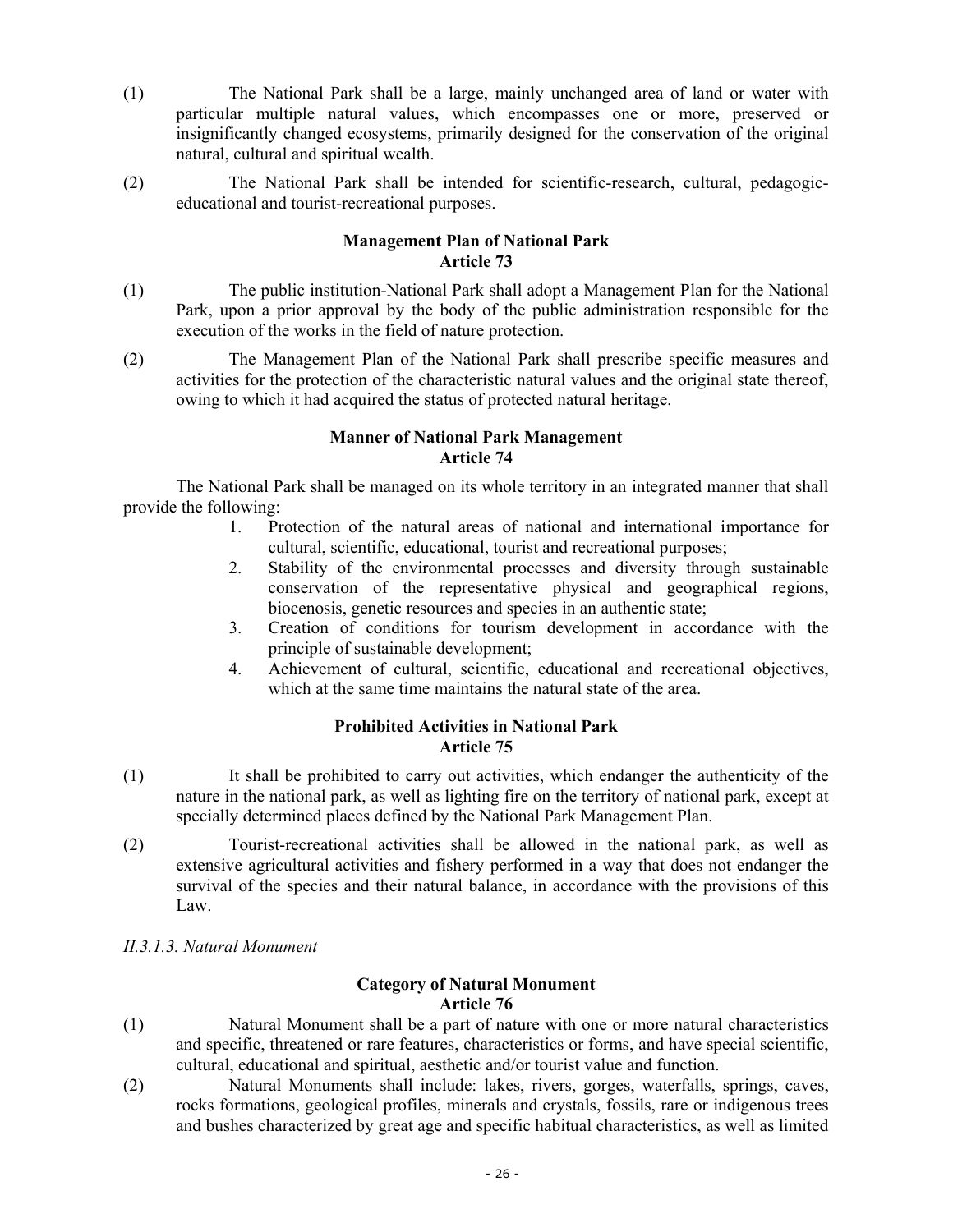small areas of endemic and rare animal or plant communities significant for their scientific value.

(3) Undertaking activities in or near the Natural Monuments, *w*hich may endanger the features thereof and the values owing to which they have been proclaimed Natural Monuments, shall not be allowed.

### **Natural Monument Management Plan Article 77**

- (1) The entity which in accordance with the proclamation act is responsible for the management of the Natural Monument shall adopt a Management Plan for Natural Monument stipulating the special measures and activities for protection.
- (2) The measures and activities for protection of the Natural Monuments, the form and content of the application form for obtaining license for carrying out special measures and activities for protection and renewal of the natural monument, shall be prescribed by the Minister managing the body of the public administration responsible for the execution of the works in the field of nature protection.
- (3) The Minister managing the body of the public administration responsible for the execution of the works in the field of nature protection, with reference to the act referred to in paragraph (2) of this article, shall issue a license for implementation of the special measures and activities for protection and renewal of the Natural Monument.

### **Manner of Natural Monument Management Article 78**

The Natural Monument shall be managed in a manner that shall provide:

- 1. Sustainable conservation and protection of the natural characteristics and the specific, endangered or rare features, characteristics or forms;
- 2. Conditions for carrying out scientific surveys and educational activities related to their natural characteristics; and
- 3. Prevention of activities that have adverse impact on its natural characteristics.

# *II.3.1.4. Nature Park*

### **Category of Nature Park Article 79**

- (1) Nature Park shall be an area that has one or more authentic, rare and characteristic components of nature (plant, fungi and animal species and communities, relief forms, hydrological values etc.).
- (2) Nature Parks may be botanical, zoological, geological, geo-morphological and hydrological.

### **Nature Park Management Plan Article 80**

 For the purpose of Nature Park management, the entity which in accordance with the proclamation act is responsible for carrying out the management activities shall prepare a Management Plan for Nature Park.

# **Manner of Nature Park Management Article 81**

The Nature Park shall be managed in a manner that shall provide: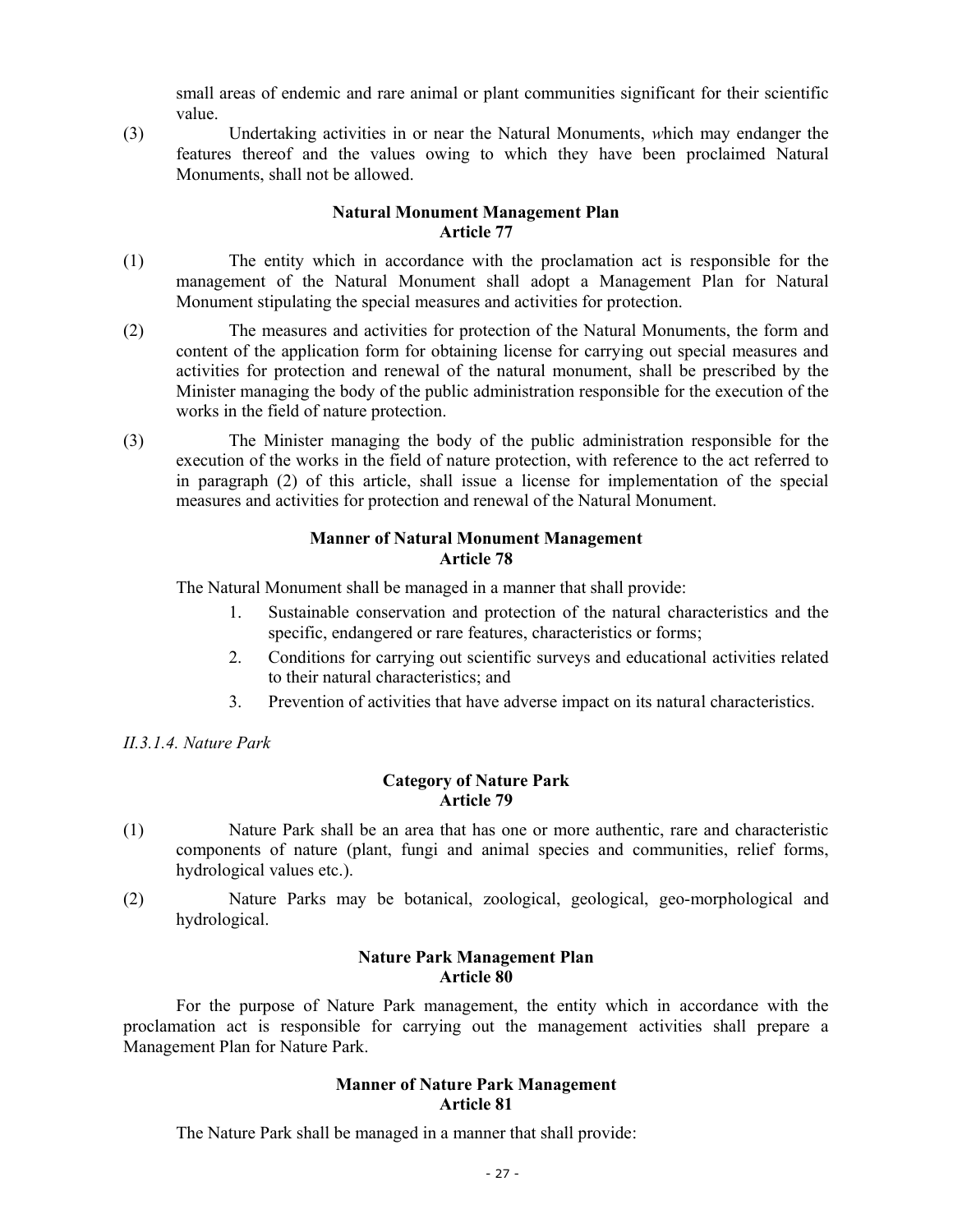- 1. Maintenance of the conditions needed for the protection of the significant species, populations and communities or of the physical-geographical characteristics;
- 2. Facilitated implementation of scientific research and monitoring of conditions as primary activities connected with the sustainable use of resources;
- 3. Designation of special zones within Nature Parks for the purpose of carrying out educational activities on the characteristics of the area and management of wild species:
- 4. Elimination and prevention of the exploitation and degradation of the nature in the area proclaimed a Nature Park.

### **Prohibited activities in Nature Park Article 82**

Undertaking activities involving inappropriate land use in the Nature Park, as well as activities of inappropriate character and intensity, which could interfere with the properties owing to which it has acquired the status of Nature Park, shall be prohibited.

# **Measure and activities for Nature Park protection Article 83**

- (1) The entity responsible for the management according to the proclamation act, shall define within the Nature Park Management Plan the measures and activities needed for the protection of the important species, populations and communities or physicalo and geographical characteristics owing to which the area acquired the status of national heritage.
- (2) The measures and activities referred to in paragraph (1) of this article shall be prescribed by the Minister managing the body of the public administration responsible for the execution of the works in the field of nature protection.
- *II.3.1.5. Protected Landscape*

# **Category of protected landscape Article 84**

- (1) Protected Landscape shall be an area where the interaction of the people with the nature has created over time a landscape with particular characteristics and aesthetic, environmental, cultural and historical or ethnographical importance, characteristic for that area only, which at the same time has a significantly high biological diversity.
- (2) The protection of the integrity of the traditional manner of land use and organizing the populated areas, customs and beliefs shall be of a special significance for the protection, maintenance and evolution of the Protected Landscape.

# **Protected Landscape Management Plan Article 85**

 For the purpose of management of protected landscape, the entity which in accordance with the proclamation act is responsible for carrying out the management activities shall prepare a Management Plan for Protected Landscape.

# **Manner of Protected Landscape Management Article 86**

The Protected Landscapes shall be managed in a manner that shall provide: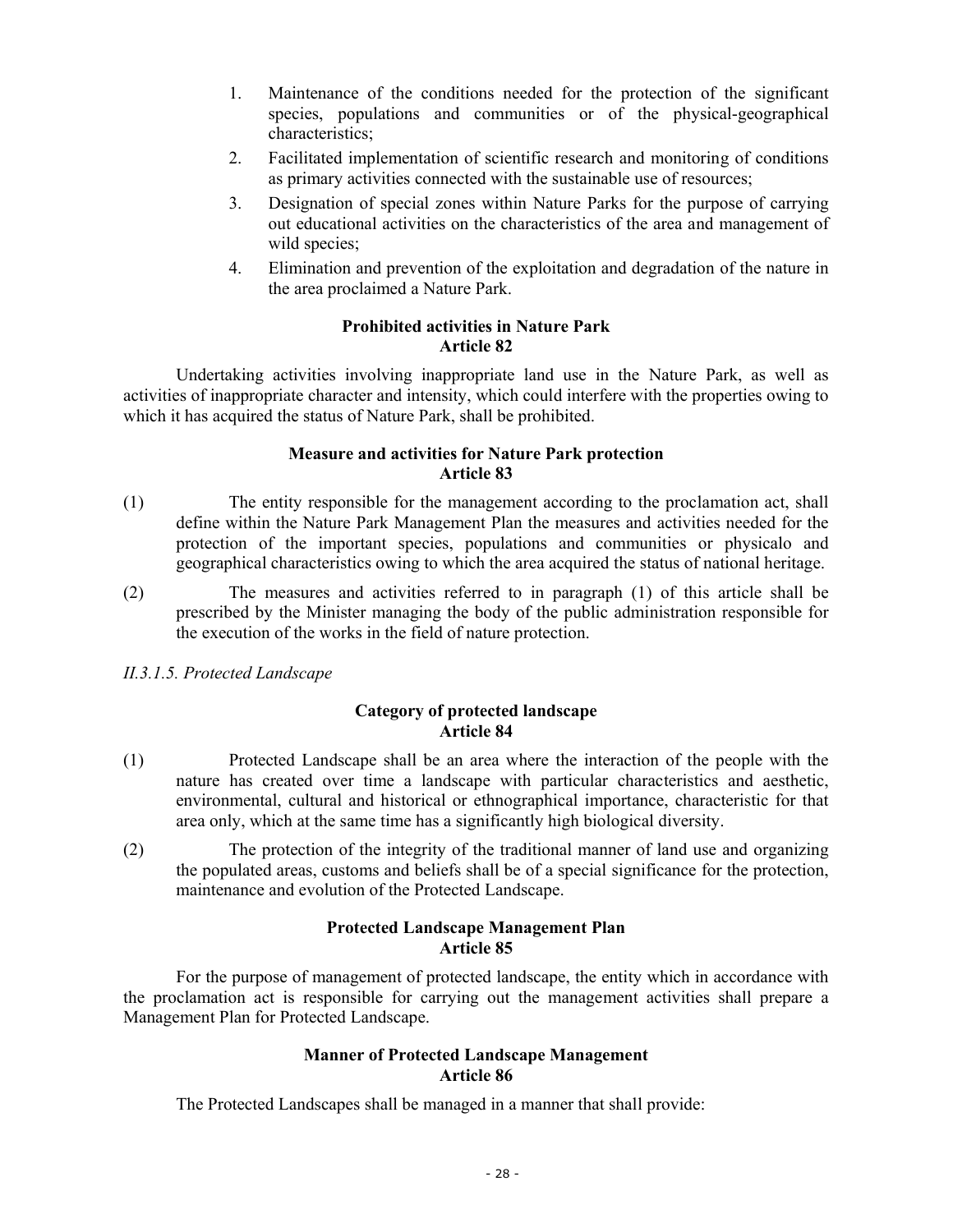- 1. Maintenance of the harmonic interaction of nature and culture through protection of the landscape and continuation of the traditional way of land use, construction and social and cultural events;
- 2. Support for the life style and economic activities which are harmonized with the nature and for the protection of the social and cultural basis of the communities living on that area;
- 3. Maintenance of the diversity of the landscapes and habitats, as well as of the species and ecosystems;
- 4. Prevention of land use activities which are not appropriate for the protection by their scope, intensity or character; and
- 5. Organization of public visits, tourist and recreational activities, as well as educational and scientific research activities in accordance with the degree of protection, and in relation to the existing characteristics of the area.

### **Protection of protected areas of other categories within Protected Landscape Article 87**

The protected areas of another category located within the frames of an area proclaimed a Protected Landscape shall enjoy the protection in accordance with the category of protected area, which it had been proclaimed for.

# *II.3.1.6. Multipurpose Area*

# **Category of Multipurpose Area Article 88**

- (1) Multipurpose Area shall be an area, which is usually spreading on a relatively wide territory of land and/or water, rich in waters, forests or meadows, and may be used for hunting, fishing or tourism, or reproduction of wild animals.
- (2) As an exception from paragraph (1) of this article, the Multipurpose Area as a protected area within the meaning of this Law shall be an area rich in waters, forests or meadows, and which has exceptional significance for the defence of the country.
- (3) The Multipurpose Area may be changed by anthropogenic activities, or cover settlements as well.
- (4) The Multipurpose Area does not need to cover environmentally significant areas or other values of national interest.

### **Establishment of Multipurpose Area Article 89**

- (1) The Multipurpose Area shall be established in accordance with the needs for nature protection, and carrying out economic activities and use of natural wealth, and especially for the purpose of providing completeness of the environmental network, as an environmental corridor.
- (2) In order to provide lasting and sustainable use of the natural wealth, within the frames of the multipurpose area, protection and zoning to a reasonable extent may be allowed.
- (3) The implementation of the defence activities in the Multipurpose Area referred to in article 88, paragraph (2) of this Law, shall be performed in a manner that provides for the protection of nature, and the economic management and use of the natural wealth.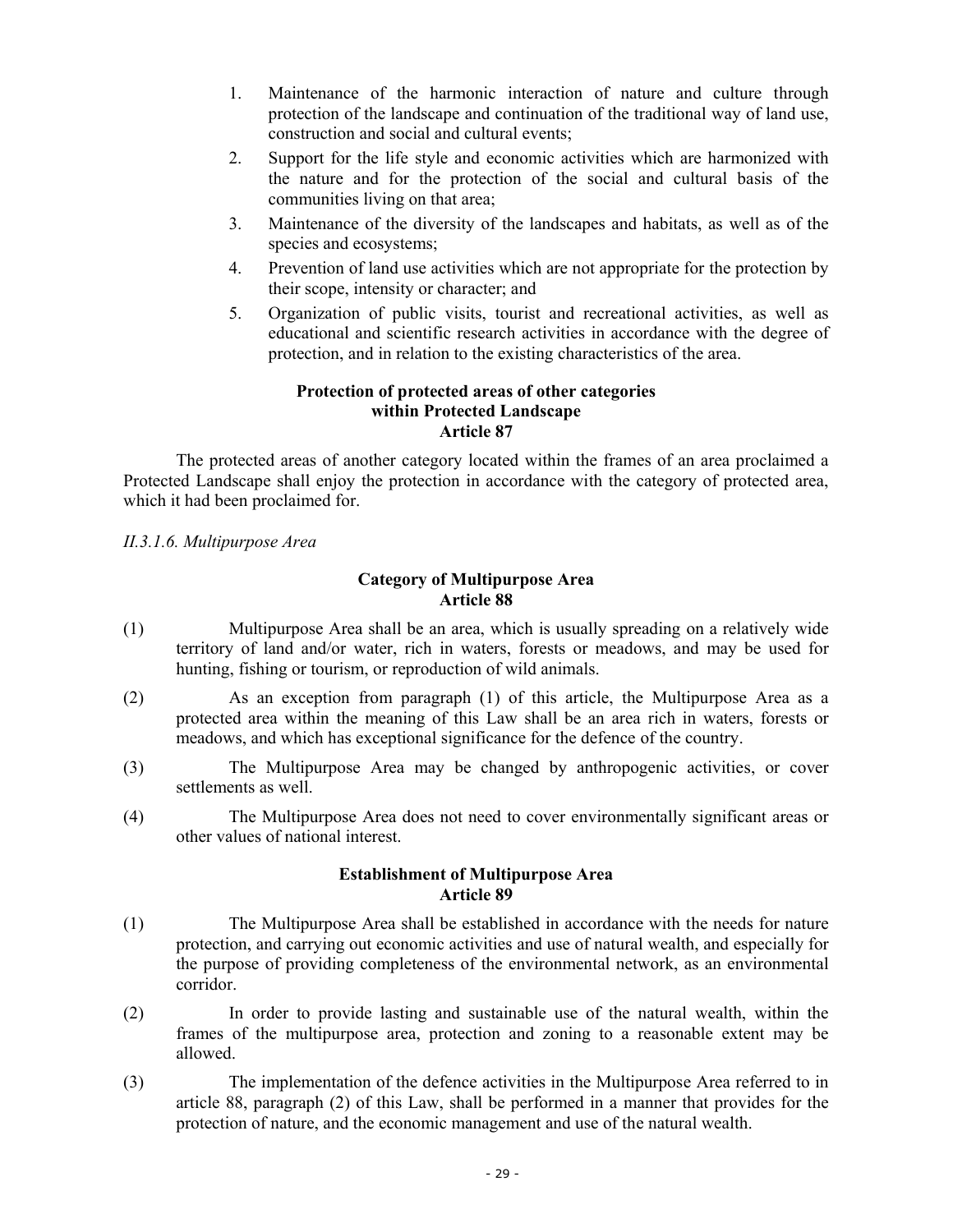### **Multipurpose Area Management Plan Article 90**

 For the purpose of managing the Multipurpose Area, the entity which in accordance with the proclamation act is responsible for carrying out the management activities shall prepare a Management Plan for Multipurpose Area.

### *II.3.1.7. Acquisition of international protection status*

### **Acquisition of international protection status Article 91**

- (1) The protected areas may be nominated for acquiring an internationally recognized status of natural heritage in accordance with the international agreements ratified by the Republic of Macedonia.
- (2) The Decision on the nomination referred to in paragraph (1) of this article shall be adopted by the Government of the Republic of Macedonia, at the proposal of the Minister managing the body of the public administration responsible for the execution of the works in the field of nature protection, and upon prior opinion obtained from the National Council for Nature Protection.

# **II.3.2. Procedure for proclamation of protected area**

# **Manner of proclamation of protected area Article 92**

- (1) Strict Natural Reserves, National Parks and Natural Monuments shall be proclaimed as protected area by law.
- (2) Nature Parks, Protected Landscapes and Multipurpose Areas shall be proclaimed protected areas by the Government of the Republic of Macedonia.
- (3) By its proclamation the protected area shall acquire the status of natural heritage.
- (4) The proclamation act for the protected area shall contain: title of the protected area, category of protection, geographical characteristics and other basic features, the boundaries of the area, zoning of the protected area, regime of protection, management entity and other issues stipulated by the proclamation act.

### **Zoning of protected area Article 93**

- (1) By the act for proclamation referred to in Article 92, the following zones may be established in the protected area:
	- 1. Zone of strict protection;
	- 2. Zone of active management;
	- 3. Zone of sustainable use; and
	- 4. Buffer zone.
- **(2)** The activities and actions that may be carried out within the zones established in accordance with paragraph (1) of this article shall be stipulated by the Proclamation Act of protected area referred to in Article 92 and the Management Plan for Protected Area.

### **Submission of a proposal for proclamation of protected area**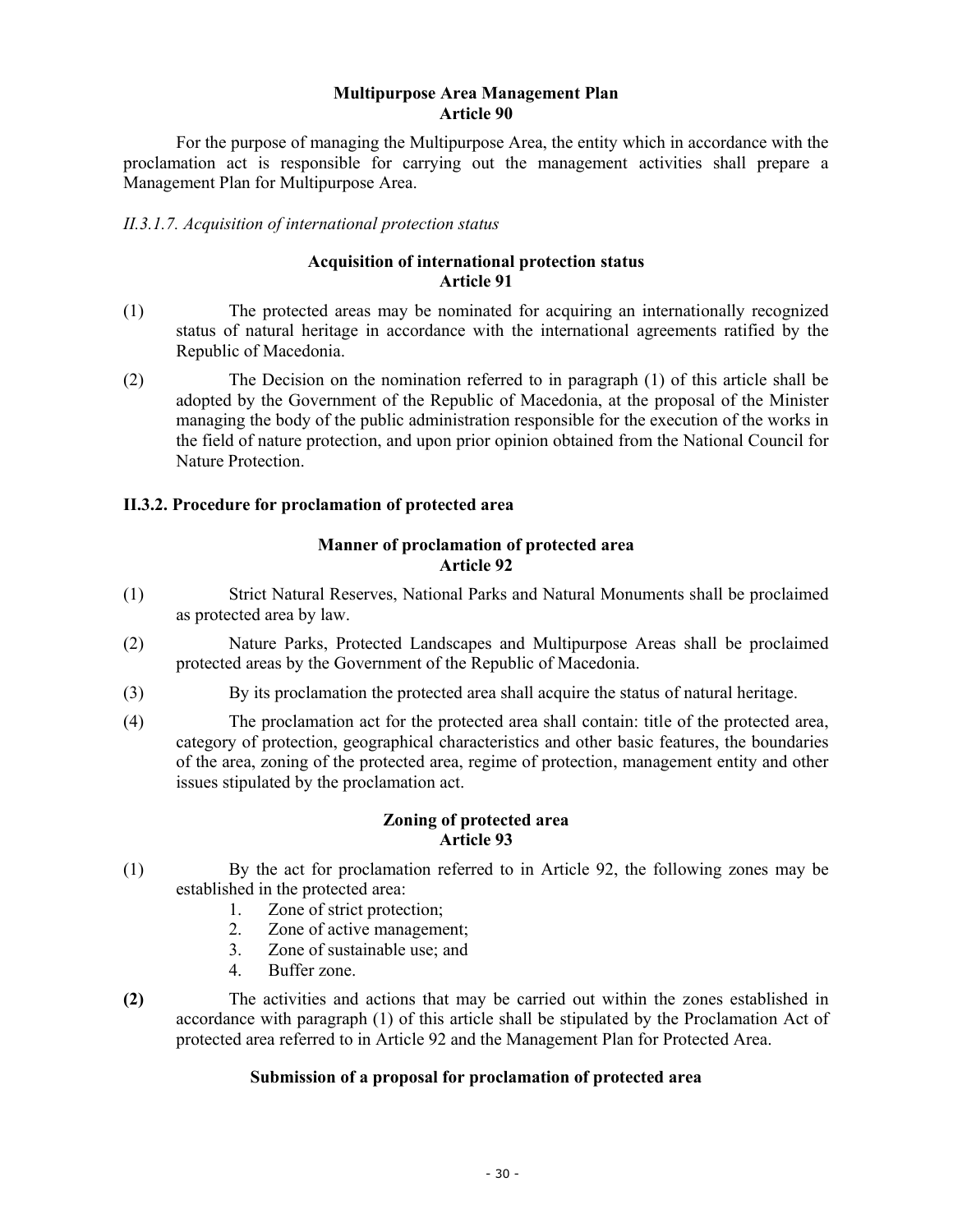#### **Article 94**

- (1) The proclamation of certain area as Strict Nature Reserves, National Parks and Natural Monuments may be proposed by the bodies of the public administration, the Council of the Municipality, the Council of the Municipality within the City of Skopje and the Council of the City of Skopje on the territory of which they are situated, scientific institutions, other bodies, organizations and institutions.
- (2) The proclamation of Nature Parks, Protected Landscape, and Multipurpose Areas for protected area may be proposed by individuals and legal entities as well, besides the authorized proponents referred to in paragraph (1) of this article.
- (3) The proposals referred to in paragraphs (1) and (2) of this article shall be submitted to the body of the public administration responsible for the execution of the works in the field of nature protection, and shall contain, inter alia: the basis for submitting the proposal, cartographic overview, as well as technical study justifying the proposal.

### **Acceptability of the proposal for proclamation of protected area Article 95**

- (1) The body of the public administration responsible for the execution of the works in the field of nature protection, having considered the proposal for proclamation of protected area, and the opinion from the National Council for Nature Protection shall propose to the Government of the Republic of Macedonia tol adopt a decision on the acceptability of the proposal and on the further procedure for proclamation.
- (2) The body of the public administration responsible for the execution of the works in the field of nature protection shall, following the Decision of the Government of the Republic of Macedonia, carry out the public hearing on the proposal.

### **Deciding over the final proposal for proclamation of protected area Article 96**

- (1) After the completion of the public hearing for the proposal, the body of the public administration responsible for the execution of the works in the field of nature protection shall prepare the final proposal for proclamation of the protected area and shall submit it to the Government of the Republic of Macedonia.
- (2) The final proposal for proclaiming protected area contains the opinion from the completed public hearing and a Proclamation Act of protected area.
- (3) The Government of the Republic of Macedonia shall consider and adopt the proposal for proclamation of protected area and shall decide on further actions wit regard to the proposal.

# **Temporary protection Article 97**

- (1) The parts of nature for which a procedure for proclamation of protected area is carried out, shall be put under temporary protection.
- (2) The decision for placing the parts of nature referred to in paragraph (1) of this article under temporary protection shall be adopted by the Government of the Republic of Macedonia.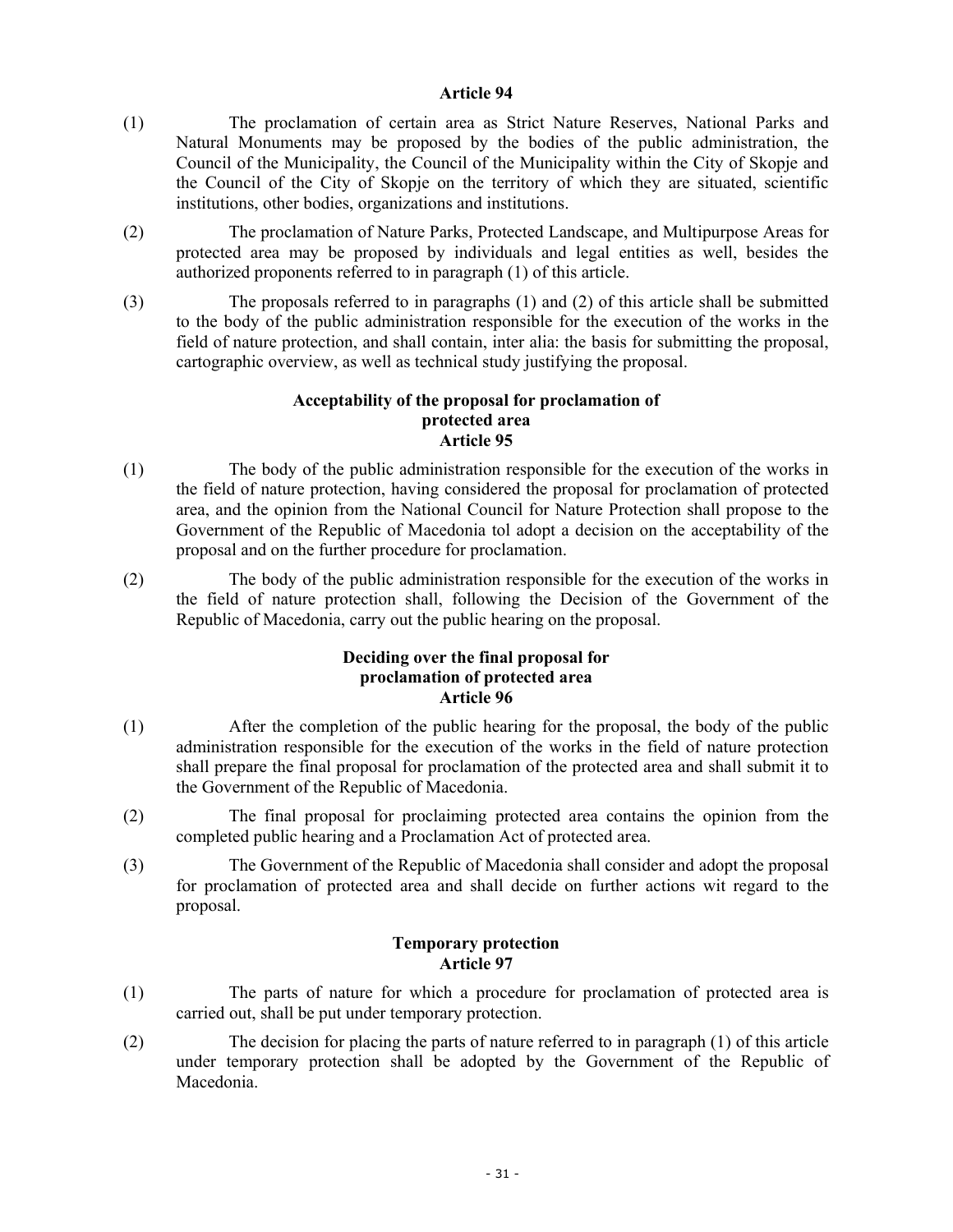(3) The temporary protection shall last for one year from the date on which the decision referred to in paragraph (2) of this article was adopted, or not later than the enactment of the act for proclamation of protected area.

# **II.3.3. Management Plans for Protected Areas**

# **Adoption of Management Plans for Protected Areas Article 98**

- (1) For the purpose of protection of protected areas, the entities responsible for the execution of management and protection activities shall adopt Management Plans and Annual Programmes for protection of nature.
- (2) The Minister managing the body of the public administration responsible for the execution of the works in the field of nature protection shall prescribe the content of management plans for natural heritage and the annual programmes for nature protection.
- (3) The management plans for natural heritage shall be in accordance with the Spatial Plan of the Republic of Macedonia and with the provisions of this Law and shall contain all the prescribed measures and activities for nature protection, in particular:
	- 1. Preparation of overview of the protected natural heritage and the ecologically important areas therein, with their characteristics and status assessment;
	- 2. Protection measures and developmental guidelines for the protected area and the ecologically important areas;
	- 3. Measures for protection of biological diversity, especially measures for conservation of natural habitats;
	- 4. Measures for protection of characteristic landscapes;
	- 5. Establishment of a system of measures and activities for protection against fires and other natural disasters;
	- 6. Cartographic presentation of natural habitats.
- (4) The Management Plans referred to in paragraph (1) of this article shall be adopted by the entity responsible for the execution of management and protection activities, according to the proclamation act, upon prior consent of the body of the public administration responsible for the execution of the works in the field of nature protection.
- (5) The Annual Programmes for Nature Protection referred to in paragraph (1) of this article, shall be adopted by the entity responsible for the execution of the management and protection activities, according to the proclamation act, upon prior consent of the body responsible for the execution of expert works in the field of nature protection.
- (6) Consent on the part of the Management Plans referred to in paragraph (1) of this article, which regulates the system of measures and activities for protection against fires and other natural disasters, shall be given by the competent public administration authority stipulated by law.

# **Management plans validity Article 99**

- (1) The Natural Heritage Management Plans shall be adopted within 2 years at the latest since the date of proclamation of the protected area, for a period of ten years.
- (2) The entities which in accordance with the provisions of this Law and proclamation act are responsible for the execution of the works of management of the protected areas shall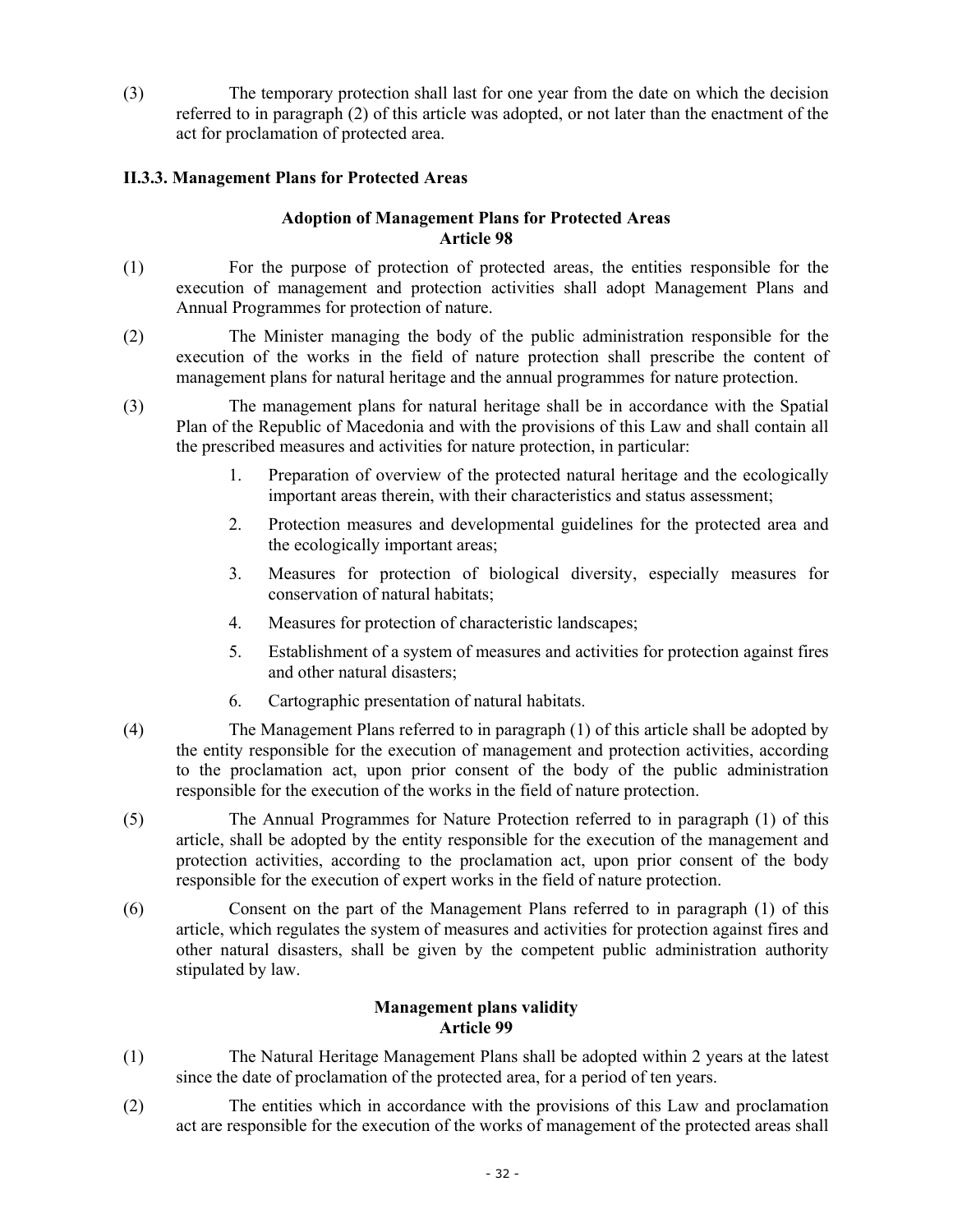assess the results achieved by the implementation of the Management Plan no later then the day of expiry of the seventh year from the adoption of the Plan.

(3) The entities referred to in paragraph (2) of this article shall commence with the preparation of a new Management Plan for the Protected Area, no later then the start of the last year before the expiry of the period for which they have been adopted.

# **Harmonization of management plans with protection measures and activities Article 100**

The Natural Heritage Management Plans shall be harmonized with the objectives, measures and activities for protection and management of the protected area as determined by this Law, the act for protected area proclamation and the international standards and international agreements ratified by the Republic of Macedonia, as well as the spatial planning documentation.

# **Procedure for adoption of management plans for protected areas Article 101**

- (1) Within the procedure for adoption of the Management Plans for Protected Areas, the body of the public administration responsible for the execution of the works in the field of nature protection, as well as the entities entrusted with the management of the protected area, shall organize a public hearing.
- (2) The opinions, proposals and recommendations stated at the public hearing shall be taken into account during the development of the Management Plans for Protected Areas.

### **Control over the implementation of the management plans for protected areas Article 102**

The control over the implementation of the Management Plans for Protected Areas shall be executed by the body of the public administration responsible for the execution of the works in the field of nature protection.

### **II.3.4. Protection regime**

# **Spatial plans for protected areas Article 103**

- (1) For the purposes of space development and space use of the categories protected areas, a spatial plan shall be enacted as required. Spatial plan shall obligatorily be enacted for the national parks.
- (2) The spatial plan of a protected area shall, in accordance with the provisions of this Law, include:
	- 1. Textual part:
		- Size, boundaries and geographical situation of the park;
		- The status of the natural environment;
		- The status of the existing spatial development, organization and protection;
		- Objectives and tasks concerning the spatial development;
		- Spatial distribution of the population, settlements and tourist sites;
		- Spatial distribution of infrastructural systems; and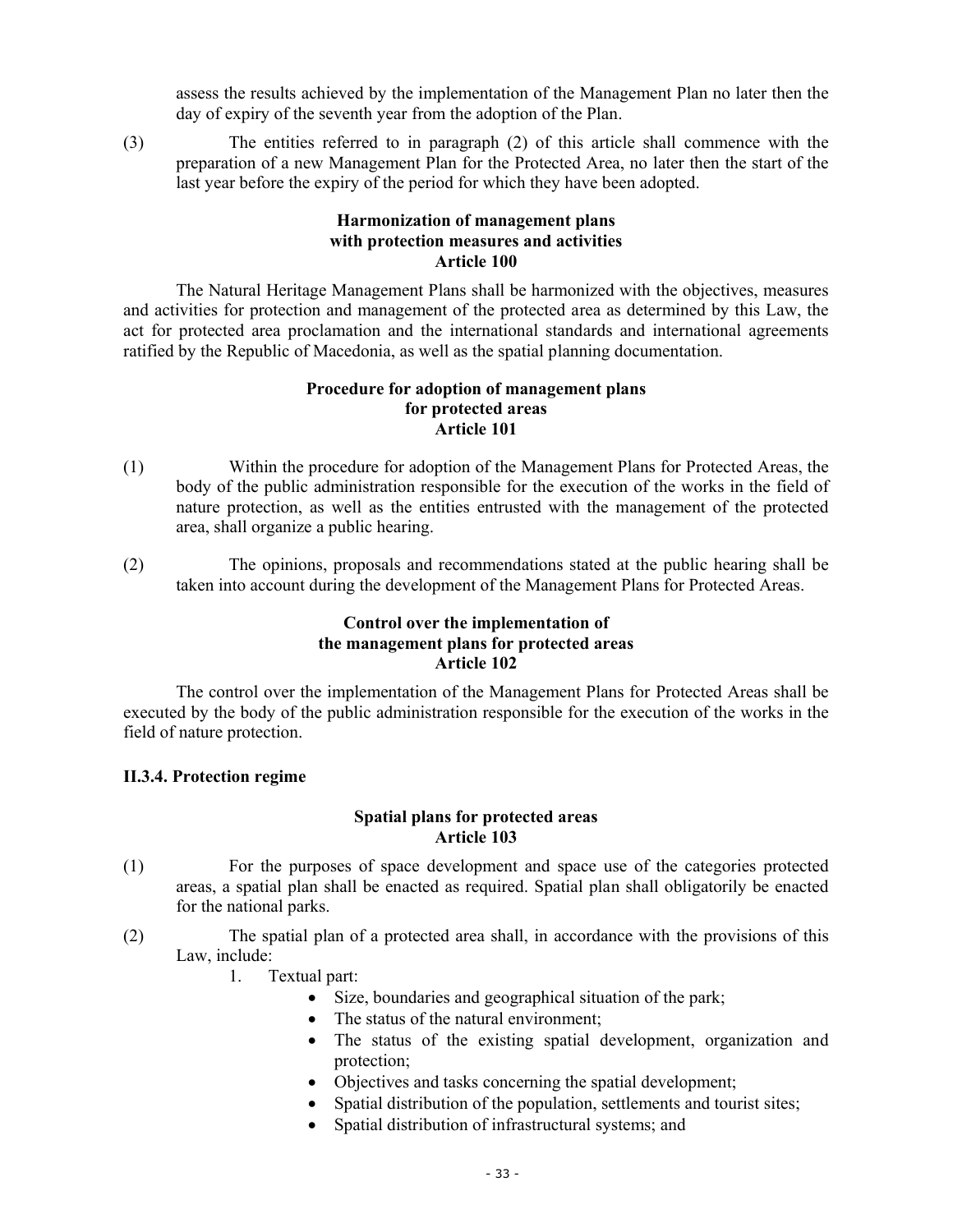- Guidelines and measures for implementation of the plan; and
- 2. Graphical part:
	- Relief and geomorphological forms;
	- Pedological map;
	- Vegetation map;
	- Hydrography;
	- Existing spatial organization; and
	- Extent to which the space is equipped and built up.

### **Zone of strict protection Article 104**

- (1) Zone of strict protection shall be part of the protected area of highest interest for protection, characterized by authentic, unchanged ecosystem characteristics, or slightly changed as a result of the traditional management practices.
- (2) Within the strict protection zone it shall be distinguished:
	- 1. Authentically natural areas, with no human interventions at all; and
	- 2. Areas with limited intervention, where the traditional manner of management is still present and serves the maintaining of the natural values of the zone.
- (3) Scientific research activities shall be allowed in the strict protection zone, unless they are in contradiction with the primary objectives of the protection of the area.
- (4) The entity responsible for the natural heritage management shall provide for constant monitoring for the purpose of maintaining the characteristics of the strict protection zone.

# **Zone for active management Article 105**

- (1) Zone for active management shall be a zone of high interest for the protection, in which some major management interventions are needed for the purpose of restoration, revitalization or rehabilitation of the habitats, ecosystems and other elements of the landscape.
- (2) Within the zone for active management, management activities may be carried out with regard to:
	- 1. Manipulation with habitats; and
	- 2. Manipulation with species.
- (3) It shall be allowed to carry out economic activities that have no adverse impact on the primary objective of the protection in the zone for active management, such as ecotourism or traditional extensive agriculture.
- (4) The successful management of this zone, as well as the further permanent maintenance thereof, may lead to the zone acquiring characteristics of a strict protection zone.

### **Zone for sustainable use Article 106**

(1) The zone for sustainable use shall be a significant part of the protected area with no high values for protection, with infrastructure facilities, objects of cultural heritage, types of forest plantations that are not characteristic for the area, as well as inhabited places with the surrounding agriculture land.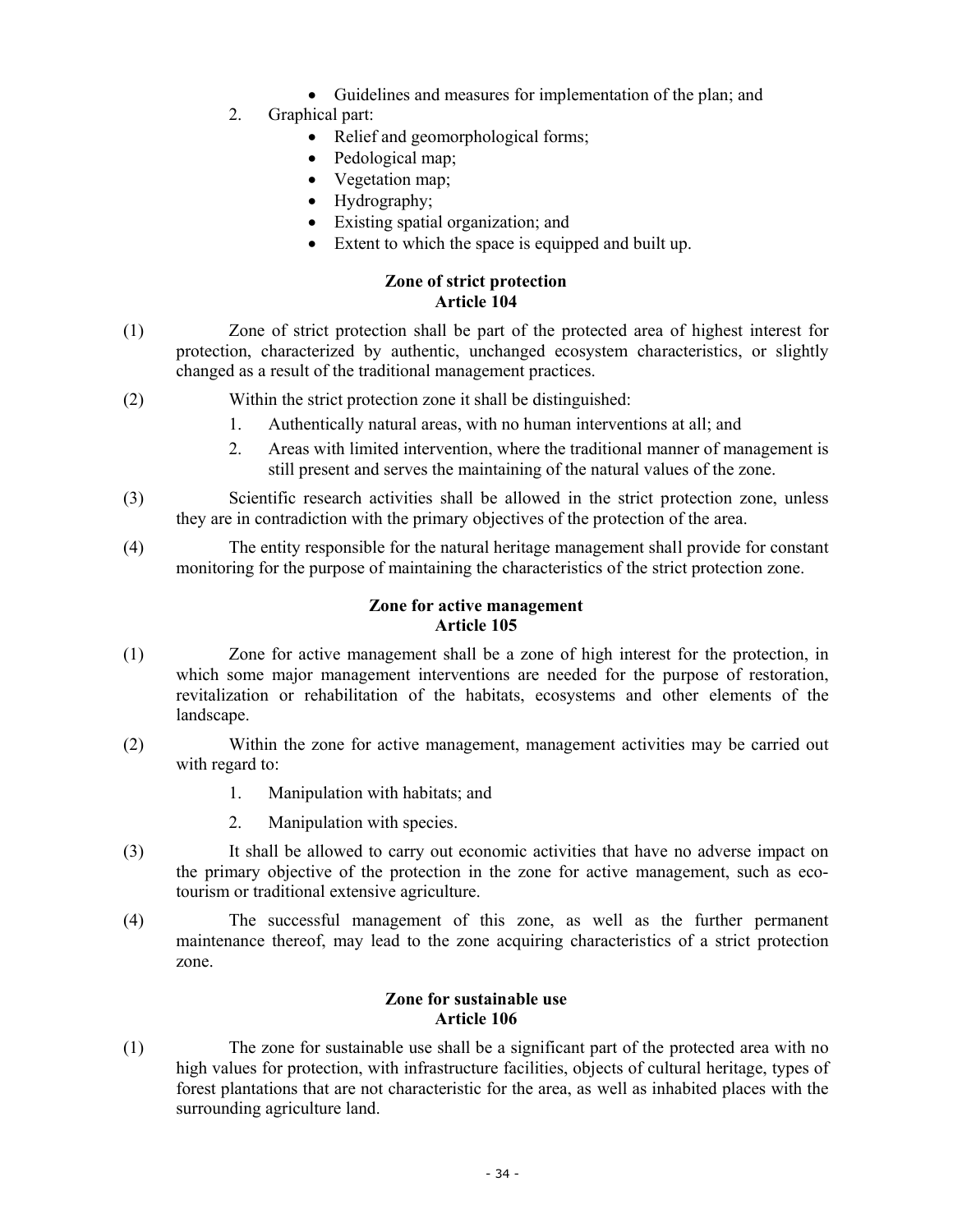(2) Long-term undertaking of interventions and measures may lead to it acquiring the characteristics of zone for active management.

# **Buffer zone Article 107**

- (1) Buffer zone in principle shall be an area outside the natural heritage and shall have the role to protect the zones referred to in articles 104, 105 and 106 of this Law, with an interest in protection against the threats coming from outside of the natural heritage area.
- (2) When economic activities are carried out within the frames of the buffer zone, the measures for protection provided for by this Law shall be applied.
- (3) A buffer zone shall also be established within the frames of the protected area between the zones the regime of protection and management of which exclude each other.

# **II.3.5. Implementation of protection measures**

# **Direct protection of protected areas Article 108**

- (1) The direct protection of the protected areas shall be carried out by ranger service established or designated by the entities which in accordance with the provision of this Law and the proclamation act are responsible for the management of the protected area.
- (2) The rangers in the national park shall be appointed by the managerial body of the public institution that manages the national park.
- (3) A person with a secondary school specialist's training can be appointed a ranger of protected area, in a procedure and manner prescribed by the Minister managing the body of the public administration responsible for the execution of the works in the field of nature protection in consent with the Minister managing the body of the public administration responsible for the execution of the works in the field of interior.
- (4) After being appointed a ranger of protected area, the person shall take a professional exam. The ranger of protected area shall take the professional exam according to a programme prescribed by the Minister managing the body of the public administration responsible for the execution of the works in the field of nature protection.
- (5) The manner and procedure for taking the exam referred to in paragraph (4) of this article shall be prescribed by the Minister managing the body of the public administration responsible for the execution of the works in the field of nature protection.
- (6) The ranger of protected area shall take the professional exam before a committee composed of two representatives of the body of the public administration responsible for the execution of the works in the field of nature protection and one from the entity responsible for the management of the protected area according to the proclamation act.

# **Official uniform and weapons of the rangers' service Article 109**

- (1) The members of the ranger service shall, while performing their official duty, wear an official uniform and carry official weapons, and they shall prove their identity with an official badge.
- (2) The Minister managing the body of the public administration responsible for the execution of the works in the field of nature protection shall prescribe the design of the official uniform and the content and the form of the official badge, as well as the way of issuing the badge and the conditions under which it can be repealed.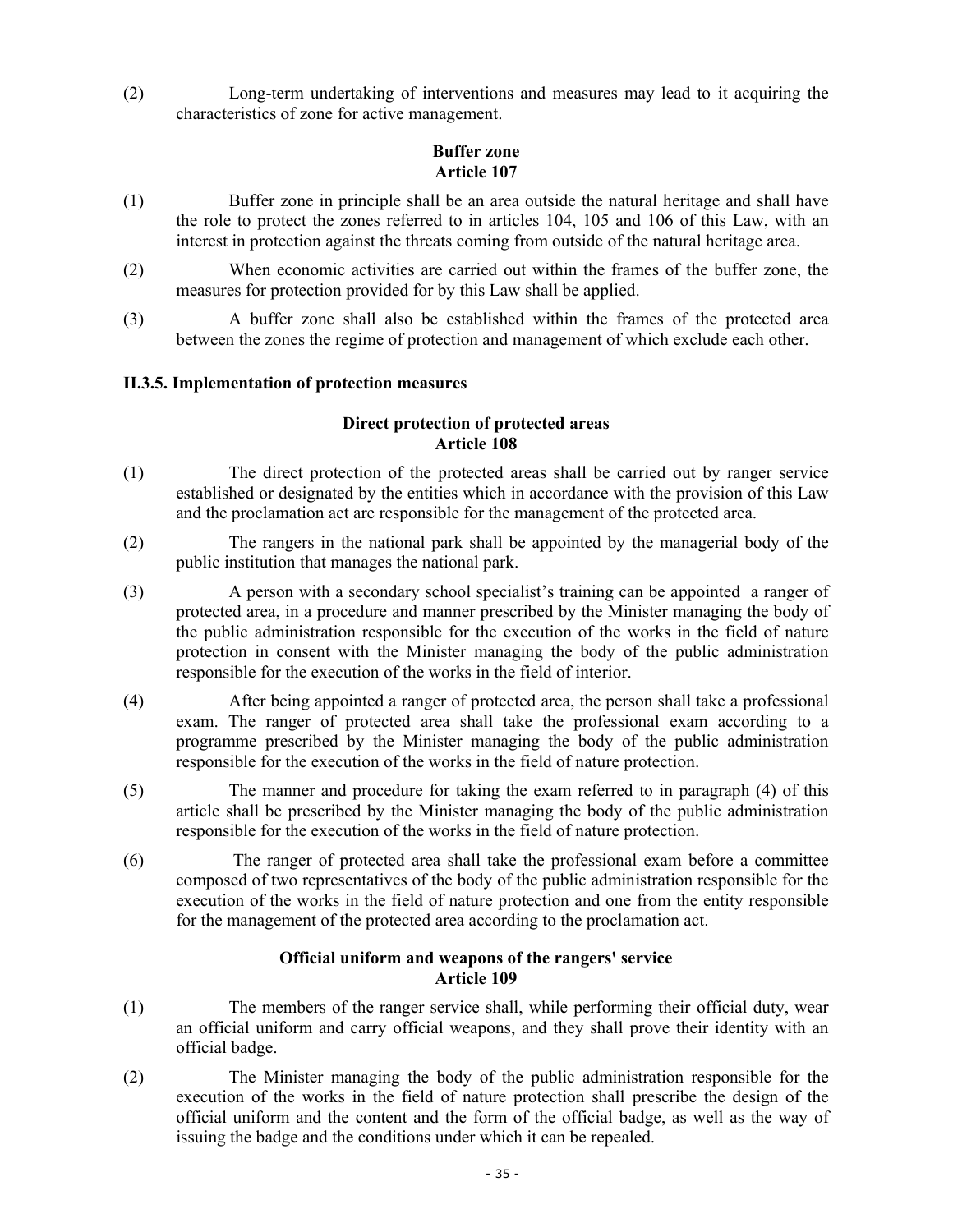(3) The Minister managing the body of the public administration responsible for the execution of the works in the field of nature protection in consent with the Minister managing the body of the public administration responsible for the execution of the works in the field of interior shall prescribe the conditions and the way of using and keeping the firearms possessed by the members of the ranger service, in accordance with this and other law.

### **Implementation of direct protection Article 110**

The ranger service shall provide the direct protection of the protected area by way of:

- 1. Planning, organizing and conducting educational walks around the protected area;
- 2. Environmental training for the visitors of the protected area and the local population;
- 3. Observation and monitoring of the status of the plant, fungi and animal species, as well as of the other values of the protected area;
- 4. Cooperation with the leaders of scientific, research and other projects allowed in the protected area;
- 5. Cooperation with the owners and with the holders of the right to use real estate in the protected area for the purpose of nature protection;
- 6. Supervision over the implementation of the allowed activities in the protected area; and
- 7. Taking care of the maintenance of infrastructural facilities in the protected area.

# **Authorization of rangers' service when implementing direct protection Article 111**

When carrying out protection, the ranger services shall, inter alia:

- 1. Protect the habitats and species from illegal use and illegal activities;
- 2. Monitor the enforcement of the provisions on management of protected areas contained in the act for proclamation, as well as in the Management Plans;
- 3. Control all licenses for use, other activities and movement within the boundaries of the protected areas;
- 4. Monitor the enforcement of the provisions on fire protection and other natural disasters protection within the boundaries of the protected area;
- 5. Monitoring of the waters and the soil pollution with different types of waste;
- 6. Control the transport of wood, forest, agricultural and other products within the boundaries of the protected area;
- 7. Accompany visitors' groups, provide information, as well as assistance to visitors;
- 8. Participate in activities connected with the re-establishment of habitats and wild species; and
- 9. Perform other activities as well, in accordance with the act for proclamation, this or other law.

# **Authorization of rangers' service when performing official duty**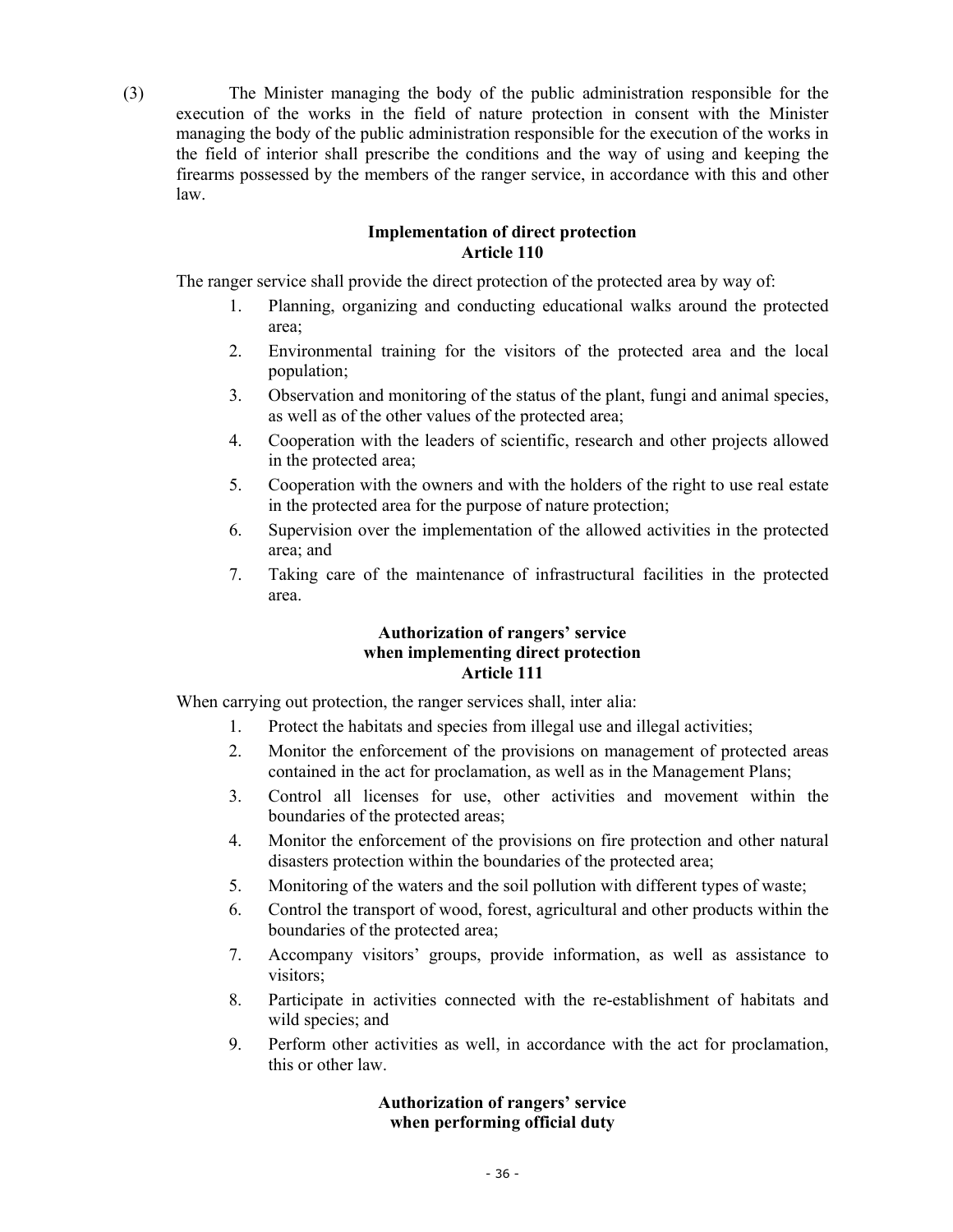# **Article 112**

- (1) When performing their official duty, the members of the ranger service shall have both the right and the responsibility, inter alia, to:
	- 1. Request personal identity card or another public document for the purpose of ascertaining the identity of the persons;
	- 2. Check the luggage, as well as the vehicle;
	- 3. Temporarily restrict the movement within a certain area;
	- 4. Charge on-the-spot fines;
	- 5. Temporarily subtract an usurped part of the living or non-living world belonging to a protected area, as well as the devices used for the usurpation;
	- 6. Request restoration of the previous state, i.e. order prevention and removal of the harmful consequences;
	- 7. Bring misdemeanor and criminal actions.
- **(2)** The funds collected through the fine referred to in paragraph (1) item 4 of this article shall be revenues of the budget.

# **II.3.6. Limitations in legal relations and limitation of the right to property**

# **Duties of the owner or user towards protected area Article 113**

- (1) The holder of the right to use or the owner of property in the protected area shall be obliged to preserve the natural heritage, to take care of its maintenance and to undertake the prescribed technical and protective and other measures prescribed, necessary for the protection and maintenance, in a timely manner, in accordance with the provisions of this Law.
- (2) The holder of the right to use or the owner of property in the protected area shall be obliged to apply for consent for all investment activities of use or enjoyment of the property in the protected area by the entity responsible for the protected area management.
- (3) The rights and responsibilities the holder of the right to use or of the owner of property in the protected area shall be specified in the act for proclamation.

# **Compensation for the limitation of use Article 114**

If the use of the Natural Heritage protected area is limited or prohibited, the owner or the user shall be entitled to a compensation for the limitation of the use in accordance with the regulations for compensation of damage.

# **Providing for monitoring of nature Article 115**

The holder of the right to use a property or the owner of property in protected area shall allow the person who has obtained license from the Minister managing the body of the public administration responsible for the execution of the works in the field of nature protection to perform monitoring, research and study the natural heritage in protected area for scientific purposes.

# **Expropriation of private property for the purpose of nature protection Article 116**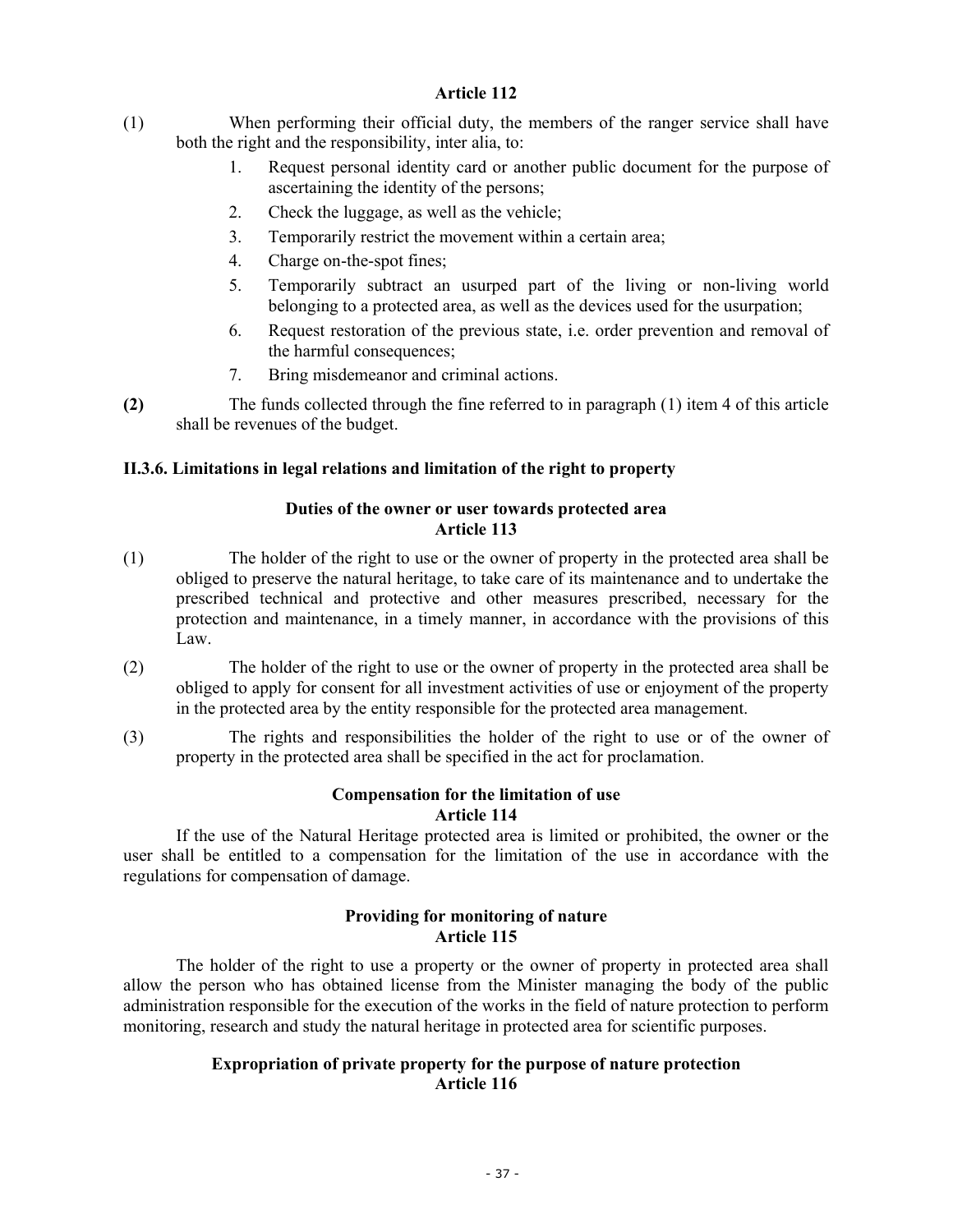For the purpose of carrying out the protection of the property of the private owner where the Natural Heritage is located or that is part of a proclaimed Natural Heritage, a procedure for expropriation in accordance with law may be initiated.

# **II.4. LANDSCAPE PROTECTION**

# **Protection of landscape diversity Article 117**

- (1) The activities in the nature shall be planned and carried out in a way that will provide for protection of the landscape diversity and of the characteristic features of the landscape to the maximum extent possible.
- (2) The use of the natural wealth and the spatial planning and spatial development shall provide for conservation of the characteristic features of the landscape, and for maintenance of the biological, geological and cultural values that determine its importance and the related aesthetic experience.
- (3) The protection of the landscape shall be provided also through protection of habitats and ecosystems, in accordance with the provisions of this Law.

### **Landscape types Article 118**

- (1) Landscapes, in accordance with their characteristics and values, shall be classified into landscape types.
- (2) Landscape types shall be classified according to the particular and characteristic features that express the diversity of the cultural and natural heritage.
- (3) Landscape types shall be prescribed by the Minister managing the body of the public administration responsible for the execution of the works in the field of nature protection.

### **Monitoring of landscape types Article 119**

- (1) Landscape types shall be studied; their features, sensitivity and the extent to which they are endangered shall be analyzed and monitored, and the changes in the particular and characteristic features shall be registered.
- (2) Particular and characteristic features of the landscape shall mean the parts of the nature characteristic of certain landscape types or the man-made components of the landscape that have natural, historical, cultural, scientific or aesthetic value.
- (3) The monitoring of the status of the particular and characteristic features of the landscape shall be performed by accredited legal entities in cooperation with the body responsible for the execution of the expert works in the field of nature protection.

# **Assessment of landscape types Article 120**

- (1) The Minister managing the body of the public administration responsible for the execution of the works in the field of nature protection shall evaluate the landscape types, taking into account the special values attributed by the population, as well as by other interested individuals and legal entities.
- (2) The especially valuable landscapes, as well as the measures for protection of the landscape types, shall be specified by the Minister managing the body of the public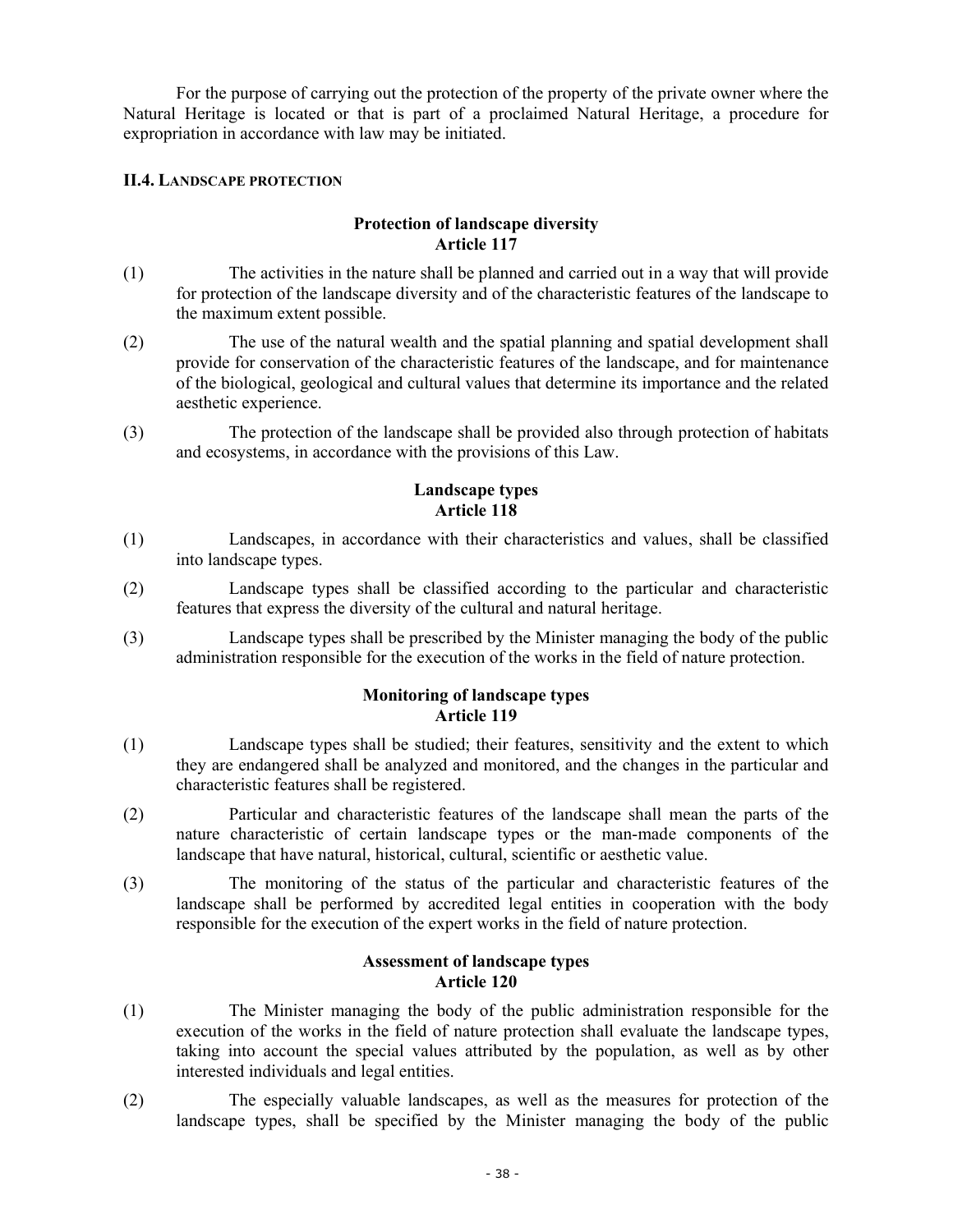administration responsible for the execution of the works in the field of nature protection, in cooperation with the Minister of managing the body of the public administration responsible for the execution of the works in the field of agriculture and forestry and the Minister managing the body of the public administration responsible for the execution of the works in the field of culture.

- (3) The especially valuable landscapes might be proclaimed as protected areas by which they acquire the status of natural heritage in accordance with the provisions of this Law.
- (4) The landscape types, as well as the measures referred to in paragraph (2) of this article shall be implemented in the space development documents and in the protected area management plans.

# **Diminishing the damages to landscape Article 121**

- (1) The exploration and exploitation of mineral resources and other activities that may cause changes to the landscape shall be performed in a way that provides for protection of the landscape values of the space to the maximum possible extent.
- (2) The harmful effects on the landscape, resulting from exploration and exploitation of mineral resources, shall be removed through rehabilitation of the excavation, or arrangement of the whole exploitation field, and restoration of the landscape in its natural state.

# **Protection of speleological structures Article 122**

- (1) For the purpose of the underground forms, cave flora and fauna, archeological and paleontological findings in the speleological structures, the speleological structures can be proclaimed as protected areas or can acquire other form of status of natural heritage.
- (2) The speleological structures shall be registered in the Cadastre of Protected Areas.
- (3) The following data shall be recorded in the Cadastre concerning the speleological structures:
	- 1. Data on the abundance of underground forms and biological characteristics;
	- 2. Cadastre designation;
	- 3. Data on the owner, i.e. the Manager;
	- 4. Evaluation from the point of view of nature protection;
	- 5. Assessment of the current status and level of danger;
	- 6. The protected above-ground area, as well as the limitations related to those areas; and
	- 7. Other characteristics and data of relevance for the protection of the speleological structure (description of the structure, morphological type, origination, hydrological characteristics, hydro-geological function, access to the structure, photographic documentation, basic literature etc.).
- (4) The discovery of any new speleological structure and of parts of an already discovered speleological structure shall be reported to the body of the public administration responsible for the execution of the works in the field of nature protection within 15 days.

# **Conditions and measures for speleological structures protection Article 123**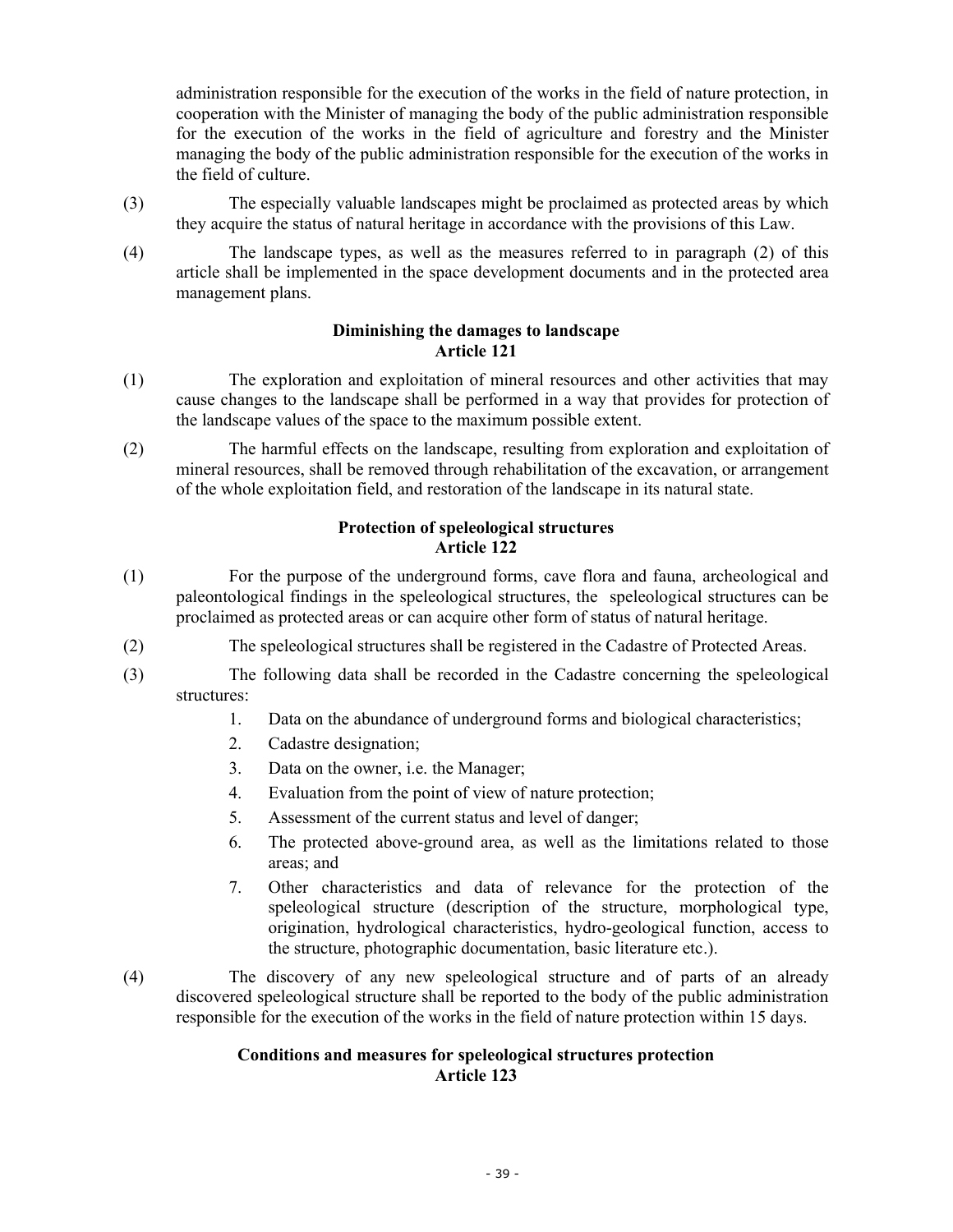- (1) It shall be prohibited to damage, destroy and take away cave decorations and underground living world, paleontological and archeological findings from speleological structures.
- (2) As an exception of paragraph (1) of this article, for the purpose of performance of scientific research, the Minister managing the body of the public administration responsible for the execution of the work sin the field of nature protection may allow taking away underground living world, paleontological and archeological findings from speleological structures.
- (3) The license for taking away underground living world, paleontological and archeological findings from speleological structures shall be a part of the license for performance of scientific research in the nature in the Republic of Macedonia, referred to in article 24, paragraph (6) of this Law.
- (4) The Minister managing the body of the public administration responsible for the execution of the works in the field of nature protection shall specify the measures and activites for protection of the speleological structures.

# **Implementation of protection of speleological structures Article 124**

- (1) For the purpose of providing protection of speleological structures or of parts thereof, the Minister managing the body of the public administration responsible for the execution of the works in the field of nature protection shall issue licenses for:
	- 1. Use or arrangement of a speleological structure or part thereof;
	- 2. Closing of the entry or of some part of the cave, as well as for construction, refurbishment or rehabilitation of any underground structures;
	- 3. Conducting of research or experiments, or collection of plants, fungi and animals in the speleological structure or in a part thereof;
	- 4. Shooting films or taking photographs with electronic equipment in the speleological structure; and
	- 5. All other activities that would have an impact in whatever way on the fundamental characteristics, conditions and natural flora and fauna in the speleological structure or in its above-ground protected area.
- (2) The Decision by means of which the license referred to in paragraph (1) of this article shall be issued shall include both the conditions and the measures for protection.

# **Use of speleological structures Article 125**

- (1) The use of speleological structures for allowed purposes shall be performed upon having received a license from the Minister managing the body of the public administration responsible for the execution of the works in the field of nature protection.
- (2) The License shall be issued on the basis of a previously submitted program for visiting and seeing around the speleological structure, which includes the measures for protection of the speleological structure, the conditions for seeing around and the measures for protection of the visitors.

### **Limitation of property right over speleological structures Article 126**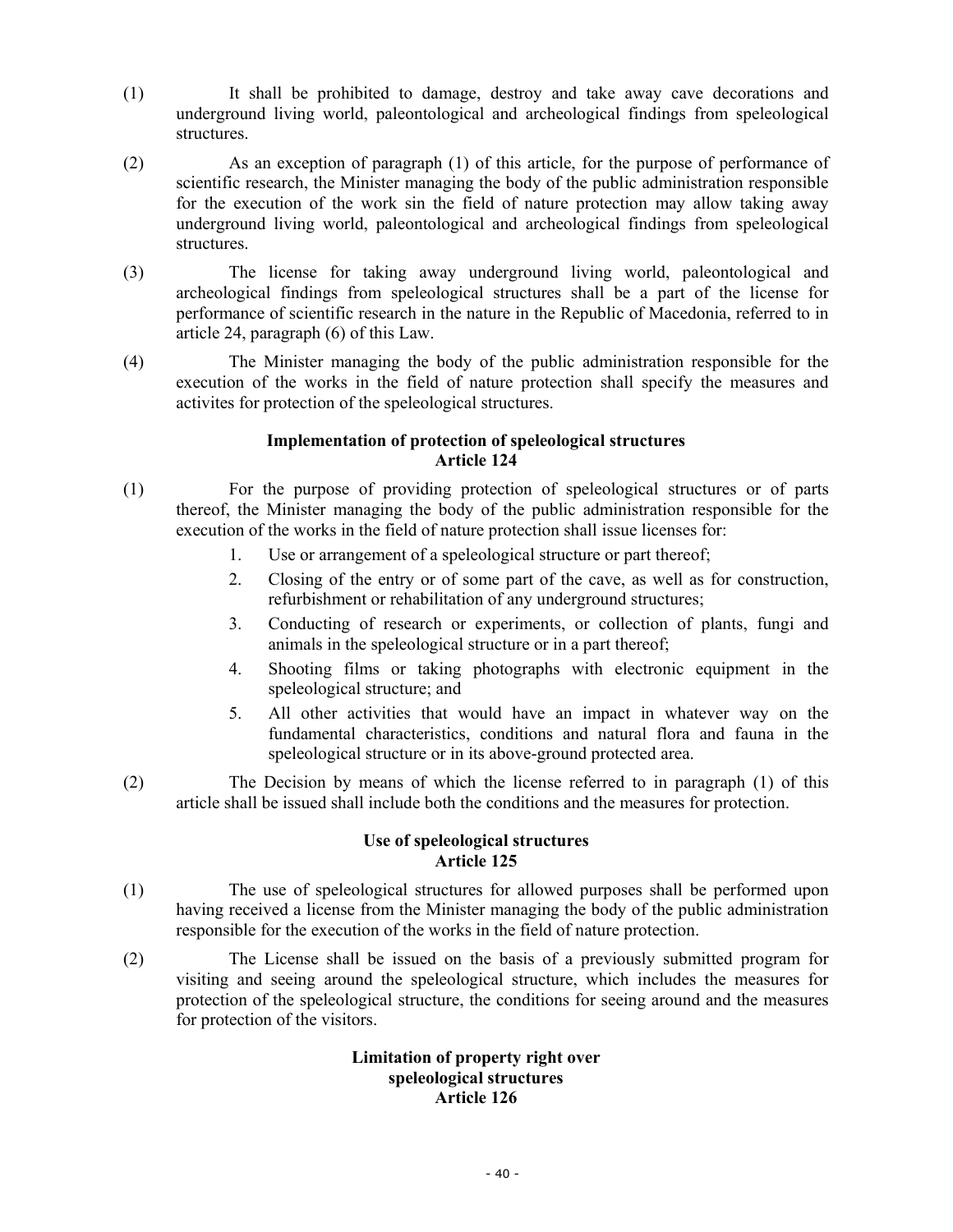- (1) It shall be forbidden for the owner or the user of the land on which a speleological structure is located to endanger or damage the latter, to block the entry, or to prevent its use in an allowed manner.
- (2) The owner or the user of the land on which a speleological structure is located shall allow access and observation of the structure for allowed purposes.
- (3) The owner of the speleological structure shall have the right to compensation for the limitations regarding the use of the speleological structure, in proportion with the profit lost. The amount of the compensation shall be determined by mutual consent, and in a case of dispute, it shall be rendered by a competent court. The compensation shall be paid out of the state budget.

### **II.5. MINERALS AND FOSSILS**

# **II.5.1. General Measures**

# **General protection of minerals and fossils Article 127**

- (1) Minerals and fossils shall be property of the Republic of Macedonia.
- (2) It shall be forbidden to destroy minerals and fossils, as well as to damage their finds.
- (3) When performing activities or constructing structures of public interest, the contractor shall be obliged to take all the necessary measures and activities for protection of the find of minerals and fossils at his/her expense.

# **II.5.2. Protected minerals and fossils**

# **Minerals and fossils as natural heritage Article 128**

- (1) The minerals and fossils that are important because of their rarity, exceptional size, appearance or extraordinary and universal educational and scientific importance, shall acquire status of natural heritage.
- (2) The minerals and fossils that represent natural heritage shall be specified by the Minister managing the body of the public administration responsible for the execution of the works in the field of nature protection.

# **Protection of minerals and fossils Article 129**

- (1) The minerals and fossils that have acquired the status of natural heritage shall be kept at the place of their finding, and the find shall be proclaimed a natural heritage.
- (2) If the minerals and fossils cannot be protected at the place of their finding, they shall be delivered for keeping to an institution that will provide for the expert protection thereof and will enable that they are used for scientific and educational purposes, as well as for nature protection purposes.
- (3) The Minister managing the body of the public administration responsible for the execution of the works in the field of nature protection shall prescribe the manner and content of the expert protection of minerals and fossils, as well as the manner for exploration of the deposit and the way of protection thereof, in consent with the Minister managing the body of the public administration responsible for the execution of the works in the field of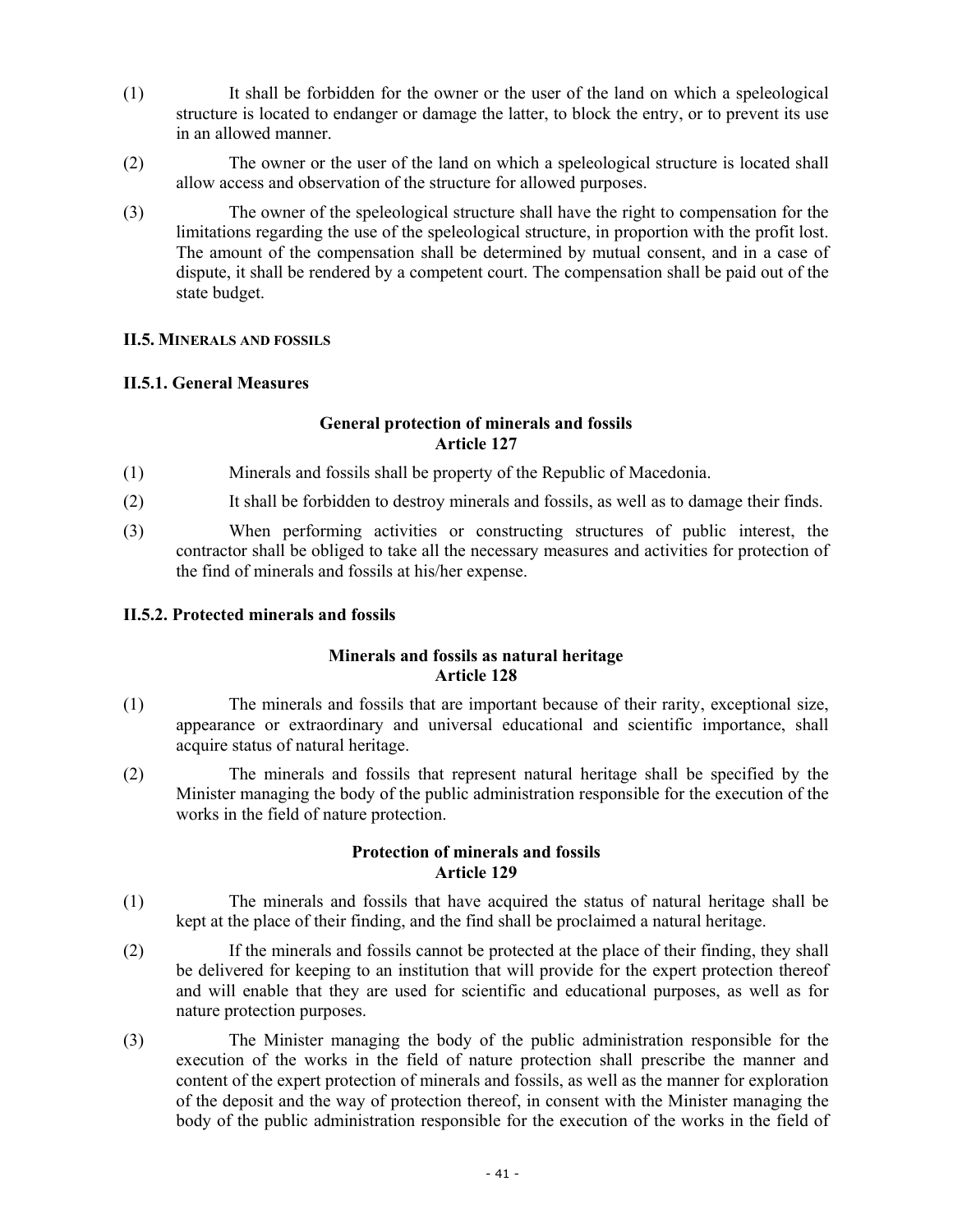education and science and of the Minister managing the body of the public administration responsible for the execution of the works in the field of economy.

# **Implementation of protection of minerals and fossils Article 130**

- (1) It shall be forbidden to take from nature minerals and fossils that have acquired the status of natural heritage or are located in a protected area.
- (2) As an exception of paragraph (1) of this article, the Minister managing the body of the public administration responsible for the execution of the works in the field of nature protection may allow the taking from the nature of minerals and fossils that have the status of natural heritage or are located in a protected area, for the purposes of scientific and expert research, education, displaying at exhibitions etc.

# **II.5.3. Discovery of minerals and fossils and exploration of finds**

# **Exploration of deposits of minerals and fossils Article 131**

- (1) The finder shall be obliged to report to the body responsible for the execution of the expert works in the field of nature protection the minerals and fossils referred to in article 128, paragraph (1) of this Law, within 8 days from the discovery.
- (2) The body of responsible for the execution of the expert works in the field of nature protection shall inform the body of the public administration responsible for the execution of the works in the field of nature protection on the received report of minerals and fossile referred to in article 128, paragraph (1) of this Law.
- (3) The Minister managing the body of the public administration responsible for the execution of the work sin the field of nature protection shall decide on the further exploration of the find of minerals and fossils within 30 days at the latest as of the day when the discovery of the find was reported. The Decision on undertaking of an exploration in the find shall also prescribe the measures for temporary protection thereof.
- (4) If the Minister managing the body of the public administration responsible for the execution of the works in the field of nature protection fails to adopt a Decision on exploration within the period specified in paragraph (2) of this article, it shall be considered that exploration and protection of the find are not necessary.
- (5) Unless the Minister managing the body of the public administration responsible for the execution of the works in the field of nature protection decides otherwise, the finder shall not be allowed to perform any activity on the site of the find that may result into destruction or damaging of the find.
- (6) The owner of the land on which a mineral or fossil has been discovered, or the individual or legal entity performing the works during which it has been discovered, shall enable that exploration of the deposit takes place in accordance with the Decision of the Minister managing the body of the public administration responsible for the execution of the works in the field of nature protection.
- (7) The exploration of the find shall be carried out by an authorized individual or legal entity, on the basis of the license issued by the Minister managing the body of the public administration responsible for the execution of the works in the field of nature protection, in a manner and procedure prescribed by the act referred to in article 129, paragraph (3) of this Law.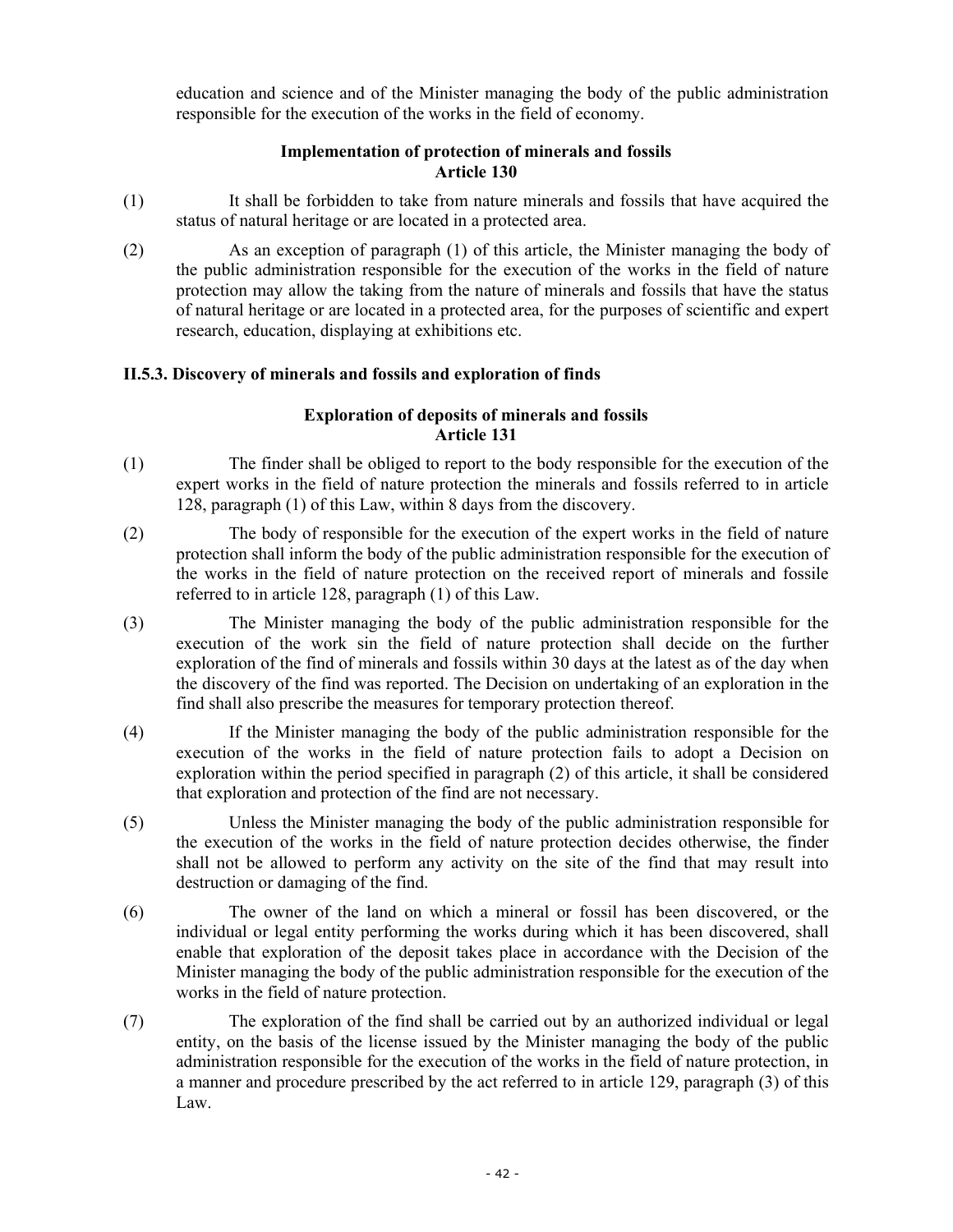(8) In case of a probability of further discoveries of minerals or fossils, the Minister managing the body of the public administration responsible for the execution of the works in the field of nature protection shall, on the basis of completed surveillance, decide on the continuation of the works.

# **License for exploration of finds of minerals and fossils Article 132**

 In case the legal entity or individual intends to explore a find of minerals or fossils, it shall apply for a license to the Minister managing the body of the public administration responsible for the execution of the works in the field of nature protection within 30 days at the latest before the start of the planned exploration.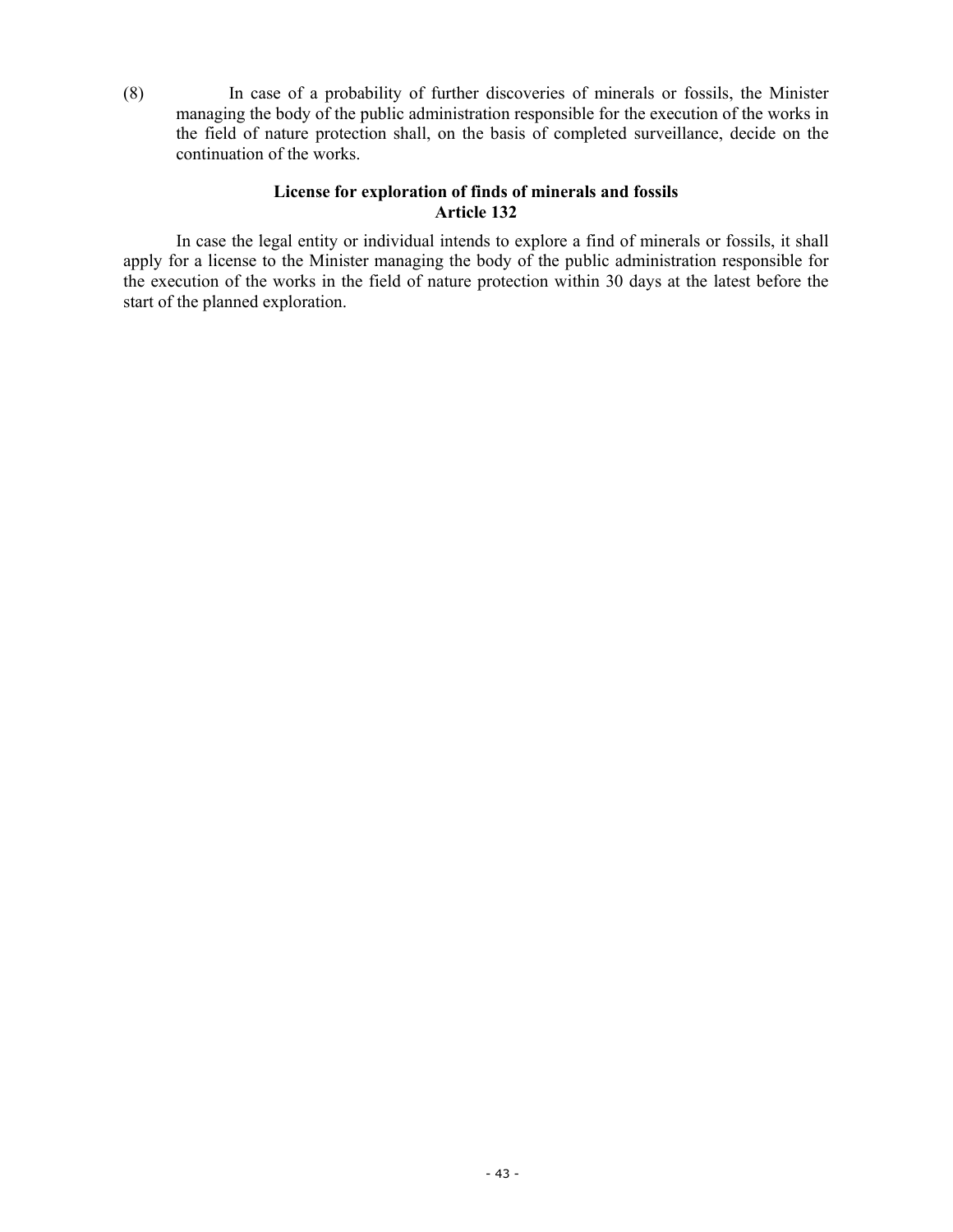# **III. ORGANIZATION OF THE PROTECTION OF NATURE**

#### **III.1. COMPETENCIES IN THE FIELD OF NATURE PROTECTION**

#### **Body of the public administration holding the competence for the execution of the works in the area of nature protection Article 133**

The body of the public administration responsible for the execution of the works in the field of nature protection, in accordance with the provisions of this Law, shall perform the works relating to: policy making and implementation in the field of nature protection, protection of biological and landscape diversity and protection of natural heritage, management of biological and landscape diversity and of the natural heritage; and control and supervision over the enforcement of the provisions of this Law.

### **Competent body for the execution of the expert works in the area of nature protection Article 134**

The body responsible for the execution of the expert works in the field of nature protection, in accordance with the provisions of this Law, shall perform the works relating to: keeping a cadastre of protected areas, register of natural heritage and records of trade and other activities relating to protected species, monitoring of nature status, and other activities in accordance with the provisions of this Law.

#### **III.2. MANAGEMENT OF PROTECTED AREAS**

#### **Management of protected areas Article 135**

- (1) The management, supervision and protection of protected areas, except for the strict natural reserves and national parks, shall be carried out by entities under conditions and in a manner specified in the act for proclamation and this Law.
- (2) The management, supervision and protection of the strict natural reserves shall be carried out by the body of the public administration responsible for the execution of the works in the field of nature protection in accordance with the provisions of this Law.
- (3) The body of the public administration responsible for the execution of the works in the field of nature protection, may decide to award the execution of the works of management and protection of the strict natural reserve to other body, institution or organisation.
- (4) The management and protection of the national parks shall be carried out by public institutions – National Park in accordance with the provisions of this Law and the act for proclamation of the national park.
- (5) The management and protection of the multipurpose area referred to in article 88, paragraph (2) of this Law, shall be carried out by a Public Enterprise established by the Government of the Republic of Macedonia, in accordance with a law.
- (6) The entities in charge for management of protected area, shall manage integrally the entire territory of the protected area. For the purpose of achieving the integral management, the entities in charge for the management of the protected area, shallconclude agreements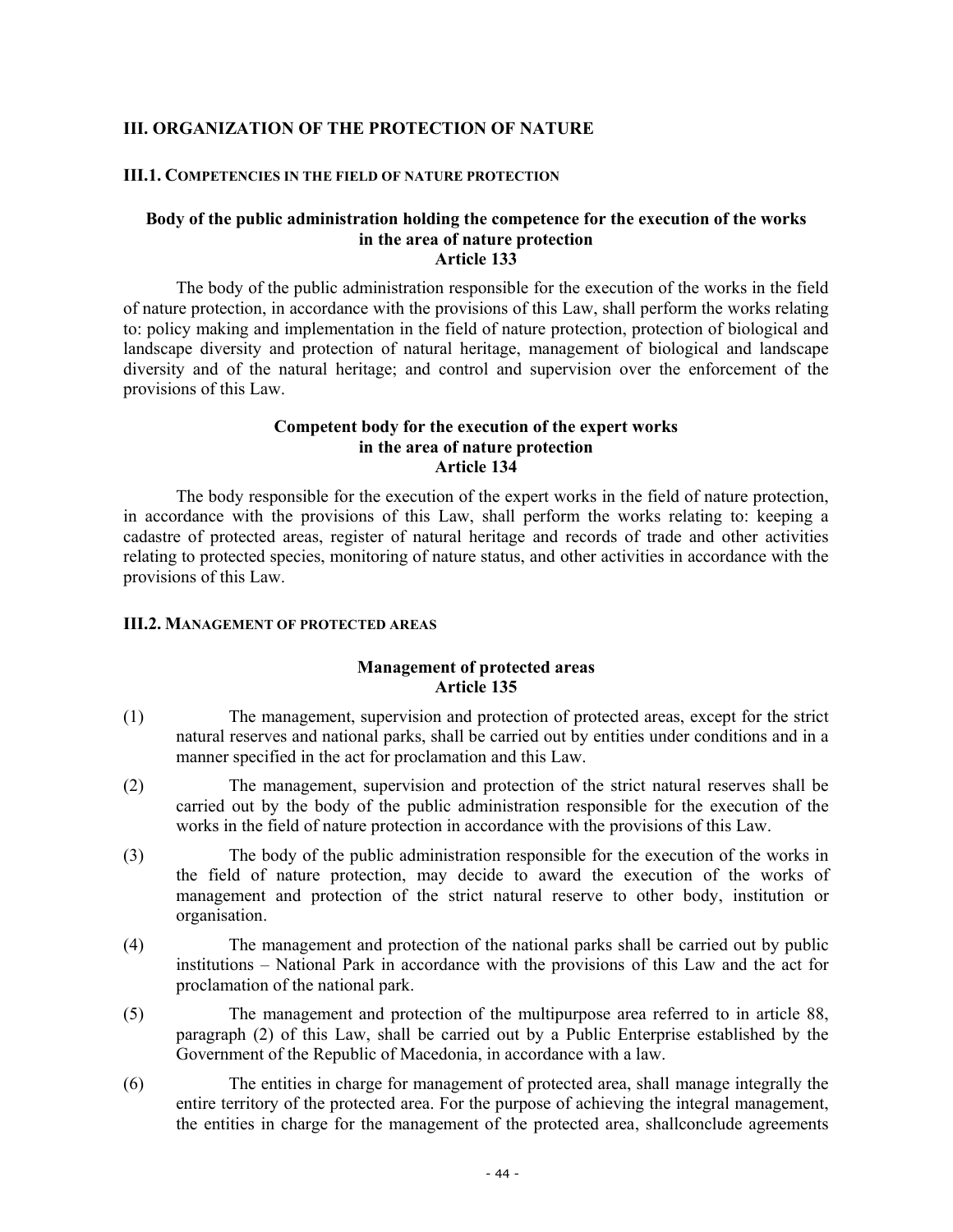for the regulation of their mutual rights and obligations with the entities performing activities within the protected area, to which the Government of the Republic of Macedonia shall give consent.

(7) The supervision over the management and the protection of the national parks shall be carried out by the body of the public administration responsible for the execution of the works in the field of nature protection.

# **III.2.1. Management of National Parks**

# **Public Institution – National Park Article 136**

- (1) The Government of the Republic of Macedonia shall establish public institutions "National Parks" for the purpose of performing activities related to the management and protection of the national park.
- (2) The founding act of the public institutions shall closely regulate:
	- 1. the manner of performance of the activity of public interest, mutual rights and obligations between the Government of the Republic of Macedonia and the public institution – National Park;
	- 2. the rights of the public institution;
	- 3. the conditions providing for continuity in the performance of the activity of public interest;
	- 4. the conditions for a proper quality performance of the activity of public interest;
	- 5. the conditions for the fulfillment of all foreseen obligations regardless of the possible occurrence of and impact from any unpredictable circumstances and conditions;
	- 6. the type of users and the territory on which the activity is performed;
	- 7. the conditions under which the founder can unilaterally modify the conditions following the establishment for the purpose of achievement and protection of the public interest;
	- 8. other specific conditions and obligations that the public institutions is obliged to fulfill for the purpose of performing the activity of public interest.

# **Management of Public Institution – National Park Article 137**

- (1) The management of the public institution National Park shall be based on the principles of expertise and competence, in accordance with law.
- (2) The bodies of the public institution National Park shall include the Management Board, the Director, the expert collegium, and the board for control of the financial operations.

# **Management Board of the Public Institution – National Park Article 138**

- (1) The body managing the National Park shall be the Managerial Board, consisting of 5 members: 2 representatives of the founder, 1 representative of the municipality on the territory of which the National Park is located, and two representatives of the expert body.
- (2) The members of the Managamenet Board shall be appointed and dismissed by the Government of the Republic of Macedonia.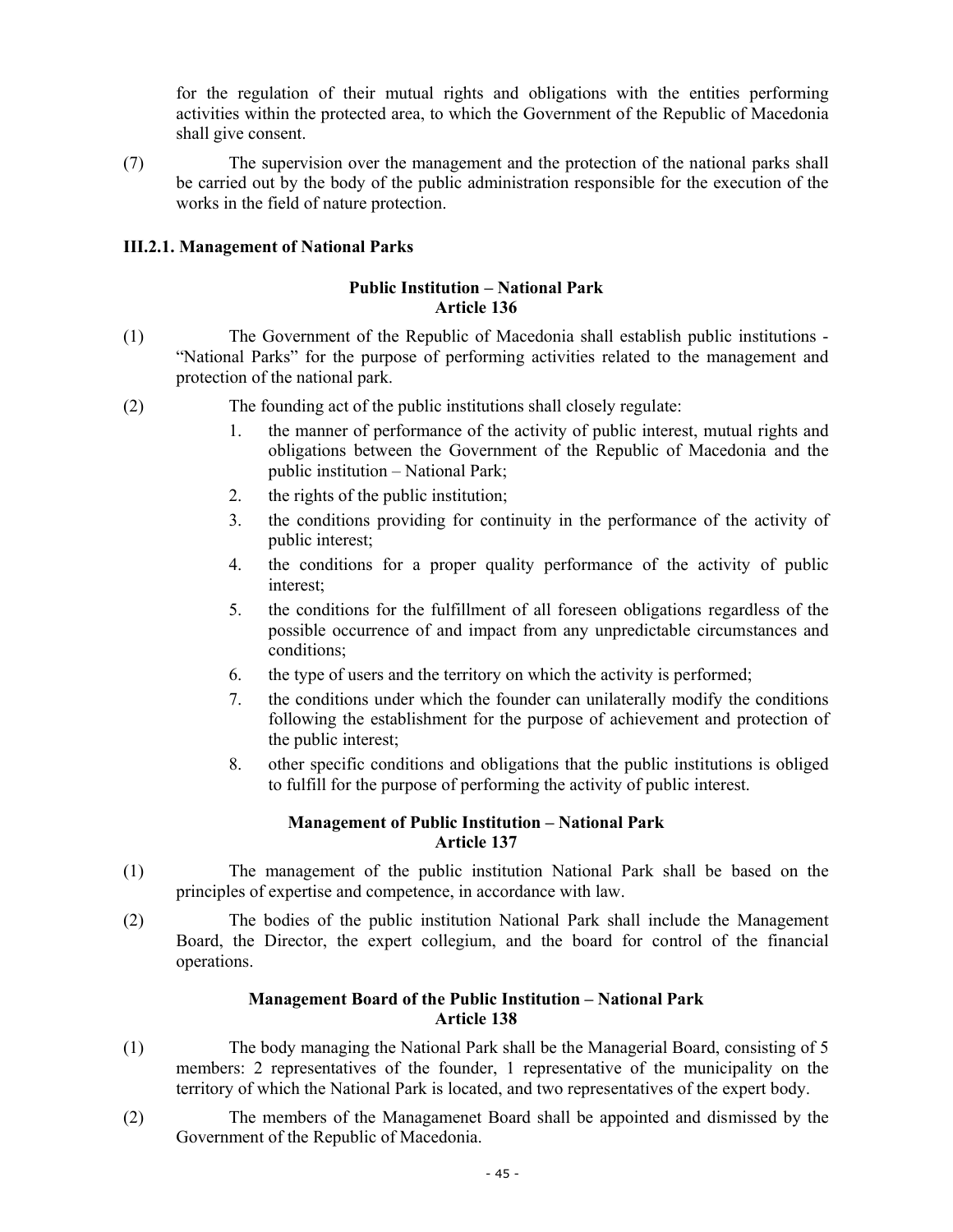- (3) The composition, the manner of election of the Management Board members, its mandate and the manner of making decisions shall be regulated by the Statute of the public institution - National Park.
- (4) The function of "member of the Management Board" or "Director" of a National Park shall exclude the execution of any other public office.
- (5) The members of the Management Board shall be paid a compensation for the traveling costs for their participation in the work of the Management Board.

# **Competencies of the Managing Board Article 139**

- (1) The Management Board of a National Park shall perform the following activities:
	- 1. Enactment of the Statute of the public institution National Park;
	- 2. Adoption of National Park manegement plan, as well as other acts of the institution and monitoring of the enforcement thereof;
	- 3. Election of a President from among its members;
	- 4. Proposal to the Government of the Republic of Macedonia that the Director be dismissed;
	- 5. Development of the financial plan and preparation of the balance sheet;
	- 6. Performance of other activities stipulated by law, by the founding act and by the Statute of the public institution - National Park.
- (2) The Government of the Republic of Macedonia shall give its consent to the Statute of the National Park referred to in paragraph (1) item 1 of this article.

# **Director of the Public Institution – National Park Article 140**

- (1) The public institution "National Park" shall be managed by a Director.
- (2) The Director of the public institution "National Park" referred to in paragraph (1) of this article shall organize and manage the process of labor and the operation of the national park, make decisions, represent and act for the national park towards third parties, and shall be responsible for the legality of the operations of the national park.

# **Procedure for appointment of a director Article 141**

- (1) The Director shall be appointed by the Government of the Republic of Macedonia through a public announcement in accordance with this Law.
- (2) As Director of the public institution National Park may be appointed a person fulfilling the following conditions:
	- 1. has completed university level of education and acquired the titles: graduated biologist, graduated biologist-environmentalist, graduated geographer, graduated geologist, graduated forestry engineer, graduated agronomist, doctor of veterinary medicine, bachelor of economics, bachelor of laws; and
	- 2. has at least 10 years of experience in the field, out of which at least 4 years in the area of nature protection.
- (3) The mandate of the Director shall last 4 years.
- (4) Same person can be re-appointed Director of the public institution National Park.

### **Board for the control of the financial operations**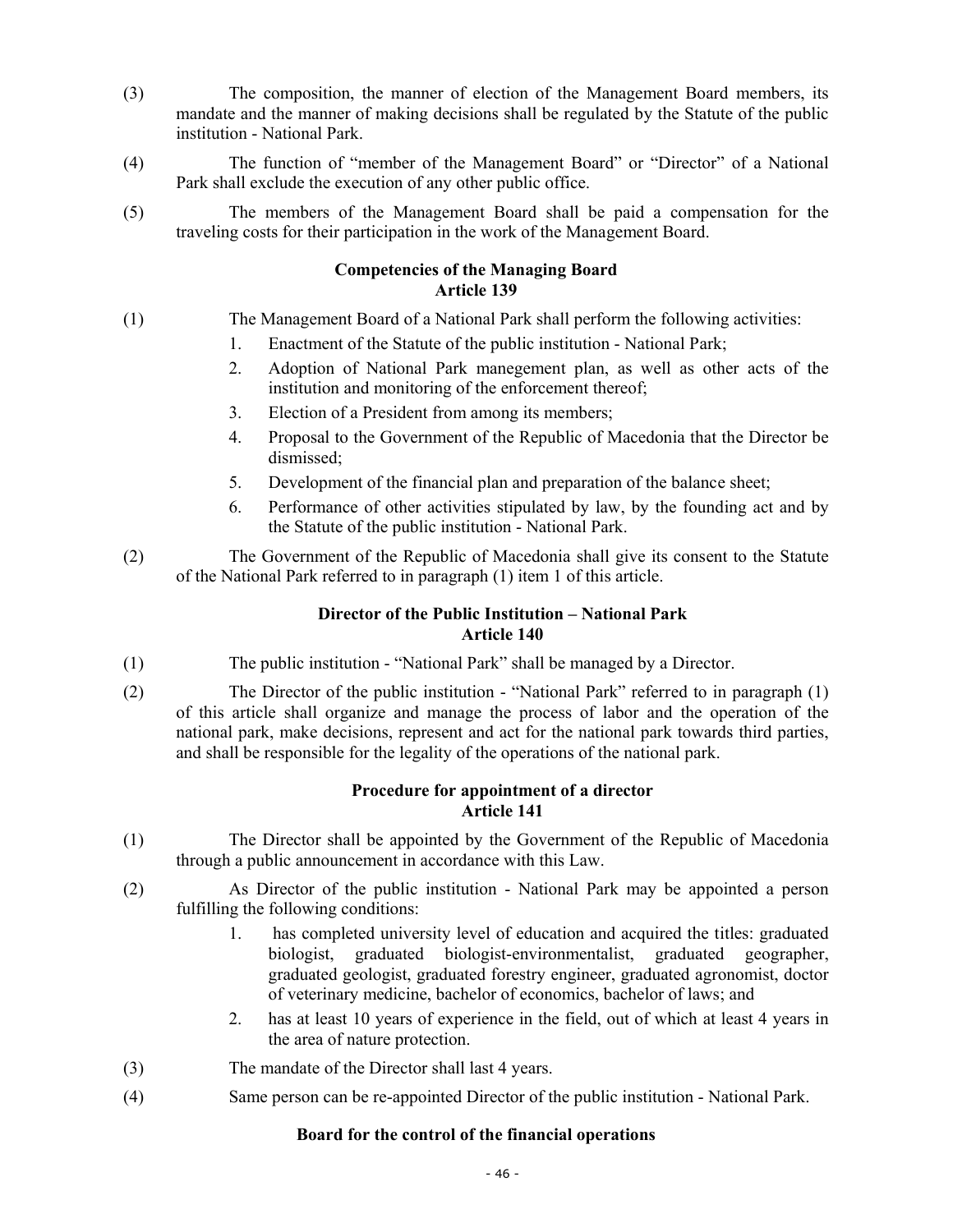### **of the public institution - National Park Article 142**

- (1) For the purpose of control of financial operations of the public institution "National Park", a Board for control of financial operations shall be established, consisting of a President and 3 members.
- (2) The President and the members of the Board referred to in paragraph (1) of this article shall be appointed and dismissed by the Government of the Republic of Macedonia.
- (3) Individuals that are not employed by the public institution National Park, with University level education and with knowledge and experience in the areas of financial operations and accounting shall be eligible to be appointed a President and members of the Board for control of financial operations.
- (4) The President and members of the Board for control of financial operations shall be entitled to daily and travel expenses reimbursement with regard to their participation in the work of the Board.

### **Expert collegium of the Public Institution – National Park Article 143**

- (1) The public institution National Park shall have an expert collegium (hereinafter: expert collegium).
- (2) The composition, the manner of organization and the mandate of the expert body shall be specified in the Statute of the public institution - National Park.
- (3) The expert body shall perform the following activities:
	- 1. Responsible for the expert aspects of the operations of the public institution National Park;
	- 2. Decides about the expert issues within the authorizations stipulated by the law, the statute and other acts of the public institution - National Park;
	- 3. Establishes expert basis for the work programme and its development;
	- 4. Provides the Director with opinions and suggestions concerning the organization of the work and the conditions for work, as well as for development of the activity;
	- 5. Proposes the representatives in the management body of the public institution National Park in conformity with the principles of expertise and competence;
	- 6. Organizes and provides for the implementation of training programmes for the rangers service on the manner of coping with fires and other natural disasters; and
	- 7. Performs other activities specified by law and by the Statute of the public institution - National Park.

### **Forms of joint execution of certain activities Article 144**

- (1) In order to perform the activities in a rational manner, the public institutions National Park, upon prior consent by the Government of the Republic of Macedonia, organize various forms of joint activities or put in place institutional or other type of work and cooperation.
- (2) The activities performed by the form organized by the public institutions National Park shall be specified in the agreement for the linkage.
- (3) The form organized by the public institutions National Park shall have the status of a legal entity, unless the linkage agreement specifies otherwise.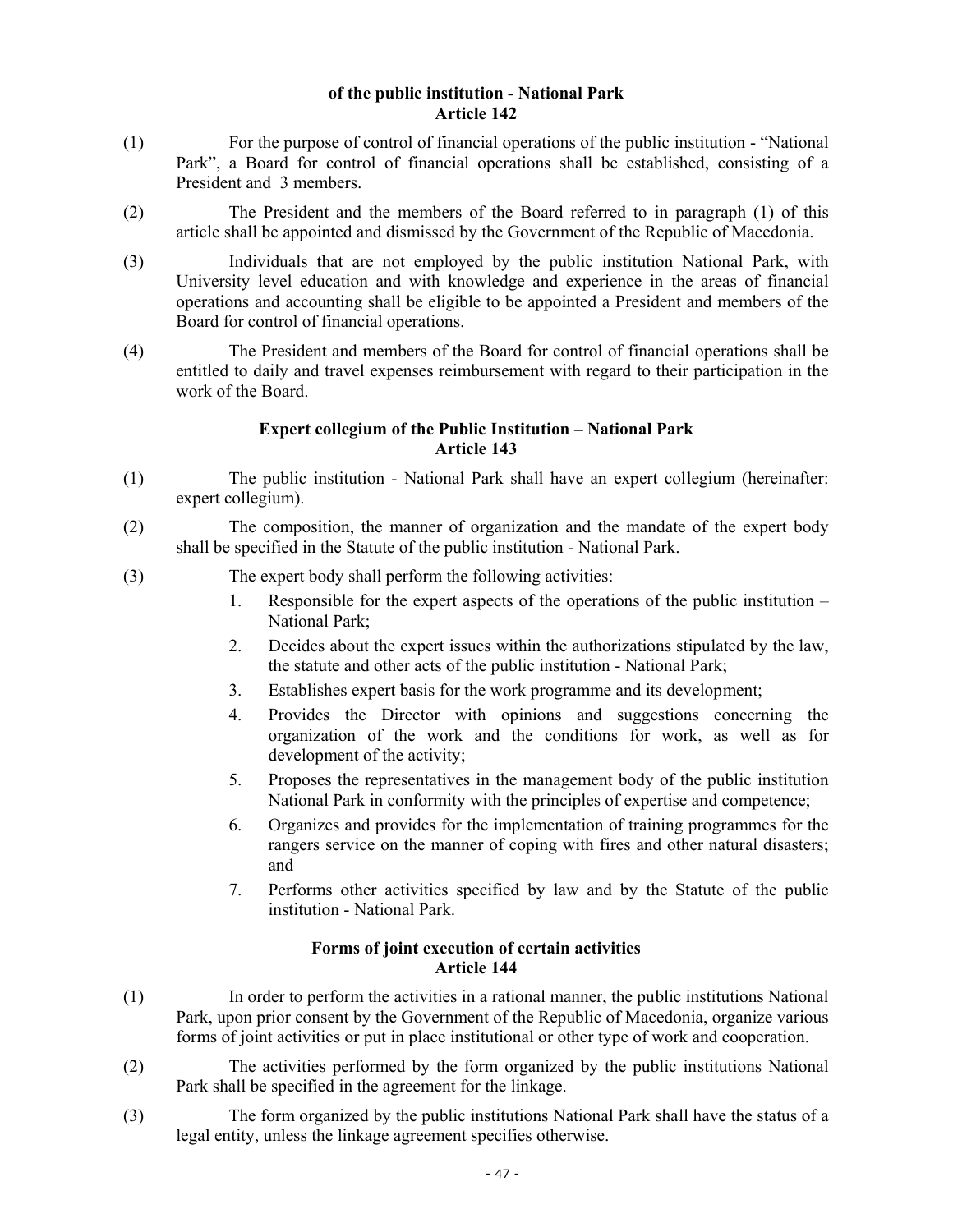# **III.3. NATIONAL COUNCIL FOR NATURE PROTECTION**

### **Establishment and composition of the National Council for Nature Protection Article 145**

- (1) For the purposes of monitoring, achieving and promoting the protection and the use of natural wealth, a National Council for Nature Protection shall be established, as an advisory body to the Minister managing the body of the public administration responsible for the execution of the works in the field of nature protection.
- (2) The National Council for Nature Protection shall consist of a President and 8 members appointed by the Minister managing the body of the public administration responsible for the execution of the works in the field of nature protection.
- (3) The Minister managing the body of the public administration responsible for the execution of the works in the field of nature protection shall be, in line of duty, the President of the National Council for Nature Protection.
- (4) The members of the National Council for Nature Protection shall be appointed in conformity with the following structure:
	- 1. One representative from the association of municipalities;
	- 2. Two representatives of the Macedonian Academy of Science and Arts;
	- 3. Four representatives from among prominent scientists and experts in the area of nature protection in the Republic of Macedonia; and
	- 4. Two representatives of civil associations that are active in the area of nature protection.
- (5) The members of the National Council for Nature Protection may be appointed for a period of 4 years and can be re-appointed.
- (6) The National Council for Nature Protection shall enact Rules of Procedure for its work.

# **Competencies of the National Council for Nature Protection Article 146**

The National Council for Nature Protection shall issue opinion on:

- 1. the list of internationally protected and endangered species, the procedure for issuance of the license and the conditions to be fulfilled for it to be issued, as well as the conduct at import, export or transit of protected and endangered wild species by the customs administration and other competent services at border crossings;
- 2. the conditions for keeping wild species in captivity;
- 3. the proclamation of endangered species, i.e. the adoption of the list of endangered species (red list) and the measures for improvement of the status of endangered species (red book);
- 4. the act for putting the endangered species under a temporary protection for which a procedure for proclamation of strictly protected and protected wild species is underway.
- 5. the proclamation of strictly protected and protected wild species;
- 6. the conditions, manner and procedure for taking genetic material from the nature;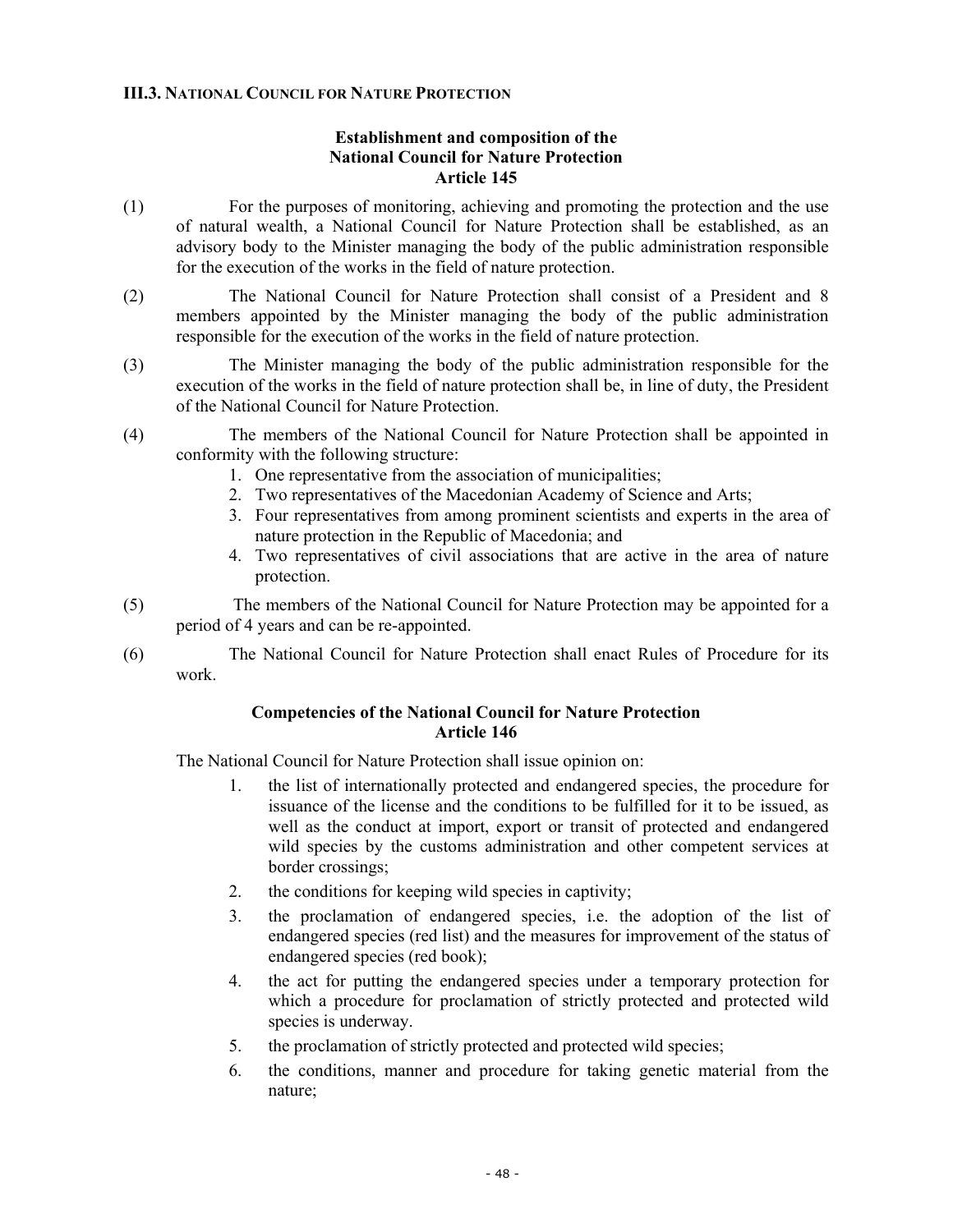- 7. the identification, proclamation, manner of management and measures and activities for protection of the environmentally important areas, ecological network and the system of ecological corridors;
- 8. the acceptability of the proposal for proclamation of protected area;
- 9. the enactment of the National strategy for nature protection; and
- 10. other issues in accordance with this Law.

# **Execution of administrative works for the Council Article 147**

The administrative works of the National Council for Nature Protection shall be carried out by the body of the public administration responsible for the execution of the works in the field of nature protection.

### **III.4. PERFORMANCE OF EXPERT AND SCIENTIFIC ACTIVITIES FOR NATURE PROTECTION AND MONITORING OF NATURE**

### **Conditions for awarding the execution of scientific and expert works for nature protection and monitoring of nature Article 148**

- (1) The body of the public administration responsible for the execution of the works in the field of nature protection may award the performance of expert and scientific activities for nature protection and monitoring of nature to accredited legal entities.
- (2) The accredited legal entities referred to in paragraph (1) of this article shall have employed or engaged at least 5 persons with higher education, of whom at least one is holder of scientific degree of a doctor of philosophy, with the following titles: graduated biologist, graduated biologist-environmentalist, graduated geographer, graduated geologist, graduated forestry engineer, graduated agronomist, doctor of veterinary medicine.
- (3) The Minister managing the body of the public administration responsible for the execution of the works in the field of nature protection shall prescribe the conditions regarding the equipment and business premises that need to be fulfilled by the accredited legal entities.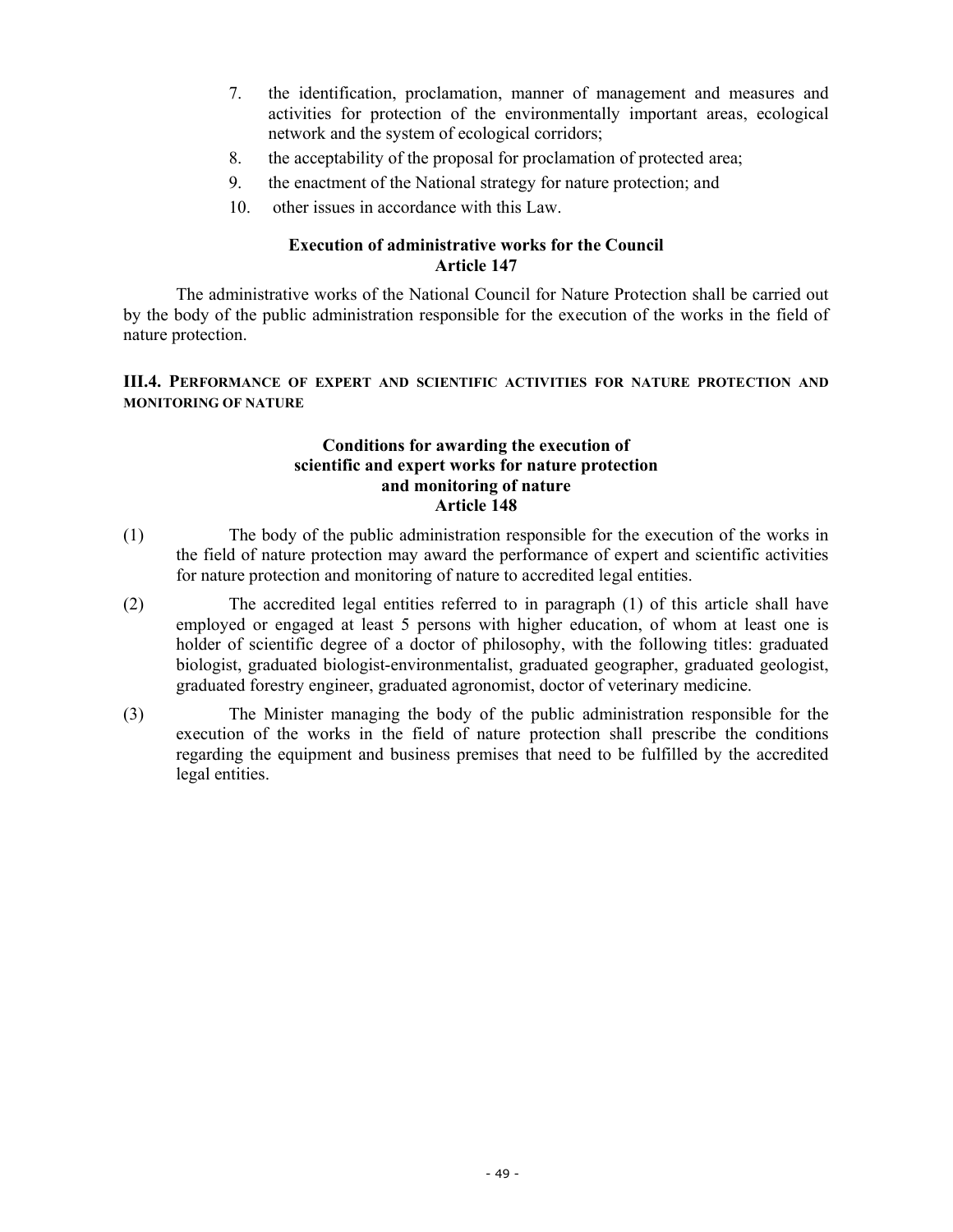# **IV. RECORD-KEEPING IN THE AREA OF NATURE PROTECTION**

# **IV.1. CADASTRE OF PROTECTED AREAS**

# **Cadastre of protected areas Article 149**

- (1) The protected areas shall be registered in a Cadastre of protected areas.
- (2) The body responsible for the execution of expert works in the field of nature protection shall maintain the Cadastre referred to in paragraph (1) of this article.
- (3) The Minister managing the body of the public administration responsible for the execution of the works in the field of nature protection shall specify the data registered in the Cadastre of protected areas, the manner of maintaining the Cadastre and the form of the Cadastre of protected areas.
- (4) The act referred to in paragraph (3) of this article shall regulate the manner and the possibilities for use of the Cadastre data.
- (5) The Minister managing the body of the public administration responsible for the execution of the works in the field of nature protection shall determine the tariff for the use and issue of abstracts of the Cadastre of protected areas.
- (6) The data from the Cadastre of protected areas shall be part of the Environmental Information System.

### **IV.2. REGISTER OF NATURAL HERITAGE**

# **Register of natural heritage Article 150**

- (1) The strictly protected and protected species, fossils and characteristic minerals shall be registered in a Register of natural heritage.
- (2) The body responsible for the execution of expert works in the field of nature protection shall maintain the Register referred to in paragraph (1) of this article.
- (3) The Minister managing the body of the public administration responsible for the execution of the works in the field of nature protection shall, by means of a special regulation, prescribe the data that shall be registered in the Register of natural heritage, the manner of maintaining and the form of the Register of natural heritage.
- (4) The act referred to in paragraph (3) of this article shall also regulate the possibilities of the use of the Register data.
- (5) The Minister managing the body of the public administration responsible for the execution of the works in the field of nature protection shall determine the tariff for the use and issuance of abstracts of the Register of natural heritage.
- (6) The data from the Register of natural heritage shall be part of the Environmental Information System.

# **Matriculation in the register Article 151**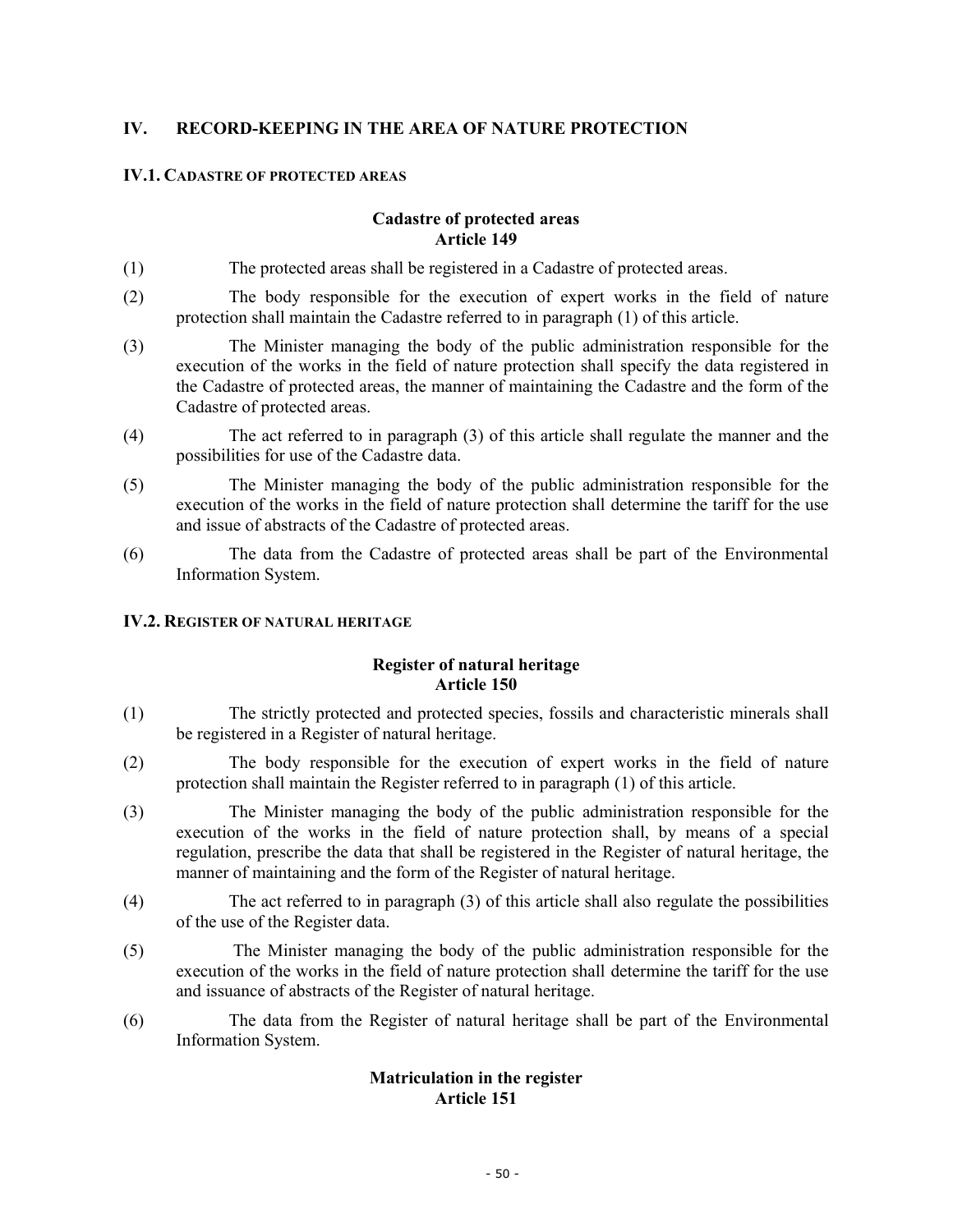- (1) The strictly protected and the protected species, the characteristic minerals and fossils or the speleological structures that acquire the status of natural heritage shall be matriculated in the Register of natural heritage.
- (2) The data on the specimens and the collections of the zoological gardens, botanical gardens, the scientific and other similar institutions shall be matriculated in the Register of protected species as whole, according to the Inventory of items i.e. collections included in the application submitted by the relevant institution to the body responsible for the execution of expert works in the field of nature protection.
- (3) The acquisition and the change in the status of the natural heritage shall be matriculated in the Register of natural heritage.
- (4) The abolition of the status of a natural heritage shall result into deletion of the species from the Register.

# **IV.3. RECORDS ON THE TRADE AND OTHER ACTIVITIES WITH PROTECTED SPECIES**

# **Records on the trade and other activities with protected species Article 152**

- (1) Records shall be kept on the trade and other activities with protected species.
- (2) The body responsible for the execution of expert works in the field of nature protection shall keep the records referred to in paragraph (1) of this article.
- (3) The Minister managing the body of the public administration responsible for the execution of the works in the field of nature protection shall, by means of a special regulation, prescribe the data that shall be recorded in the records on trade and other activities involving protected species, the manner of keeping the records and the form of the records on trade and other activities with protected species.
- (7) The act referred to in paragraph (3) of this article shall also regulate the possibilities for use of the records on trade and other activities with protected species.
- (4) The Minister managing the body of the public administration responsible for the execution of the works in the field of nature protection shall determine the tariff for the use and issuance of abstracts of the records on trade and other activities with protected species.
- (5) The data from the records on trade and other activities with protected species shall be part of the Environmental Information System.

# **IV.4. SUBMISSION OF INFORMATION FOR THE DATA FROM THE RECORDS ON NATURE PROTECTION TO THE ENVIRONMENTAL INFORMATION SYSTEM**

### **Submission of information on the data from the record-keeping Article 153**

 The Minister managing the body of the public administration responsible for the execution of the works in the field of nature protection shall prescribe the manner, procedure and the form for submission of data from the Cadastre of Natural Heritage, Register of Natural Heritage and the Records kept on the trade and other activities involving protected species to the Environmental Information System.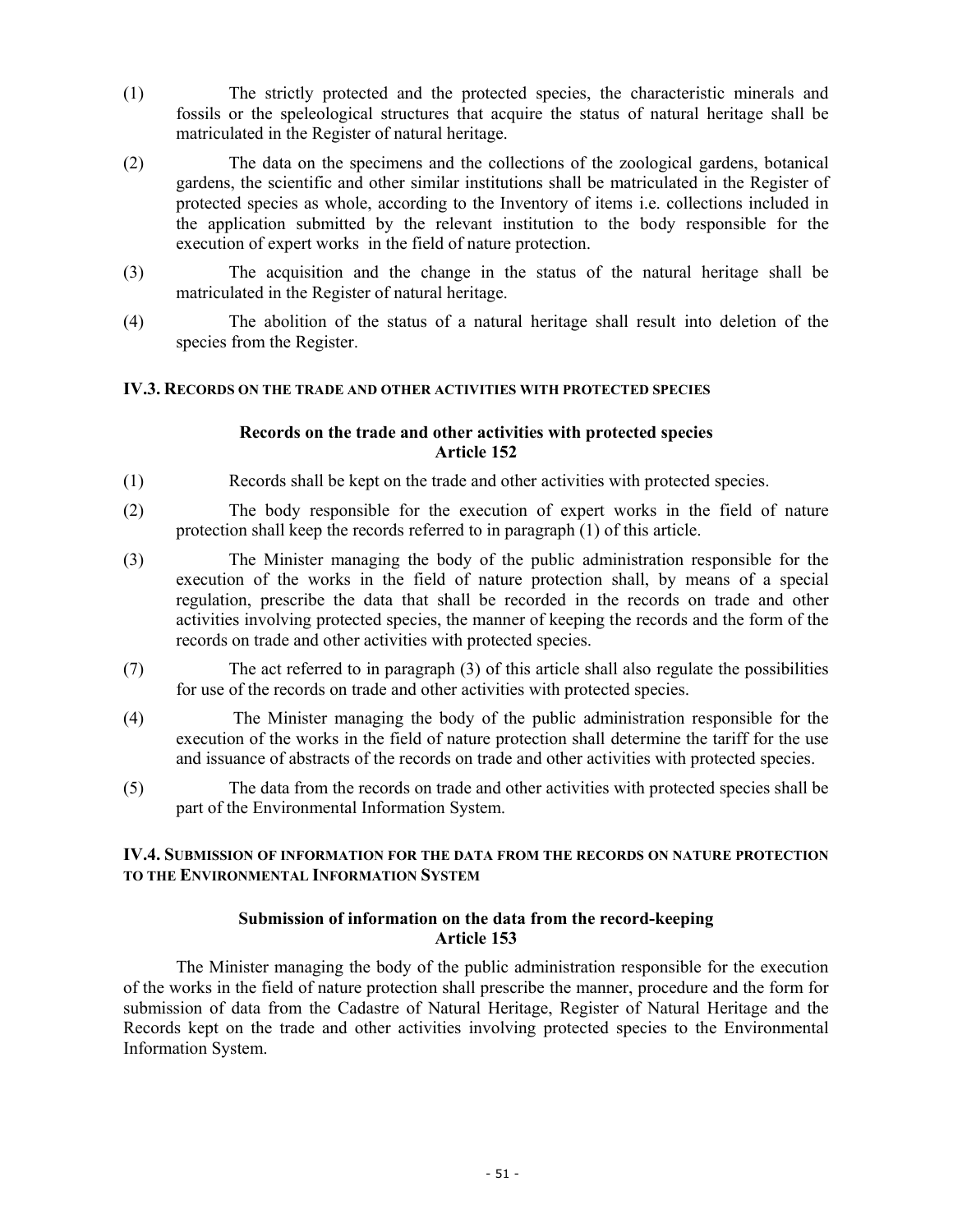# **V. MONITORING**

# **Monitoring of nature status Article 154**

- (1) The body responsible for the execution of expert works in the field of nature protection shall monitor and organize the monitoring of the status of nature in accordance with the methodology for monitoring of the status of nature.
- (2) The methodology for monitoring of the status of nature shall be prescribed by the Minister managing the body of the public administration responsible for the execution of the works in the field of nature protection at the proposal of the body of the public administration responsible for the execution of the works in the field of nature protection.
- (3) Monitoring of the nature protection can be performed by accredited legal entities, which fulfill the conditions prescribed with the provisions of this Law.
- (4) The monitoring of the status of nature protection shall be performed through:
	- 1. Measuring, monitoring, assessment and control of the status of the species, their habitats, types of habitats, environmentally important areas, ecosystems and landscape types;
	- 2. Measuring, monitoring, assessment and control of the change in geological values (occurrences of sheds, erosion, new sources etc.), which includes the development of special geological maps as basis for conducting further explorations and monitoring; and
	- 3. Monitoring of the status of natural heritage.
- (5) The monitoring data shall be public, except for the cases determined by law.

### **Access to information concerning nature protection and access to justice with reference to access to information on nature protection Article 155**

Access to information concerning nature protection and access to justice with reference to access to information on nature protection shall be provided for in accordance with the Law on Environment.

### **Public participation in decision-making in the area of nature protection Article 156**

- (1) Public participation in the preparation of the regulations and documents deriving from the provisions of this Law shall be ensured, and especially with regard to: the acts for proclamation of protected area, the plans for protected areas management, the plans and projects for use of the natural wealth that have an impact on the nature.
- (2) The public shall be notified by means of a public announcement or by individual notification to all stakeholders about the act or activity that could have an impact on the status of nature.
- (3) The notification of the public shall be obligatory in the cases prescribed by this Law.

# **Education activities for nature protection Article 157**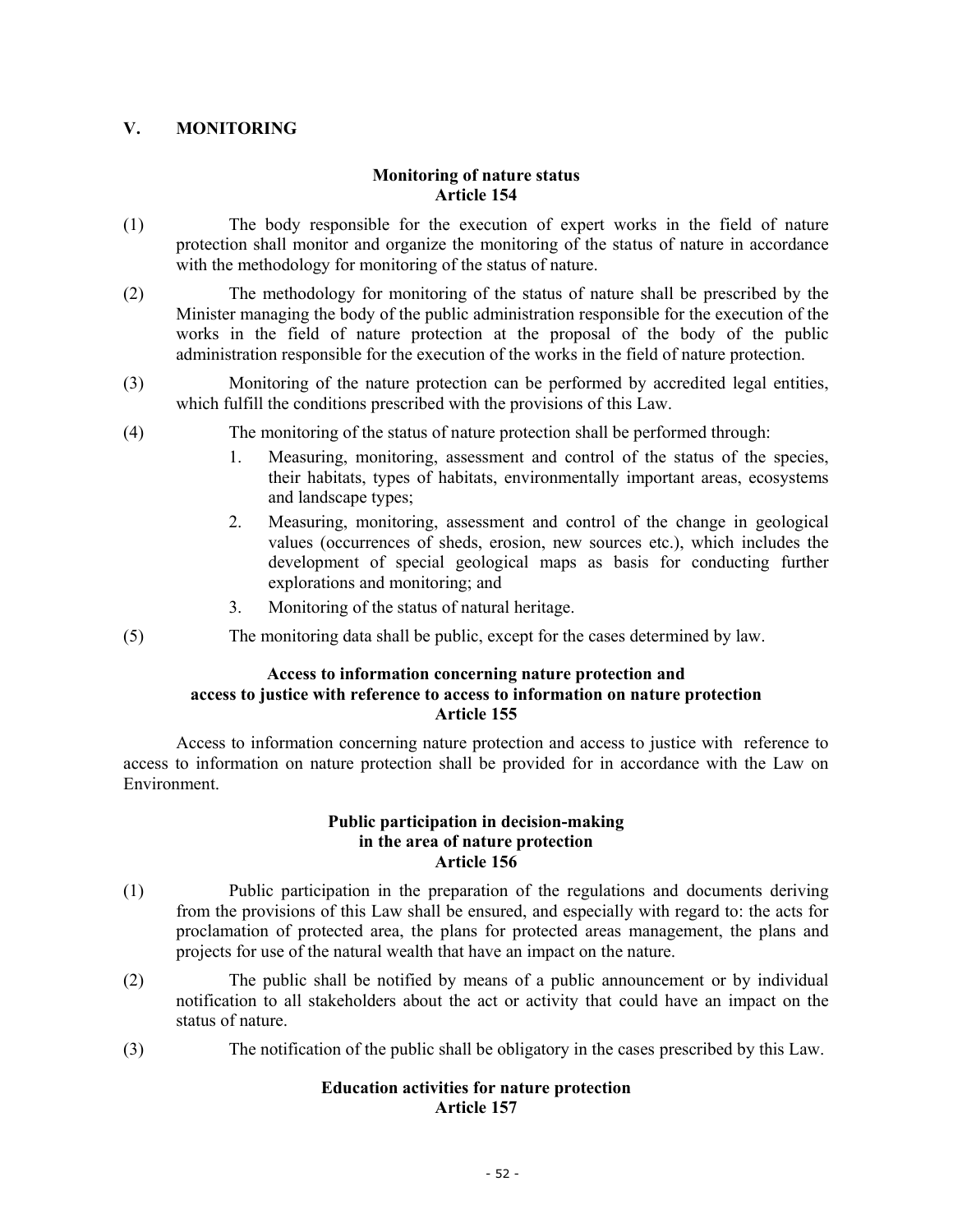- (1) The Republic of Macedonia shall be obliged to provide favorable conditions for implementation of educational activities related to nature protection at all levels of the educational system.
- (2) The educational activities related to nature protection shall be implemented through performance of activities of ex-situ protection, such as museum-related activity, activities of zoological gardens, aquariums and other institutions..

# **Activities for public information on nature protection Article 158**

- (1) The bodies, institutions, institutes and organizations competent for the execution of administrative, expert and other works in the field of nature protection, in accordance with the provisions of this or other law, shall inform the public on nature protection and nature conservation through the media, lectures, and publishing activities, as well as to notify the public about the existence of natural heritage and the possibility to visit it for the purposes of education, seeing around and recreation.
- (2) The public institution National Park, as well as institutions involved in museum, educational and scientific and expert activity shall train staff for the purpose of performing the activities provided for in paragraph (1) of this article.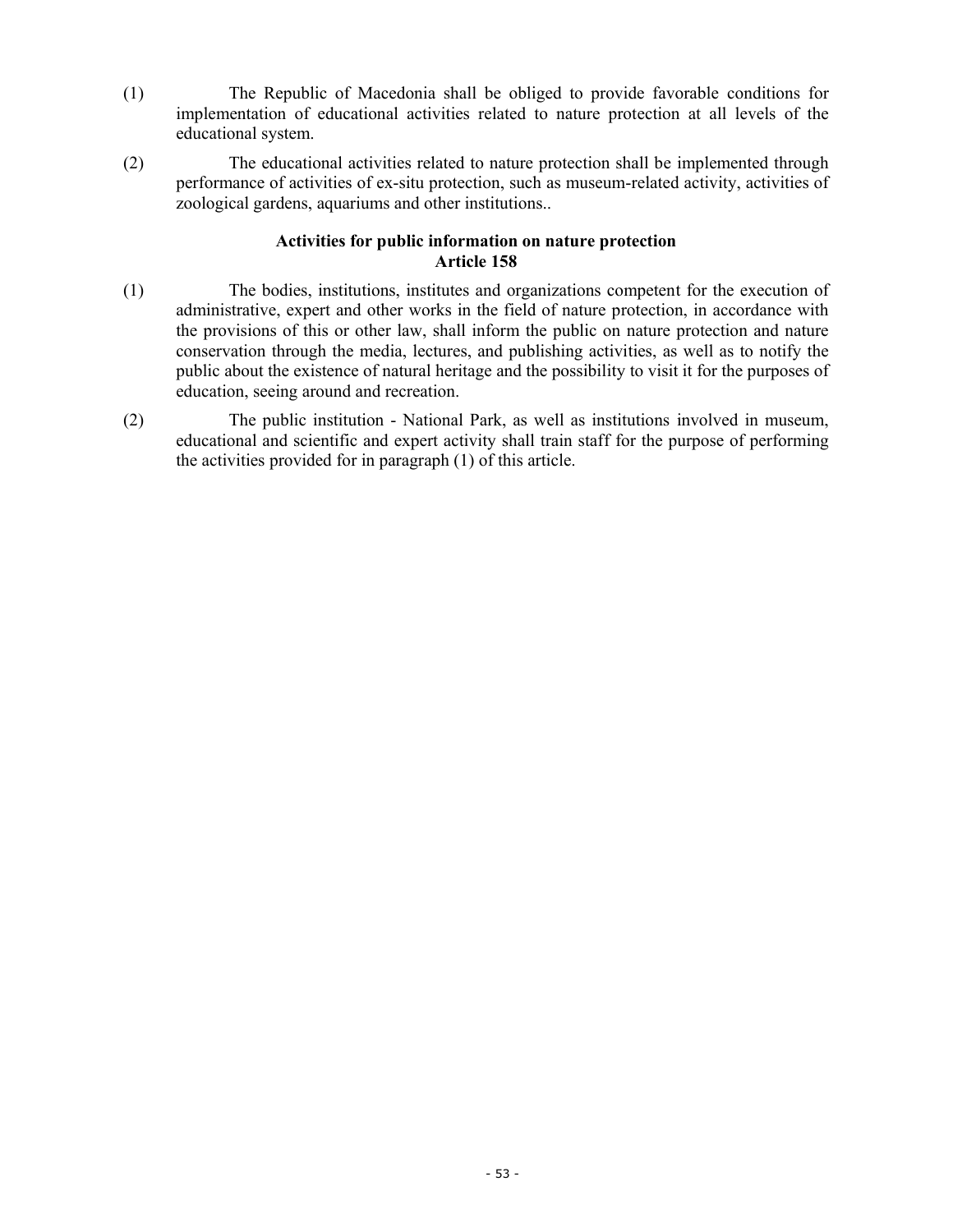# **VI. NATIONAL STRATEGY FOR NATURE PROTECTION**

### **Adoption of a National Strategy for Nature Protection Article 159**

- (1) The Government of the Republic of Macedonia, at the proposal of the Minister managing the body of the public administration responsible for the execution of the works in the field of nature protection, and upon prior opinion issued by the National Council for Nature Protection, shall adopt a National Strategy for Nature Protection.
- (2) The National Strategy for Nature Protection shall be adopted for a period of 10 years, and shall include long-term foundations of the policy of nature protection.
- (3) The National Strategy for Nature Protection shall be adopted through a procedure that provides public participation in the decision-making.
- (4) The strategies for protection and use of the natural wealth and natural heritage shall be harmonized with the National Strategy for Nature Protection.
- (5) The funds for the development of the National Strategy for Nature Protection shall be provided from the Budget of the Republic of Macedonia.

### **Implementation of the National Strategy for Nature Protection Article 160**

- (1) Within the National Strategy for Nature Protection, for the purpose of its full implementation, five year plans and annual programmes for nature protection shall be adopted.
- (2) The five year plans for nature protection shall be adopted by the Minister managing the body of the public administration responsible for the execution of the works in the field of nature protection, through a procedure providing for the public participation in the decision-making process, and upon prior obtained opinion issued by the National Council for Nature Protection.
- (3) The annual programmes for nature protection shall be adopted by the body responsible for the execution of the expert works in the field of nature protection, through a procedure providing for the public participation in the decision-making process, and upon prior consent issued by the body of the public administration responsible for the execution of the works in the field of nature protection.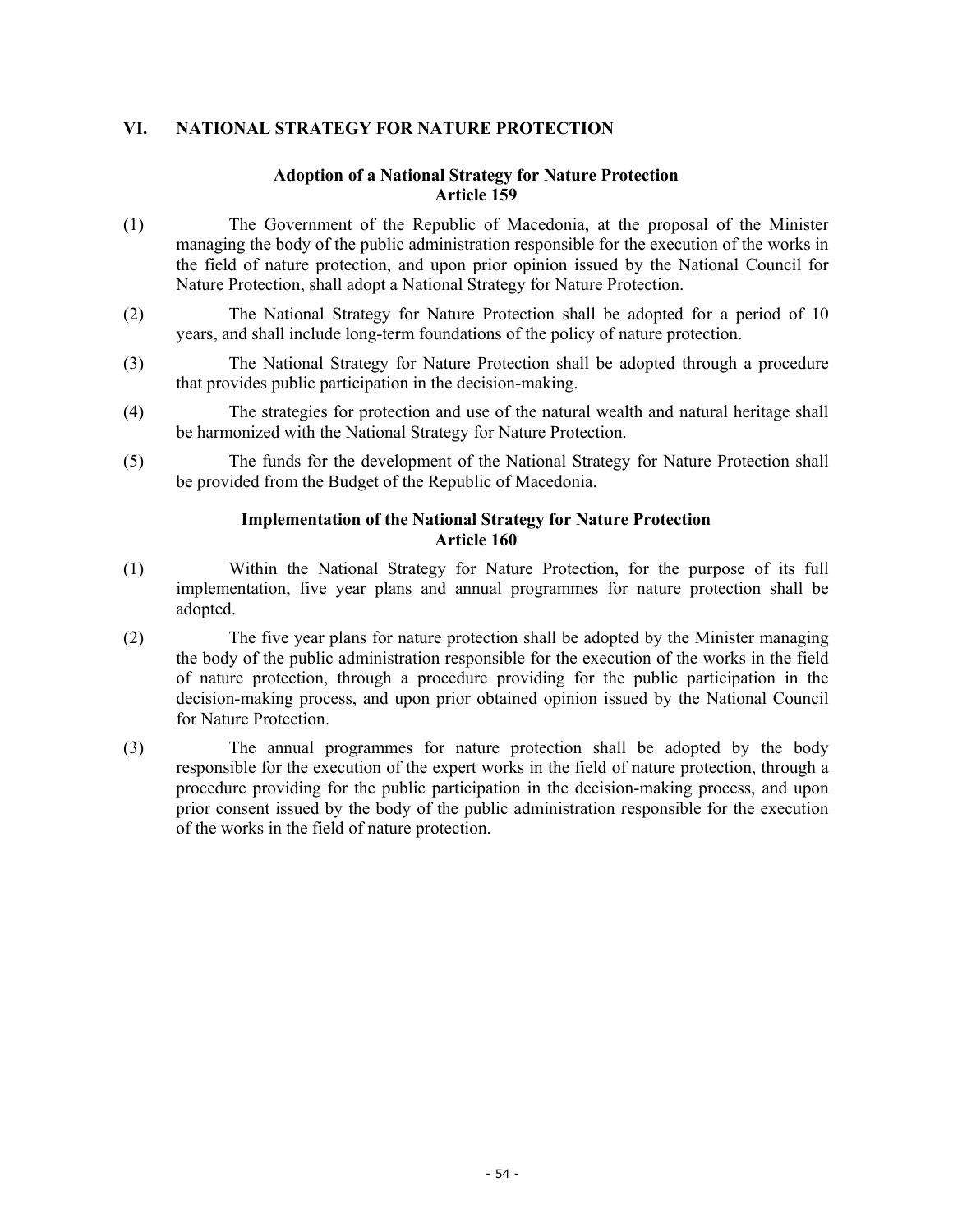# **VII. FINANCING**

# **Finances for nature protection Article 161**

Finances for nature protection shall be provided from:

- 1. the Budget of the Republic of Macedonia;
- 2. compensation for entry into and visit of protected area;
- 3. compensation for parking in protected area;
- 4. compensation for visiting of special objects in protected area;
- 5. compensation for shooting of wild animal species and collection of wild plant and fungi species and other forest fruits;
- 6. compensation for stay in protected area; and
- 7. other sources (donations, grants, loans, gifts, legates and etc.).

# **Funds from the Budget of the Republic of Macedonia Article 162**

- (1) The Budget of the Republic of Macedonia shall allocate funds for the protection on nature according to a programme adopted by the Minister responsible for the execution of the works in the field of nature protection.
- (2) The funds referred to in paragraph (1) of this article shall be used for the implementation of the goals set in the National Strategy for Nature Protection, for the preparation and implementation of the plans and programmes for nature protection, the management plans for protected areas, as well as other plans and programmes adopted on the basis of this Law.

### **Persons under obligation to pay the compensation Article 163**

- (1) Persons under obligation to pay the compensation for entry into and visit of protected area shall be all legal entities and individuals who for the purpose of public visit, scientific and research, pedagogic and educational and tourism and recreational activities enter the protected area.
- (2) Persons under obligation to pay the compensation for parking in protected area shall be all legal entities and individuals who for the purpose of public visit, scientific and research, pedagogic and educational and tourism and recreational activities enter the protected area, as well as the entities that for the purpose of execution of their normal every day work transit through the protected area.
- (3) Persons under obligation to pay the compensation for visit of special objects in protected area shall be all legal entities and individuals who for the purpose of public visit, scientific and research, pedagogic and educational and tourism and recreational activities enter the special object in the protected area.
- (4) Persons under obligation to pay the compensation for shooting of wild animal species and collection of wild plant and fungi species and other forest fruits shall be all legal entities and individuals that collect wild species in protected area, i.e. nature on the territory of the Republic of Macedonia.
- (5) Persons under obligation to pay the compensation for stay in protected area shall be individuals that stay in protected areas.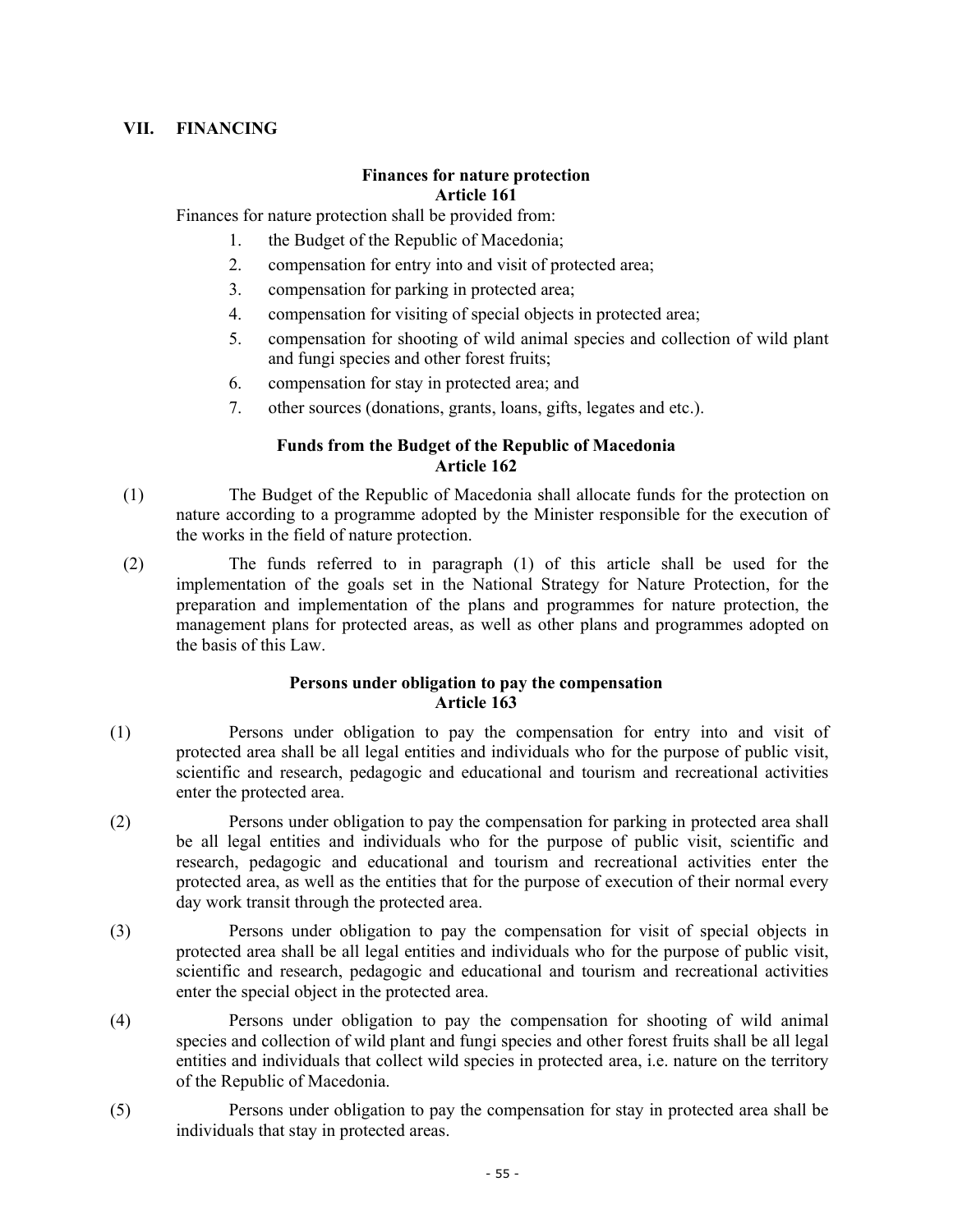### **Obligation to pay the compensation Article 164**

- (1) The obligation to pay the compensation for entry into and visit of protected area is due at the moment of entry in the territory of the protected area.
- (2) The obligation to pay the compensation for parking in protected area is due at the moment of entry in the territory of the protected area.
- (3) The obligation to pay the compensation for visit of special objects in the protected area is due at the entry in the special object on the territory of the protected area.
- (4) The obligation to pay the compensation for shooting of wild animal species and collection of wild plant and fungi species and other forest fruits is due at the day of the issuing of the license referred to in article 23 of this Law.
- (5) The obligation to pay the compensation for stay in protected area is due at the day of the stay registration at the entity performing the catering service of accommodation in protected area, and shall be paid each fifteenth day of the month, by individuals and legal entities performing catering service of accommodation on the territory of protected area.

# **Distribution of paid compensation Article 165**

- (1) The funds collected as paid compensation referred to in article 161, items 2, 3 and 4, of this Law, shall be revenue of the Budget of the Republic of Macedonia, and shall be used for the execution of the works of nature management and protection in the protected area in which they have been collected.
- (2) The funds collected as paid compensation referred to in article 161, item 5, of this Law, shall be revenue of the Budget of the Republic of Macedonia, and shall be used for the execution of the works of nature management and protection in accordance with the programme referred to in article 162, paragraph (1) of this Law.
- (3) The funds collected as paid compensation referred to in article 161, item 6, of this Law, shall be revenue of the Budget of the Republic of Macedonia, and shall be used in the following manner:
	- 1. 80 % of the total amount of the collected compensation for stay in protected area, from the current year, for the execution of the works of nature management and protection in the protected area in which it has been collected;
	- 2. 20 % of the total amount of the collected compensation for stay in protected area, from the current year, for the execution of the works of nature management and protection in accordance with the programme referred to in article 162, paragraph (1) of this Law.

# **Setting the level of the compensation Article 166**

- (1) The Government of the Republic of Macedonia at the proposal of the Minister managing the body of the public administration responsible for the execution of the works in the field of nature protection shall specify the level of the compensation referred to in article 161, items 2, 3 and 4, of this Law.
- (2) The Government of the Republic of Macedonia at the proposal of the Minister managing the body of the public administration responsible for the execution of the works in the field of nature protection shall specify the level of the compensation referred to in article 161, item 5, of this Law, based on the following criteria:
	- 1. Species, number and weight of shot wild animal species; or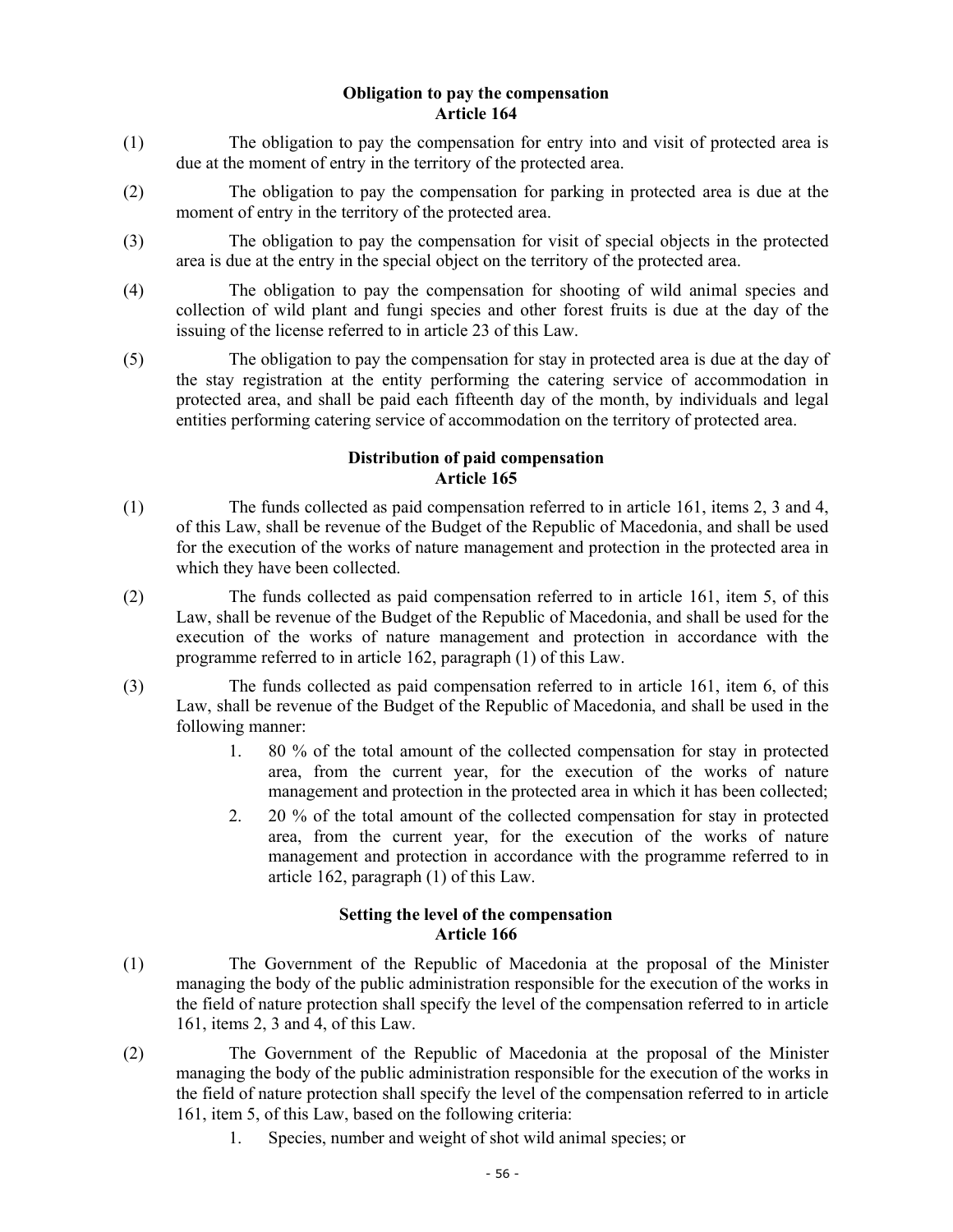- 2. Species and quantity of collected wild species plants and fungi and other forest fruits.
- (3) The Government of the Republic of Macedonia at the proposal of the Minister managing the body of the public administration responsible for the execution of the works in the field of nature protection shall specify the level of the compensation referred to in article 161, item 6, of this Law, based on the following criteria:
	- 1. Category of protected area in which the catering service of accommodation is performed; and
	- 2. Type and category of the facility in which the catering service of accommodation is performed.

# **Authorized entities for the compensation collection Article 167**

- (1) The collection of the funds from the compensation referred to in article 161, items 2, 3 and 4, of this Law shall be carried out by the entities responsible for the execution of he works of protected areas management.
- (2) The collection of the funds from the compensation referred to in article 161, item 5, of this Law shall be carried out by the body competent for the issuance of the license referred to in article 23 of this Law.
- (3) The collection of the funds from the compensation referred to in article 161, item 6, of this Law shall be carried out by the body of the public administration responsible for the execution of the works in the field of public finance – Public Revenue Office.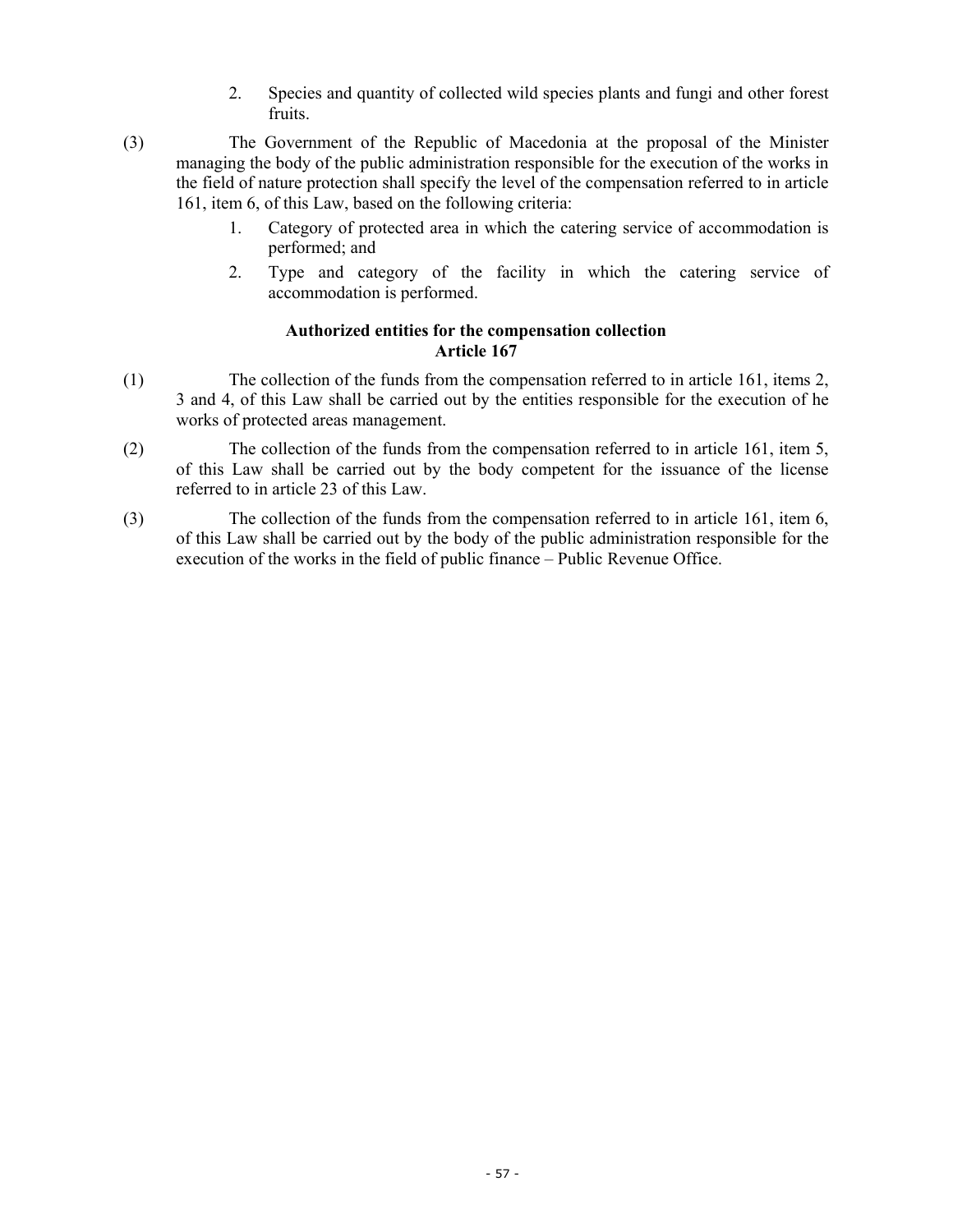#### **VIII. SUPERVISION**

#### **VIII.1. SUPERVISION OVER THE APPLICATION**

### **Supervision over the application Article 168**

The supervision over the application of this Law and regulations adopted on the basis of this Law shall be performed by the body of the public administration responsible for the execution of the works in the field of nature protection.

#### **VIII.2.INSPECTION SUPERVISION**

### **Inspectors for nature protection Article 169**

- (1) The inspection supervision over the enforcement of this Law and regulations adopted on the basis of this Law shall be carried out by the State Inspectorate for Environment, through inspectors for nature protection.
- (2) The inspectors for nature protection when performing the activities for the execution of the inspection supervision may ask for cooperation with the representatives of the body of the public administration responsible for the execution of the works in the field of interior.

### **Persons eligible for appointment as inspectors Article 170**

Inspectors for nature protection can be appointed persons that fulfill the following conditions:

- a. completed university education and acquired title of: graduated biologist, graduated biologist-environmentalist, graduated geographer, graduated geologist, graduated forestry engineer, graduated agronomist, graduated horticulture engineer and doctor of veterinary medicine;
- b. At least 3 years working experience in the field.

### **Rights and duties of the inspectors Article 171**

The inspectors for nature protection shall have right and duty when carrying out inspection supervision in accordance with the provisions of this Law, to inspect the natural heritage, as well as other natural wealth that enjoys protection, in accordance with this Law, the relevant documentation, working papers, business premises and equipment.

#### **Responsibilities of inspectors Article 172**

 During the supervision of the application of the measures for nature protection, the Inspectors for nature protection shall be authorized to determine:

- 1. The state of nature conservation;
- 2. Use and utilization of the natural heritage and natural wealth;
- 3. Application of the conditions and measures for nature protection, specified in this Law, as well as in other regulations adopted on the basis of this Law;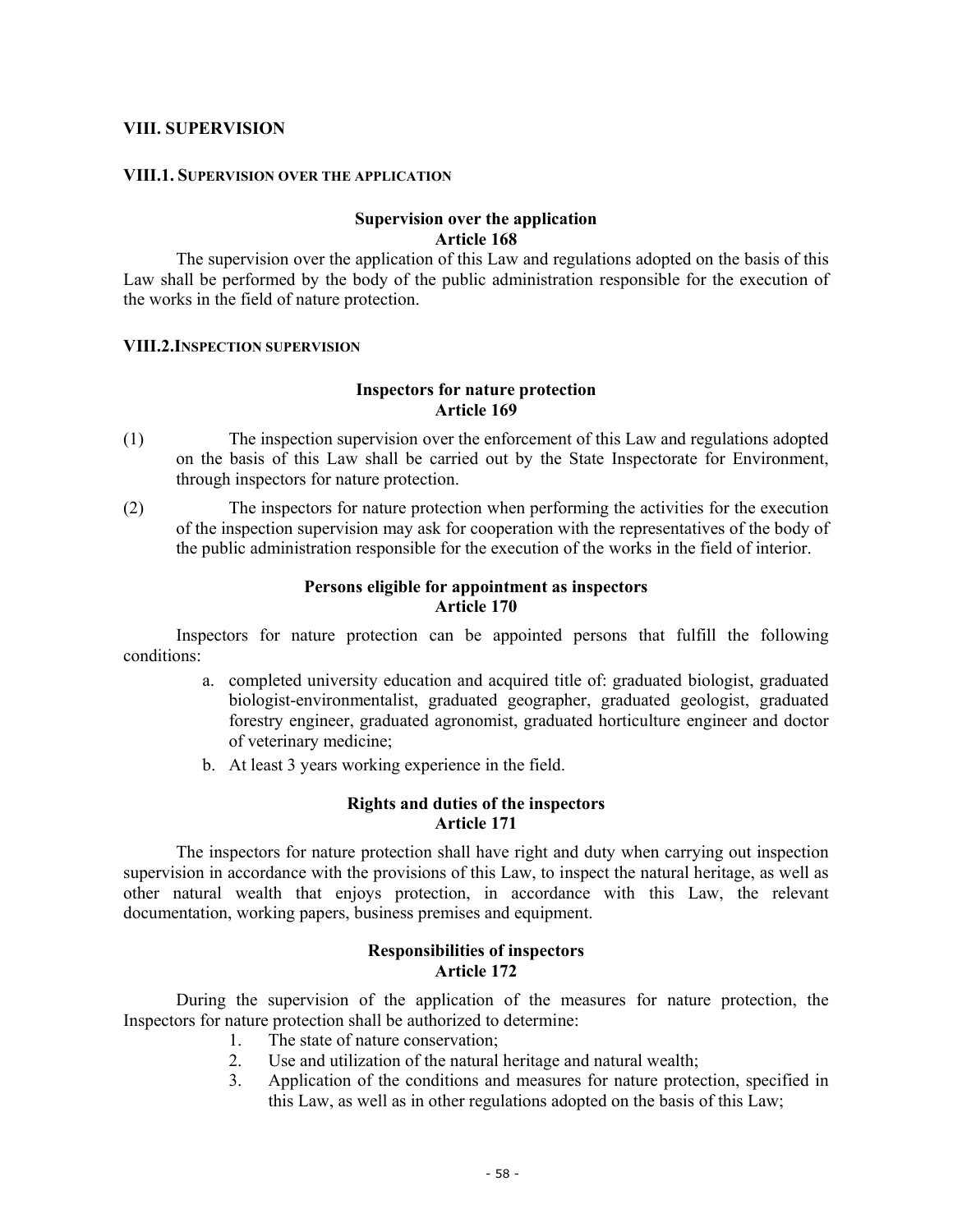- 4. Implementation of the spatial and urban plans and the plans for natural heritage use with regard to the measures and conditions for nature protection;
- 5. Implementation of the Management Plans and the Programmes for the natural wealth protection, conservation and use;
- 6. Performance of activities that may cause changes and damages of the natural heritage or the natural wealth;
- 7. Carrying out of direct protection, conservation and use of the natural wealth;
- 8. Carrying out of measures for protection of the protected plant, fungi and animal species and other natural wealth;
- 9. Export, import and transit of plants, fungi and animals limited or prohibited by this Law;
- 10. Introduction and reintroduction of wild species in the nature;
- 11. Public information on the state of nature conservation;
- 12. Application of other prescribed measures and conditions for nature protection defined by this Law, or by the regulations provided for on the basis of this Law.

# **Authorizations of inspectors Article 173**

 During the performance of the activities, the Inspectors for nature protection shall, in accordance with the provisions of the Law, be authorized to:

- 1. Prohibit collection of protected plant and fungi species and their parts;
- 2. Prohibit chasing, capturing, breeding, hunting and stuffing protected animals and their development forms;
- 3. Collect mandatory fine;
- 4. Prohibit removal of nests and broods of protected wild species;
- 5. Prohibit introduction and reintroduction;
- 6. Prohibit trade in the natural wealth;
- 7. Prohibit trade in specimen of plant, fungi and animal species protected on the basis of international agreements ratified by the Republic of Macedonia;
- 8. Prohibit import, export and transit of the natural wealth;
- 9. Prohibit scientific research in the protected areas; and
- 10. Prohibit scientific research concerning certain protected species;
- 11. Repose samples from plant, fungi and animal species, their parts and derivates and products of such species that are subject of a crime or misdemeanor.

### **Procedure for inspection supervision Article 174**

 The Inspectors for nature protection shall manage the procedure of inspection supervision in accordance with the provisions of the Law on Environment.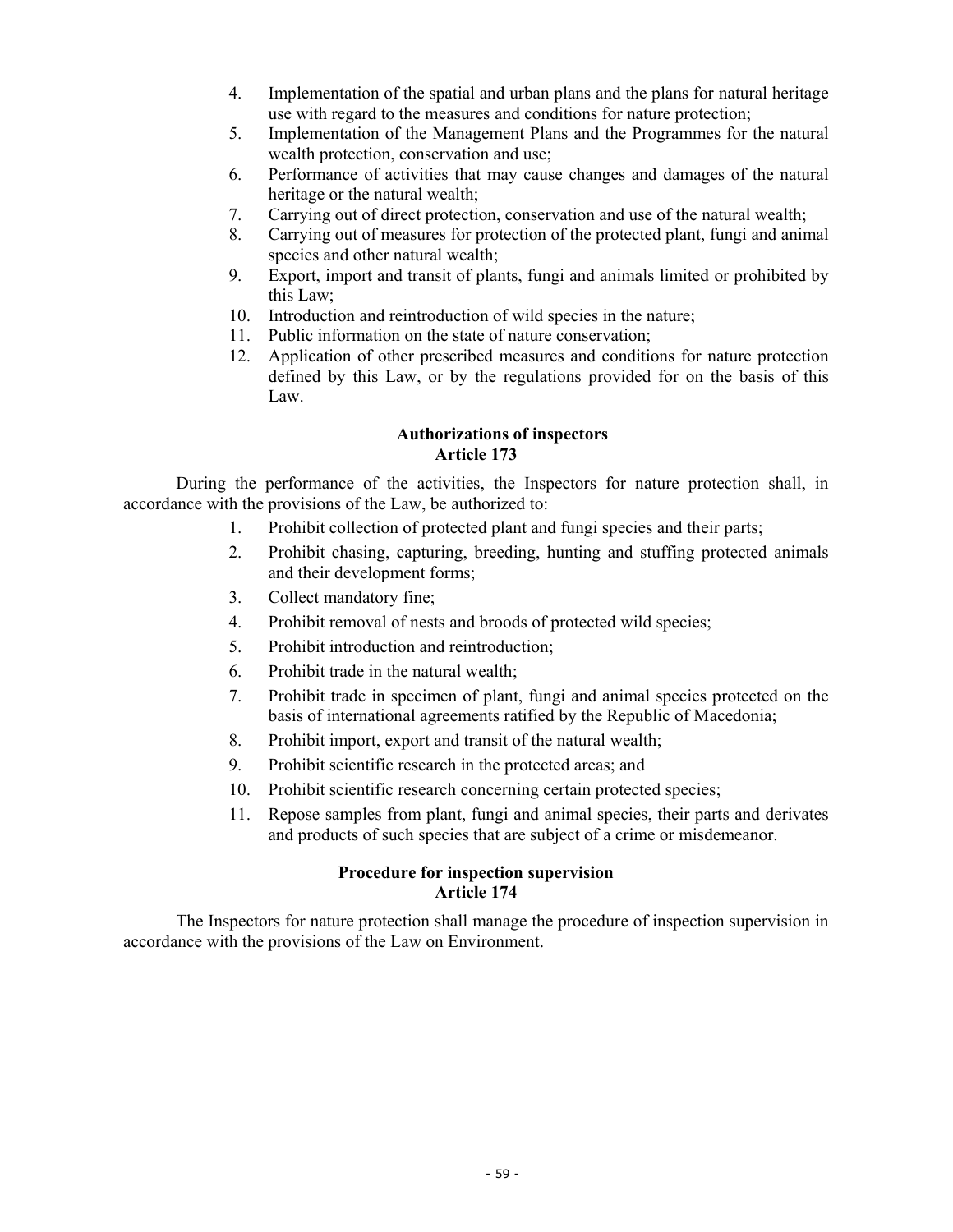# **IX. PENALTY PROVISIONS**

# **IX.1. CRIMES AGAINST NATURE**

### **Extermination of indigenous wild specie Article 175**

(1) Anyone that shall, non-compliant to the provisions of this Law, undertake activities to shoot, cut, dig or in any other way destroy specimen or populations of indigenous wild species, and thus cause extermination of the indigenous wild species at the territory of the Republic of Macedonia,

 shall be sentenced for a criminal act extermination of indigenous wild species with imprisonment, for a duration of one to three years.

(2) In case of the actions referred to in paragraph (1) of this article by which the doer thereof causes endangerment of extermination of the indigenous wild species at the territory of the Republic of Macedonia,

He/she shall be sentenced with imprisonment for a duration of six months to one year.

### **Introduction of wild species in nature Article 176**

(1) Anyone that shall, contrary to the provisions of this Law and regulations adopted on the basis of ths Law, carry out introduction of wild species in nature at the territory of the Republic of Macedonia without a license,

 shall be sentenced for a criminal act introduction of wild species in nature with imprisonment, for a duration of six months to one year.

- (2) In case of the actions referred to in paragraph (1) of this article by which the doer thereof has caused serious disturbing in the natural balance, or disturbing of the biological diversity of the Republic of Macedonia, he/she shall be sentenced for with imprisonment, for a duration of one to three years.
- (3) If the action referred to in paragraph (1) of this article has been carried out by not complying to the measures for preventive protection when carrying out certain activities, the doer

shall be fined from 150.000,00 to 250.000,00 denars, or shall be sentenced with imprisonment,

for a duration from six months to one year.

(4) The one who prepares the actions referred to in paragraph 1 of this article shall be fined from 100.000,00 to 150.000,00 denars.

#### **Reintroduction of wild species in nature Article 177**

 Anyone that shall, contraryto the provisions of this Law and the regulations adopted on the basis of this Law, carry out re-introduction of wild species in nature at the territory of the Republic of Macedonia without a license,

> shall be fined for a criminal act re-introduction of wild species in nature from 50.000,00 up to 100.000,00 denars, or shall be sentenced with imprisonment, for a duration from six months to one year.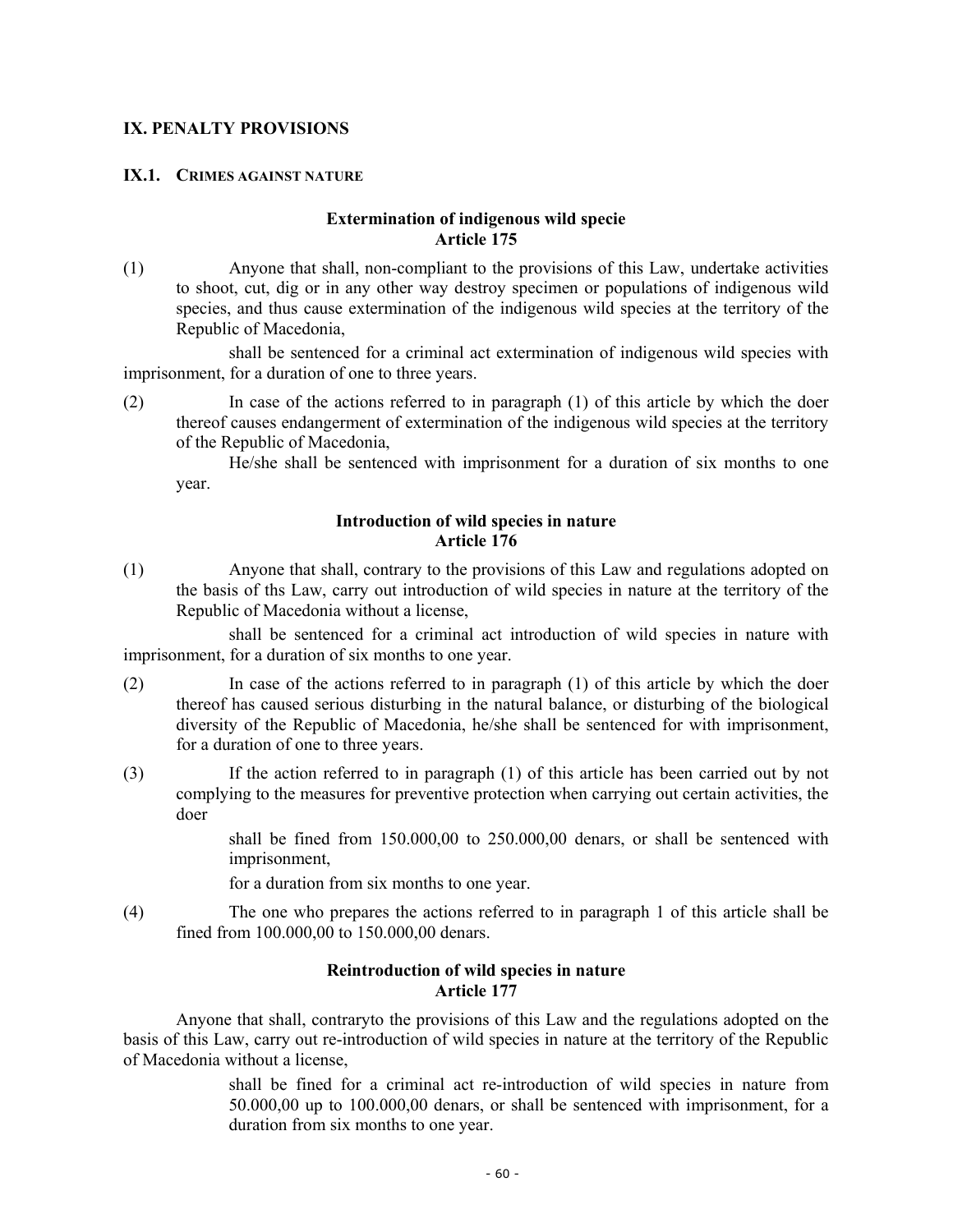### **Unauthorized taking and use of genetic and biological material Article 178**

(1) Anyone that shall, contrary to the provisions of this Law, take or use genetic and biological material,

> shall be fined for a criminal act unauthorized taking or use of genetic and biological material from 150.000,00 up to 250.000,00 denars, or shall be sentenced with imprisonment, for a duration one to three years.

(2) The same punishment shall apply for the doer of the act referred to in paragraph 1 of this article taking genetic and biological material for the purpose of its storing and further treating.

# **Unauthorized damage and destruction of speleological structures Article 179**

Anyone that shall, contrary to the provisions of this Law, undertake activities that may damage or destroy the speleological structures, as well as activities resulting in taking away of cave decorations, underground living world, paleontological and archeological findings from the speleological structures,

> shall be fined for a criminal act unauthorized damage and destruction of speleological structures from 150.000,00 to 250.000,00 denars, or shall be sentenced with imprisonment, for a duration from six months to one year.

# **Damage and destruction of finds of minerals and fossils Article 180**

Anyone that shall, contrary to the provisions of this Law, undertake activities that may damage or destroy finds of minerals or fossils,

> shall be fined for a criminal act damage and destruction of minerals and fosssils find from 100.000,00 to 150.000,00 denars or sentenced with imprisonment, for a duration from six months up to one year.

# **IX.2. OFFENCES**

- (1) A fine of 200.000 denars to 300.000 denars shall be imposed for an offence upon the legal entity if it:
	- 1. undertakes activities involving use of natural resources whose use has been limited or forbidden (Article 14);
	- 2. undertakes activities involving use of natural resources in a scope that is not in accordance with the limitation prescribed by the Minister of Environment and Physical Planning (Article 14);
	- 3. introduces into trade specimens without license (Article 30);
	- 4. introduces into trade specimens with false, forged or license that is void (Article 30);
	- 5. introduces into trade specimens with false, falsified or non-valid license (Article 30);
	- 6. transports live specimens that have not been prepared in a manner to minimize the risk of injury, health damage or cruel treatment (Article 31);
	- 7. uses samples that have been introduced into trade for different purposes than the ones stated in the license (Article 31);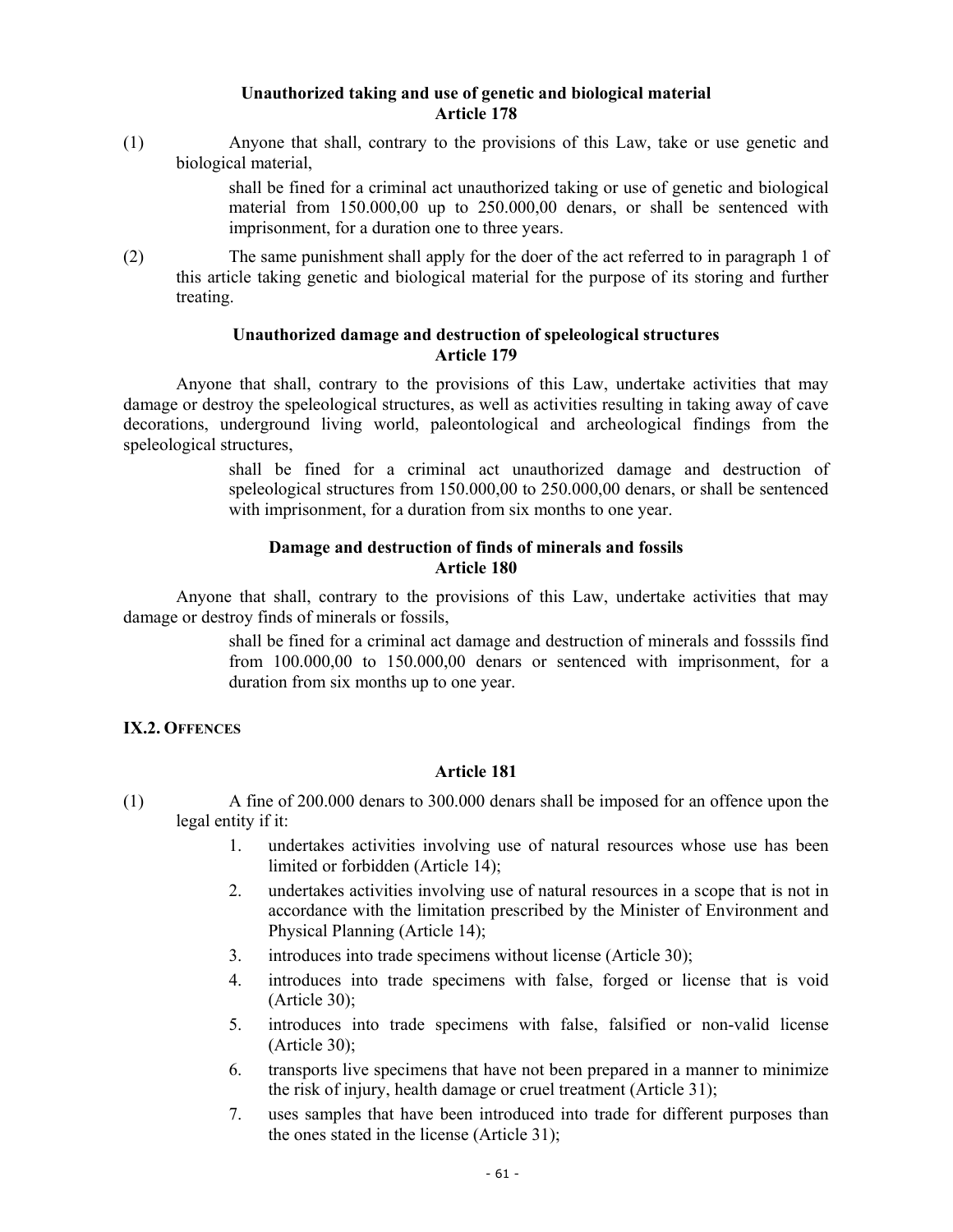- 8. keeps indigenous wild species in captivity (Article 32);
- 9. keeps alochthonous wild species that may be dangerous for human life and health (Article 32);
- 10. keeps alochthonous and indigenous wild species in captivity for the purposes of public exposure, scientific, educational or commercial purposes, in zoological gardens, aquariums, terrariums or similar structures without a license (Article 33);
- 11. undertakes activities of cutting or uprooting or otherwise destructing the strictly protected plants and fungi (Article 38, paragraph 1);
- 12. undertakes activities of intentional capture, keeping and shooting the strictly protected animals (Article 38, paragraph 2, item 1);
- 13. undertakes activities that may result in damaging or destruction of the development forms of strictly protected animals (Article 38, paragraph 2, item  $2)$ ;
- 14. undertakes activities that may result in damaging or destruction of nests, broods, habitats and parts of habitats of strictly protected animal species (Article 38, paragraph 2, item 2 );
- 15. undertakes activities involving deliberate disturbance of strictly protected animal species (Article 38, paragraph 2, item 3);
- 16. undertakes activities involving deliberate disturbance of strictly protected animal species during the period of reproduction, raising of the young ones, migration or hibernation (Article 38, paragraph 2, item 3);
- 17. undertakes activities that may result in destruction or taking eggs from the nature or keeping deaf eggs of strictly protected animal species (Article 38, paragraph 2, item 4);
- 18. hides, keeps, raises, sells, buys and transfers or in any other way acquires and stuffes strictly protected animal species (Article 38, paragraph 2, item 5);
- 19. uses protected wild species in a manner and in scope that endangers their favourable conservation status (Article 42);
- 20. uses unselective devices for capturing or shooting protected wild animal species, as well as devices that could cause local disappearance or serious disturbance of the populations (Article 43);
- 21. undertakes activities of structures building near the natural springs, along the coast of the natural water flows and artificial lakes, as well as the flooding plains of the water flows, contrary to the provisions of this Law (Article 58);
- 22. undertakes activities for use of the natural wealth near the natural springs, along the coast of the natural water flows, the coastal land of the natural or artificial lakes, as well as the flooding plains of the water flows contrary to the provisions of this Law (Article 58);
- 23. conducts fishing and other use on parts of water habitats contrary to the prescribed temporary or permanent restriction (Article 59);
- 24. organizes unauthorized study visits for the purpose of conducting a scientific research (Article 71, paragraph 1, item 2);
- 25. organizes unauthorized movement of people outside designated paths for not allowed purposes within the strict natural reserve (Article 71, paragraph 1, item 3);
- 26. sets fire within the strict natural reserve (Article 71, paragraph 1, item 4);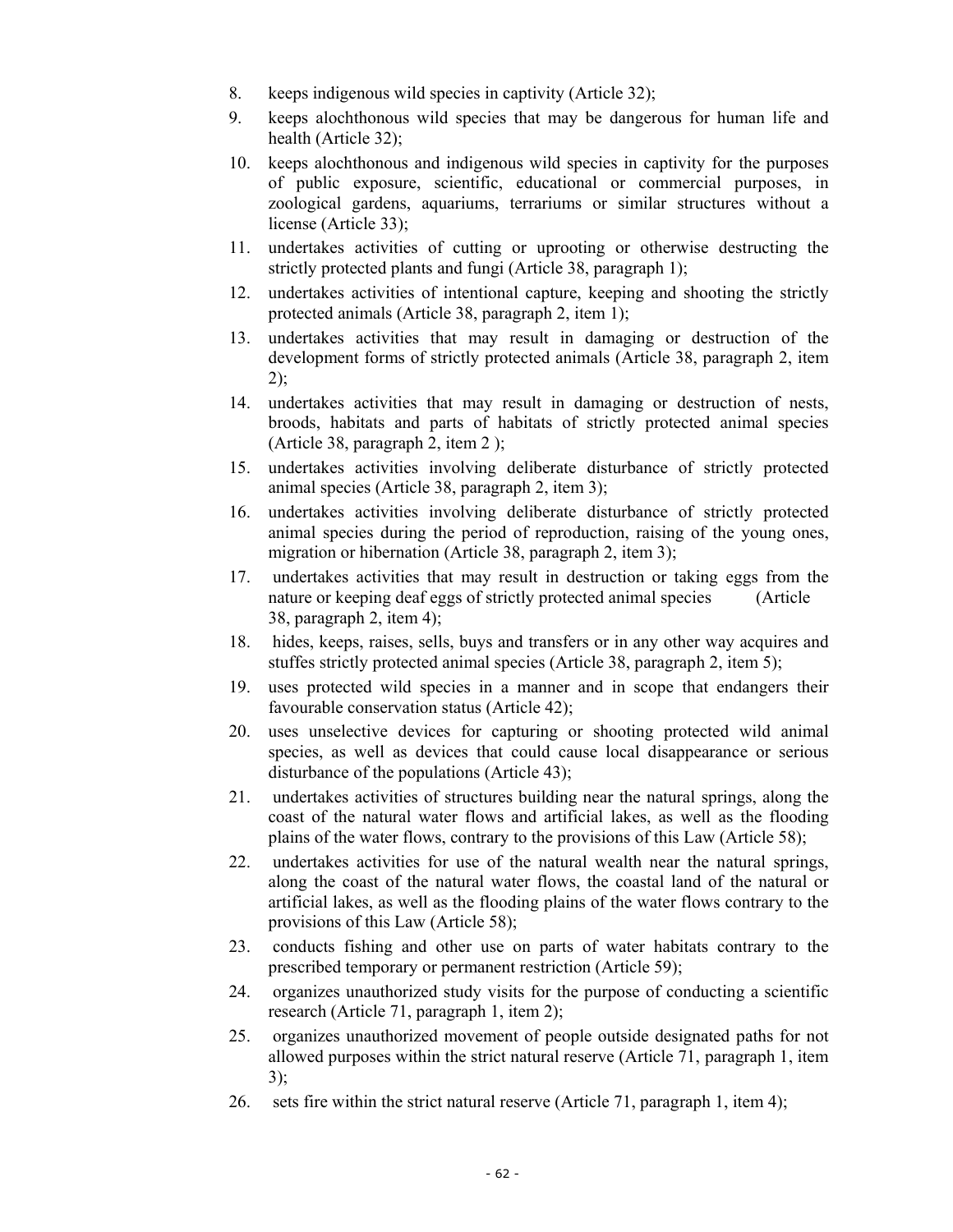- 27. collects seeds and seed material, wild plants, fungi and animals for scientific research without a license (Article 71, paragraph 1, item 5);
- 28. collects seeds and seed material, wild plants, fungi and animals for renewal of the populations in another area, without a license (Article 71, paragraph 1, item 5);
- 29. collects seeds and seed material, wild plants, fungi and animals for renewal of populations in another area in a manner and in the period that may cause degradation of the ecosystem without a license (Article 71, paragraph 1, item 5);
- 30. undertakes activities that endanger the authenticity of the nature in the national park (Article 75, paragraph 1);
- 31. lights fire on the territory of national park in places which are not determined as places for lighting fire by the plan for management of national park (Article 75, paragraph 1);
- 32. performs tourist and recreation activities, as well as extensive agriculture and fishing in a manner that endangers the survival of the species and their natural balance (Article 75, paragraph 2);
- 33. undertakes activities that endanger the features and values, owing to which they have been proclaimed Natural Monuments (Article 76);
- 34. undertakes activities involving inappropriate use of the land in the Nature Park (Article 82);
- 35. undertakes activities of inappropriate character and intensity that could destroy the characteristics, owing to which the area has been proclaimed Nature Park (Article 82);
- 36. uses or arranges a speleological structure or part of it without a license (Article 124, paragraph 1, item 1);
- 37. closes the entry or some part of the cave, without a license (Article 124, paragraph 1, item 2);
- 38. performs construction, renewal or rehabilitation of any underground structures without a license (Article 124, paragraph 1, item 2);
- 39. explores or carries out experiments in speleological structures without a license (Article 124, paragraph 1, item 3);
- 40. collects plants, fungi or takes away animals from speleological structures or part theirof without a license (Article 124, paragraph 1, item 3);
- 41. undertakes activities to close the entry, prevent the use or other activities that might endanger or damage the speleological structure located on the property of private owner (Article 126, paragraph 1);
- 42. when undertaking activities or construction of public interest fails to undertake all the necessary measures and activities for protection of finds of minerals and fossils (Article 127, paragraph 2);
- 43. takes in an unallowed manner from the nature minerals and fossils that have acquired the status of natural heritage or that are located in protected area (Article 130);
- (2) With regard to the offences referred to in paragraph 1 of this Article, a fine of 30.000,00 to 50.000,00 denars shall be imposed upon an individual as well.
- (3) With regard to the offences referred to in paragraph 1 of this Article, a fine of 30.000,00 to 50.000,00 denars shall be imposed upon the responsible person in the legal entity as well.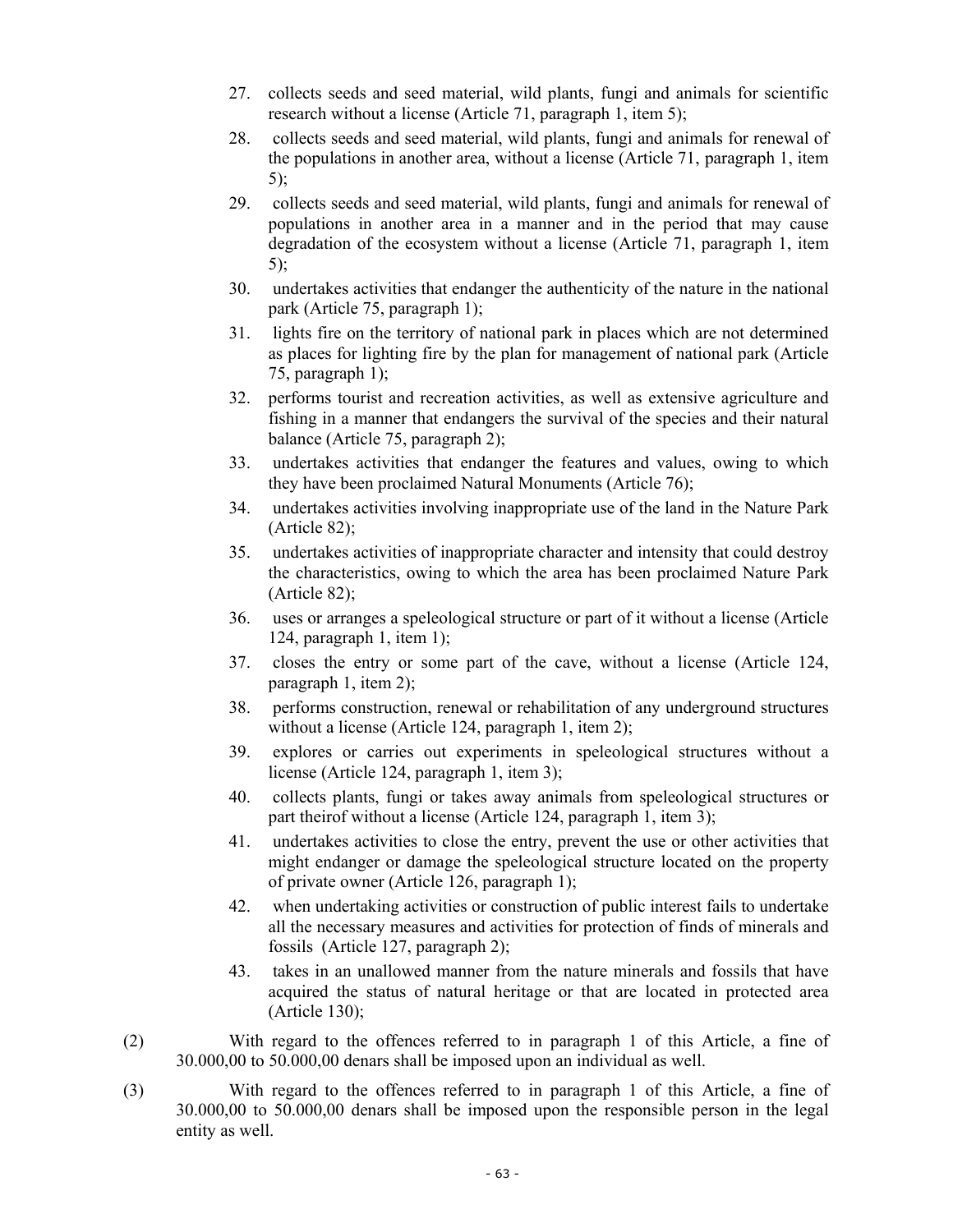- (4) With regard to the offences referred to in paragraph 1, items 1, 11, 12, 13, 14, 15, 16, 17, 18, 23, 26, 31, 36, 37 of this article, a sentence of imprisonment shall be imposed upon individual.
- (5) With regard to the offences referred to in paragraph 1, items 11, 12, 13, 14, 15, 16, 17, 18, 23, 26, 31, 36, 37 of this article, a safety measure Prohibition of execution of duty or activity for a period of six months to one year shall be imposed upon the responsible person in the legal entity as well.
- (6) With regard to the offences referred to in paragraph 1, items 3, 4, 5, 6, 7, 8, 9, 10, 20, 21, 22, 27, 28, 29, 40 and 41 of this article, a safety measure expropriation of objects shall be imposed upon the legal entity as well.
- (7) With regard to the offences referred to in paragraph 1, items 3, 4, 5, 6, 7, 8, 9, 10, 20, 21, 22, 27, 28, 29, 40 and 41 of this article, a safety measure expropriation of objects shall be imposed upon an individual as well.

- (1) A fine of 100.000 denars to 200.000 denars shall for an offence be imposed upon the legal entity if it:
	- 1. prevents a free passage of other persons and other use of his/her land for the purpose of implementation of the anticipated measures and activities for nature protection (Article 8);
	- 2. organizes movement of motor vehicles or drives motor vehicles in the nature except for the settlements and all types of roads, regulated tracks and test ranges for driving (Article 10);
	- 3. changes the use of the land of his/her property without a license (Article 11);
	- 4. undertakes activities to use the nature in a way that causes damage or destruction of the biological diversity (Article 12, item 1);
	- 5. undertakes activities to use the nature in a way that causes degradation of the soil and loss of its fertility (Article 12, item 2);
	- 6. undertakes activities to use the nature in a way that causes damage on the surface or underground geo-morphological formations (Article 13, item 3);
	- 7. uses forbidden plant protection chemicals (Article 13);
	- 8. fails to undertake activities for implementation of the determined compensation measures (Article 19);
	- 9. undertakes activities of gathering endangered, rare, endemic and relict species of plants, fungi and their parts without a license (Article 23);
	- 10. undertakes activities for capturing or shooting animals without a license (Article 23);
	- 11. conducts scientific research in nature at the territory of the Republic of Macedonia without a license (Article 24);
	- 12. conducts scientific research in nature, on the territory of the national park without prior notification (Article 24);
	- 13. fails to report to the Ministry of Environment and Physical Planning for the obtained results of the performed research (Article 24);
	- 14. fails to report dead, sick and hurt units from the strictly protected animal species to the Ministry of Environment and Physical Planning (Article 40);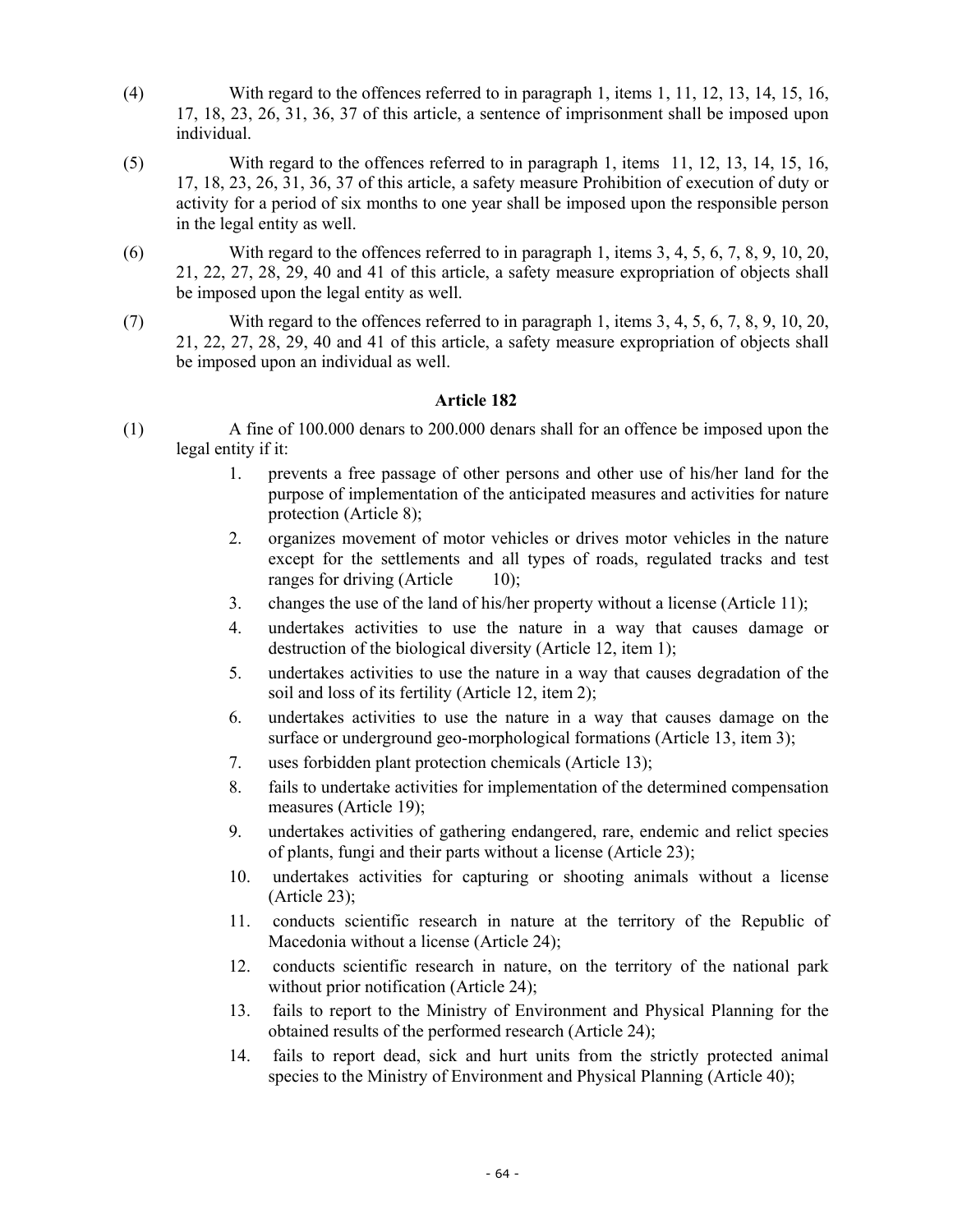- 15. partitions the water flows or reduce the quantity of water below the biological minimum, dry or encumber the springs, swamps and other wetlands (Article 56);
- 16. undertakes activities to manage and use pastures and grassland areas in a nontraditional way (Article 60);
- 17. during arondation destroys or damages boundary habitats (Article 61);
- 18. fails to preserve or take care of the natural heritage that is in his/her property (Article 113);
- 19. fails to allow research or monitoring of the natural heritage located on the property of private owner for which a license has been obtained (Article 115);
- 20. during exploration and exploitation of mineral resources or other activities that might cause change of the landscape, fails to remove or decrease as much as possible the harmful effects on the landscape (Article 121);
- 21. organizes shooting of films or taking of photographs with electronic equipment in the speleological structure without a license (Article 124, paragraph 1, item 4);
- 22. undertakes activities that could have an impact in whatever way on the fundamental characteristics, conditions and natural flora and fauna in the speleological structure or in its above-ground protected area. (Article 124, paragraph 1, item 5);
- 23. fails to allo access and seeing around the speleologigal structure, located on the property of the private owner, for allowed purposes (Article 126); and
- 24. fails to report the discovery of minerals and fossils that represent a natural heritage (Article 131);
- (2) With regard to the offences referred to in paragraph 1 of this article, a fine of 10.000 to 30.000 denars shall be imposed upon the individual as well.
- (3) With regard to the offences referred to in paragraph 1 of this Article, a fine of 10.000 to 30.000 denars shall be imposed upon the responsible person in the legal entity as well.
- (4) With regard to the offences referred to in paragraph 1, items 4, 5, 6, 9, 10, 16 and 20 of this article, a safety measure Prohibition of execution of duty shall be imposed upon the responsible person in the legal entity.
- (5) With regard to the offences referred to under paragraph 1, items 2, 7, 9, 10, 11, 12 and 21 of this article, a safety measure expropriation of objects shall be imposed upon the legal entity.
- (6) With regard to the offences referred to in paragraph 1, items 2, 7, 9, 10, 11, 12 and 21 of this article, a safety measure expropriation of objects shall be imposed upon the individual.

- (1) A mandatory fine up to 100.000 denars shall for an offence be imposed upon the legal entity if it:
	- 1. prevents a free passage of other persons and other use of his/her land for the purpose of implementation of the anticipated measures and activities for nature protection (Article 8);
	- 2. organizes movement of motor vehicles or drives motor vehicles in the nature except for the settlements and all types of roads, regulated tracks and test ranges for driving (Article 10);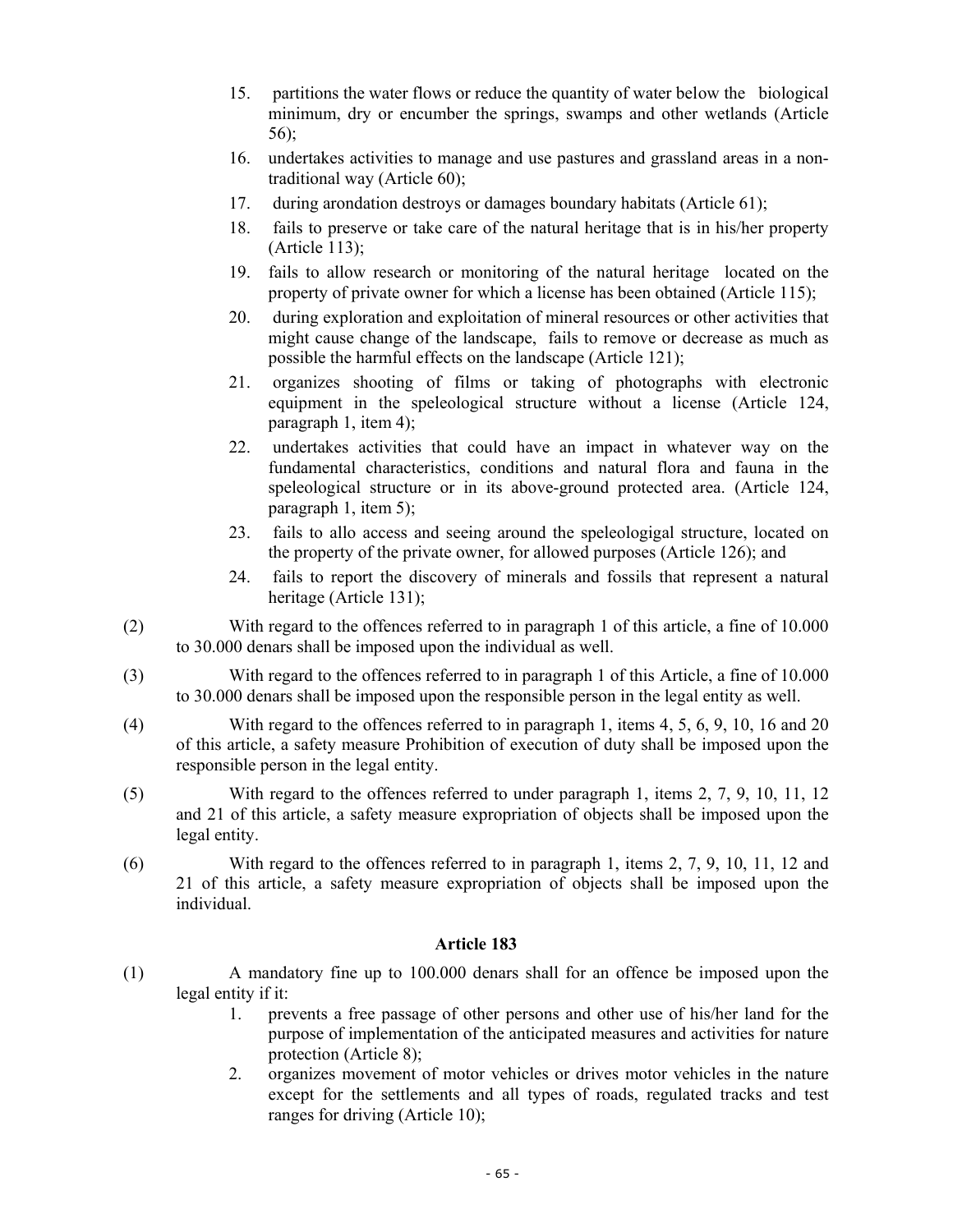- 3. undertakes activities involving use of the natural resources whose use has been forbidden (Article 14);
- 4. undertakes activities involving use of the natural resources in a scope that is not in accordance with the limitation prescribed by the Minister of Environment and Physical Planning (Article 14);
- 5. conducts scientific research at the territory of the National Park without a license (Article 24);
- 6. fails to report to the Ministry of Environment and Physical Planning on the obtained results of the performed research (Article 24);
- 7. uses unselective devices for capturing or shooting protected animals, as well as devices that could cause local disappearance of the populations of those species (Article 43);
- 8. organizes study visits for the purpose of conducting a scientific research without a license (Article 71, paragraph 1, item 3);
- 9. organizes movement of people outside designated paths for not allowed purposes within the strict natural reserve without a license (Article 71, paragraph 1, item 3);
- 10. lights fire within the strict natural reserve (Article 71, paragraph 1, item 4);
- 11. collects seeds and seed material, wild plants, fungi and animals for scientific research without a license (Article 71, paragraph 1, item 5);
- 12. collects seeds and seed material, wild plants, fungi and animals for renewal of the populations in another area, without a license (Article 71, paragraph 1, item 5);
- 13. collects seeds and seed material, wild plants, fungi and animals for renewal of populations in another area in a manner and in the period that may cause degradation of the ecosystem without a license (Article 71, paragraph 1, item 5);
- 14. undertakes activities that endanger the authenticity of the nature in the national park (Article 75, paragraph 1);
- 15. lights fire on the territory of national park in places which are not determined as places for lighting fire by the plan for management of national park (Article 75, paragraph 1);
- 16. performs tourist and recreation activities, as well as extensive agriculture and fishing in a manner that endanger the survival of the species and their natural balance (Article 75, paragraph 2);
- 17. undertakes activities that might endanger the features and values, owing to which they have been proclaimed Natural Monuments (Article 76);
- 18. undertakes activities involving inappropriate use of the land in the Nature Park (Article 82);
- 19. undertakes activities of inappropriate character and intensity that might destroy the characteristics, owing to which the area has been proclaimed Nature Park (Article 82);
- 20. fails to preserve or take care of the natural heritage that is in his/her property (Article 113);
- 21. prevents research or monitoring of the natural heritage located on the property of private owner for which a license has been obtained (Article 115);
- 22. uses or arranges a speleological structure or part of it without a license (Article 124, paragraph 1, item 1);
- 23. closes the entry or some part of the cave, without a license (Article 124, paragraph 1, item 2);
- 24. performs construction, renewal or rehabilitation of any underground structures without a license (Article 124, paragraph 1, item 2);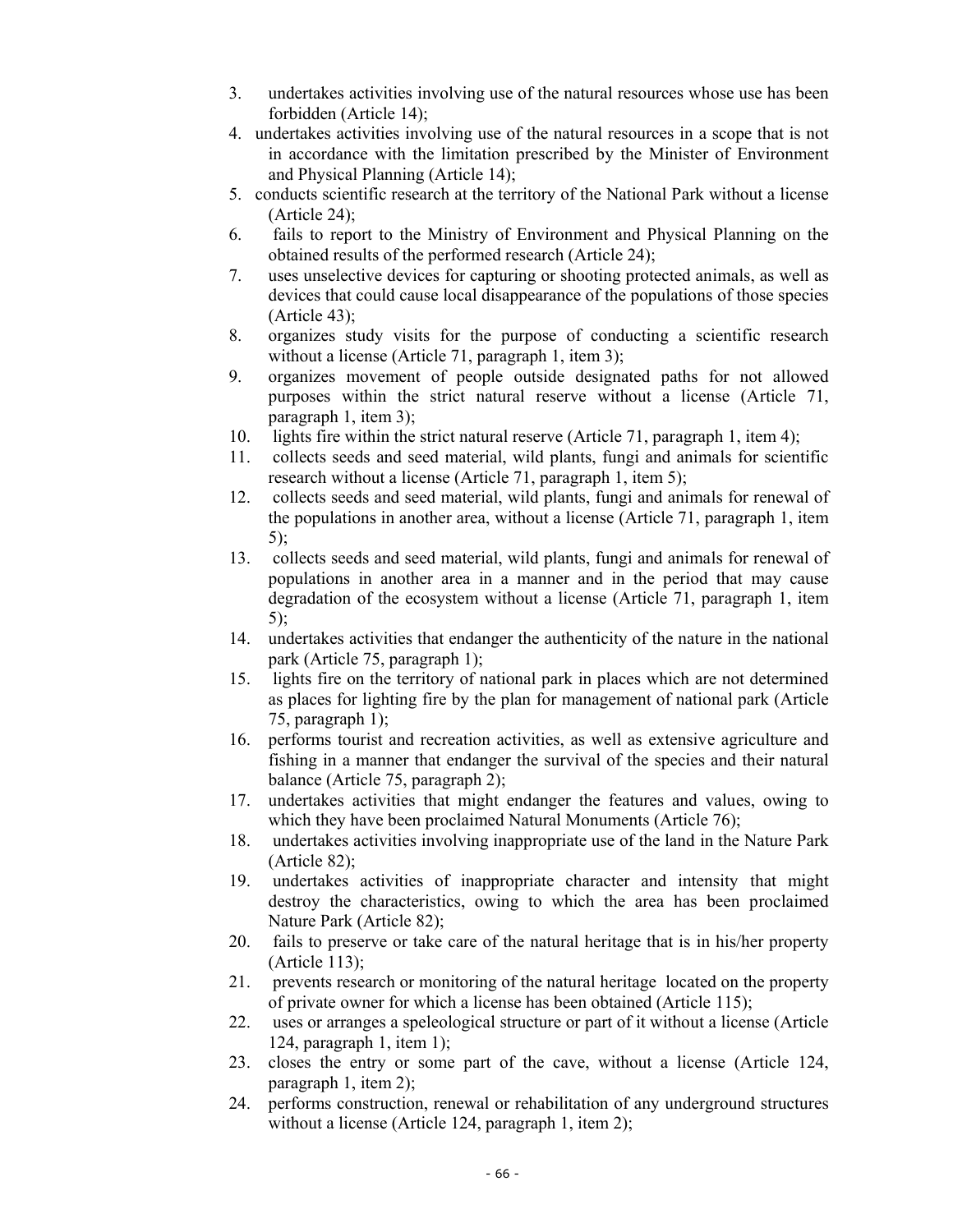- 25. explores or carries out experiments in the speleological structures without a license (Article 124, paragraph 1, item 3);
- 26. collects plants, fungi or takes away animals from the speleological structures or part thereof without a license (Article 124, paragraph 1, item 3);
- 27. organizes shooting films or taking photographs with electronic equipment in the speleological structure without a license (Article 124, paragraph 1, item 4);
- 28. undertakes activities that could have an impact in whatever way on the fundamental characteristics, conditions and natural flora and fauna in the speleological structure or in its above-ground protected area. (Article 124, paragraph 1, item 5);
- (2) With regard to the actions referred to in item 1 of this Article, a mandatory fine up to 10.000 denars shall be imposed for an offence upon an individual as well.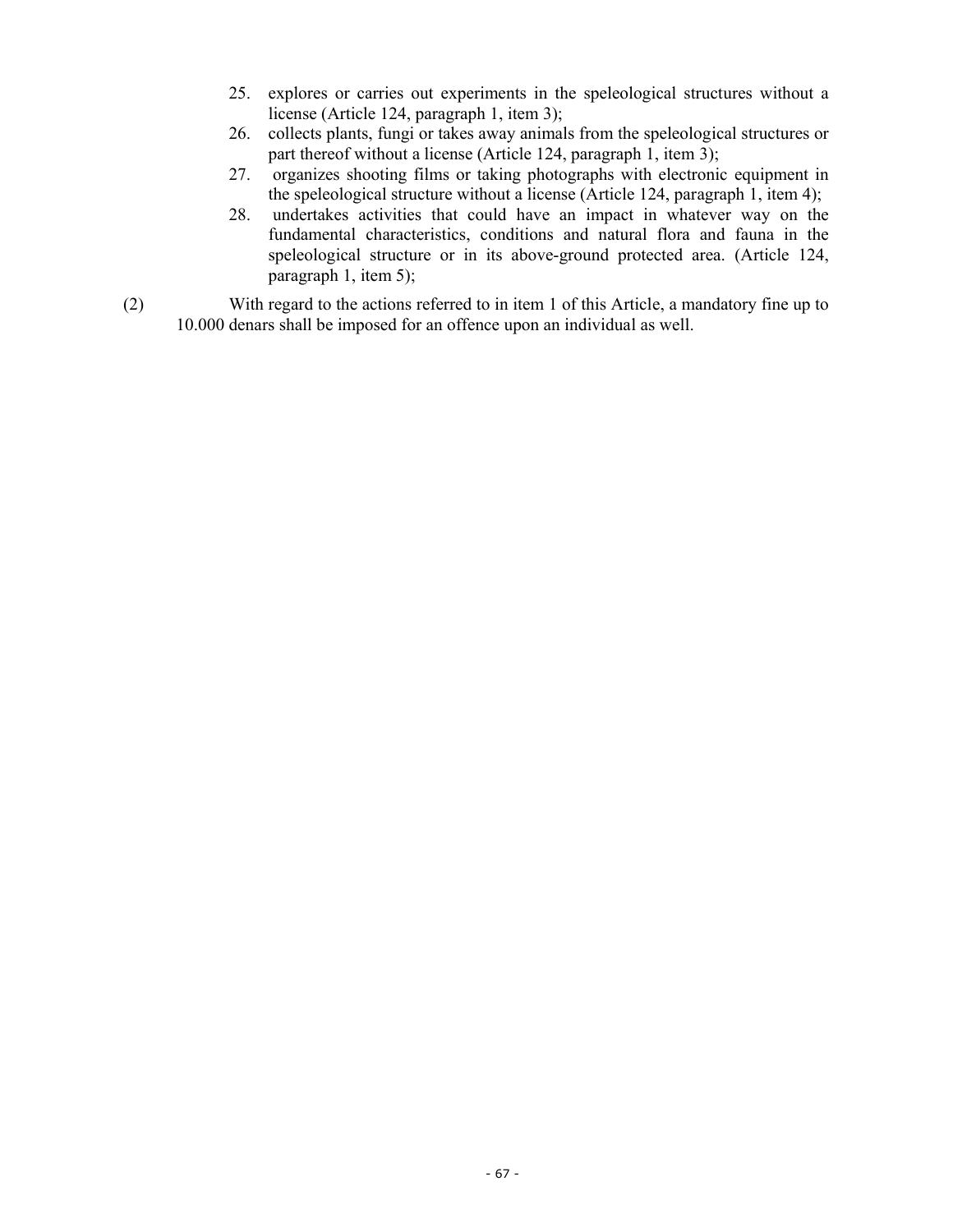# **X. TRANSITIONAL AND FINAL PROVISIONS**

# **Article 184**

- (1) The protected areas that have been under protection before the the commencement of the application of this Law, as natural rarities, shall continue to enjoy the protection as protected areas in accordance with the provisions of this Law.
- (2) With regard to the Decisions for putting under temporary protection adopted before the the commencement of the application of this Law, the term referred to in article 97 of this Law, shall start from the moment of the commencement of the application of this Law.

### **Article 185**

- (1) The institutions for nature protection the establishment of which is provided according to this Law, shall be established within the term of 6 months from the date of the commencement of the application of this Law.
- (2) With the establishment of the institutions referred to in paragraph 1 of this article and their matriculation in the register, the existing organizations of associated labor "Administration of national park" shall cease the work and be deleted from the register.
- (3) From the date of matriculation into the register and the start of work of the institutions, in accordance with this Law, the new established institutions overtake the premises and the technical equipment, and the employees of the existing entities in accordance with the acts for the internal organization and systematization of the works and duties.
- (4) The Public Enterprise referred to in article 135, paragraph 5, of this Law, shall be established within the term of one month from the date of the commencement of the application of this Law.

### **Article 186**

- (1) With the date of the commencement of the application of this Law, the Administration of National parks and Hunting sites shall be deleted from the register. The body of the public administration responsible for the execution of the works in the field of nature protection shall shall overtake the means, the premises and the equipment of the Administration of National parks and Hunting sites, and the employees in accordance with the acts for the internal organization and systematization of the works and duties.
- (2) With the date of the commencement of the application of this Law, the competencies related to the economic management of hunting sites shall be transferred for performing to the body of the public administration responsible for the execution of the works in the field of agriculture, forestry and water economy.
- (3) The means, premises and equipment of the Administration of the Forest Reserve "Jasen" as an Basic Organisation of Associated Labor to the Administration of National parks and Hunting sites, shall be overtaken by the Public Enterprise, referred to in article 135, paragraph 5, of this Law, and the employees in accordance with the acts of internal organization and systematization of the works and duties.

### **Article 187**

(1) Within 3 years after the date of the commencement of the application of this Law, the body responsible for the execution of the expert works in the field of nature protection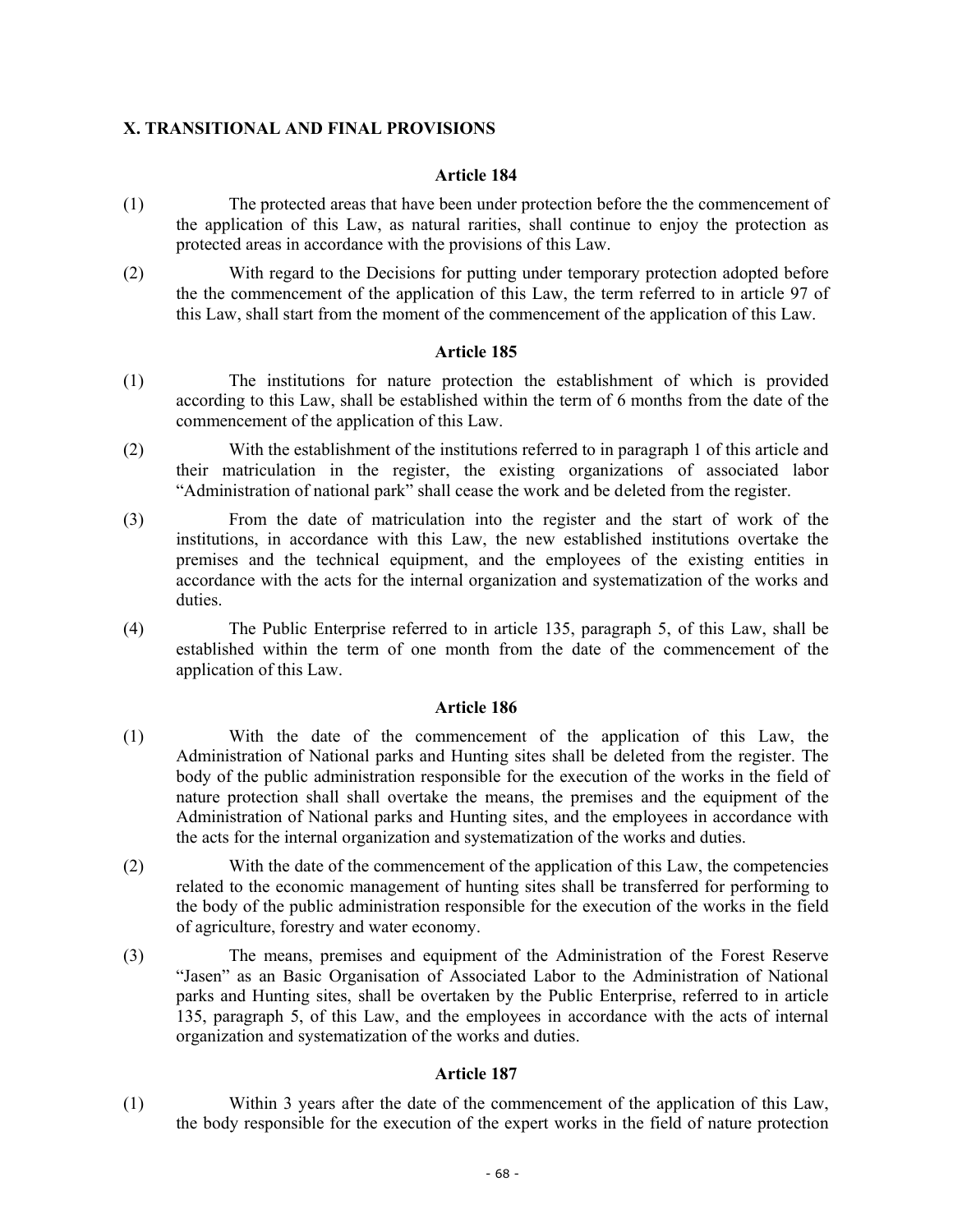shall revalorize the protected areas that have been under protection since before the enactment of this Law, and shall draft new acts of proclamation in accordance with the provisions of this Law.

(2) Untill the adoption of the Management Plans, the entities entitled for the works of management of protected area, shall adopt acts that contain the basis of the plan, for temporary regulation of the management.

### **Article 188**

- (1) The adoption of the regulations provided for by this Law shall be done within 1 year from the date of the commencement of the application of this Law.
- (2) Untill the adoption of the regulations provided for by this Law, the existing acts shall be applied.
- (3) The list of endangered species (red list) and the measures for the promotion of their conservation status (red book) referred to in article 34 of this Law shall be adopted within 3 years from the date of the commencement of the application of this Law.
- (4) The National Strategy for Nature Protection referred to in article 159 of this Law shall be adopted within 5 years from the date of the commencement of the application of this Law.

### **Article 189**

- (1) The strategies, programmes and plans that referre to the development of certain sectors of economic and social activities, shall be harmonized with the provisions of this Law within 3 years from the date of the commencement of the application of this Law.
- (2) Within the term referred to in paragraph 1, of this article, the Spatial Plan of the Republic of Macedonia and the separate spatial plans shall be harmonized with the provisions of this Law.

### **Article 190**

- (1) Within 1 year from the date of the commencement of the application of this Law, all the entities performing activities on the territory of protected area on the basis of license shall harmonize their activities with the provisions of this Law and shall conclude the agreements for the regulation of the mutual rights, duties and obligations, referred to in article 135, paragraph 4, of this Law, with the entity which in accordance with the provision of this Law and the act for proclamation of shall be responsible for the execution of the works of management of the protected area.
- (2) The entities referred to in paragraph 1, of this article, that perform activities on the territory of the protected area and fail to harmonize their activities with the provisions of this Law, shall have their license for activity performance withdrawn.

### **Article 191**

 On the date of the commencement of the application of this Law , the following laws shall cease to apply: the Law on the Protection of Natural Rarities (Official Gazette of the Republic of Macedonia number: 41/73; 42/76; 10/90; 62/93) and the Law on the Protection of National Parks (Official Gazette of the Republic of Macedonia number: 33/80; 10/90; 62/93).